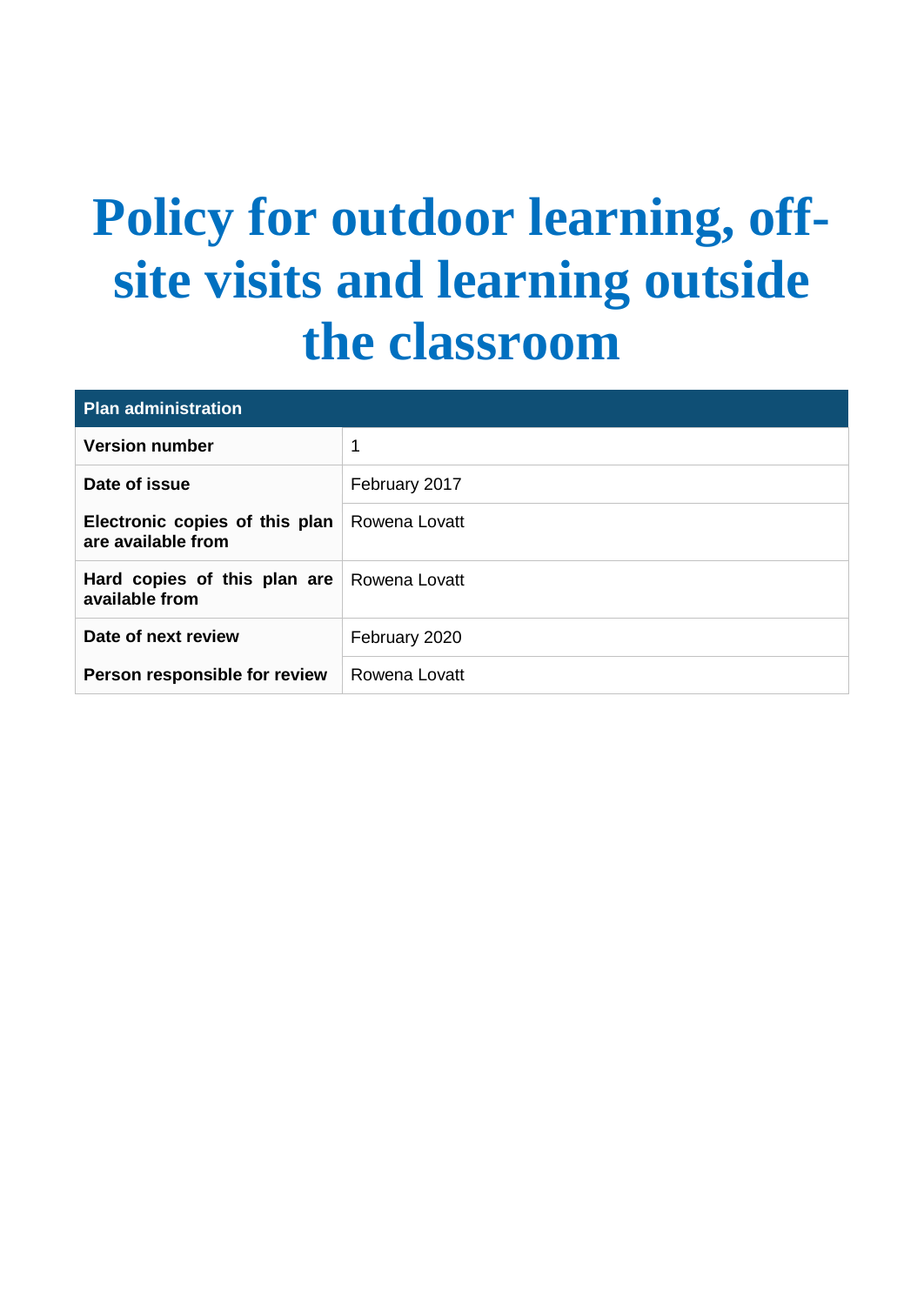### Contents

| 2 |
|---|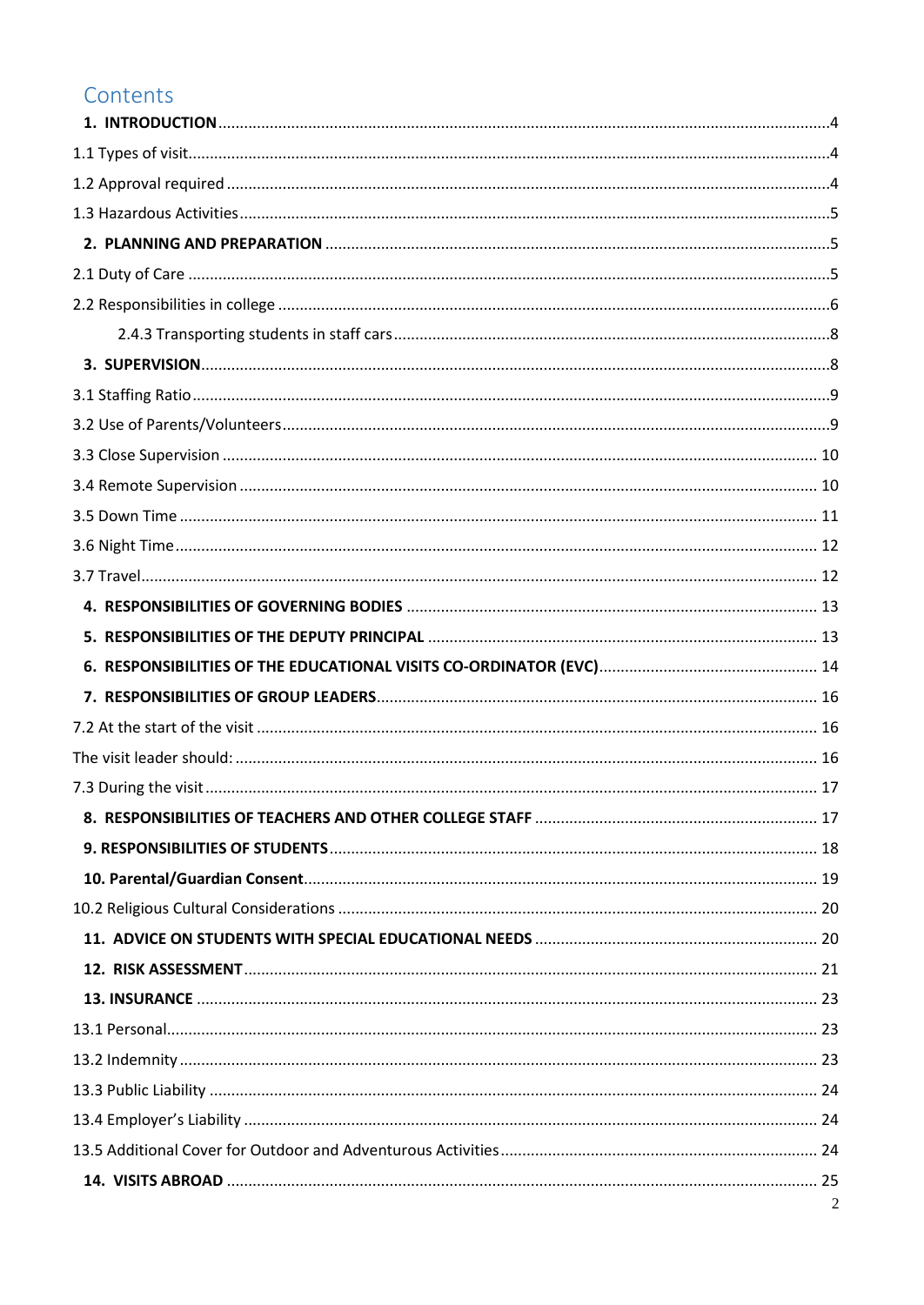| 14.14 |  |
|-------|--|
| 14.15 |  |
|       |  |
|       |  |
|       |  |
|       |  |
|       |  |
|       |  |
|       |  |
|       |  |
|       |  |
|       |  |
|       |  |
|       |  |
|       |  |
|       |  |
|       |  |
|       |  |
|       |  |
|       |  |
|       |  |
|       |  |
|       |  |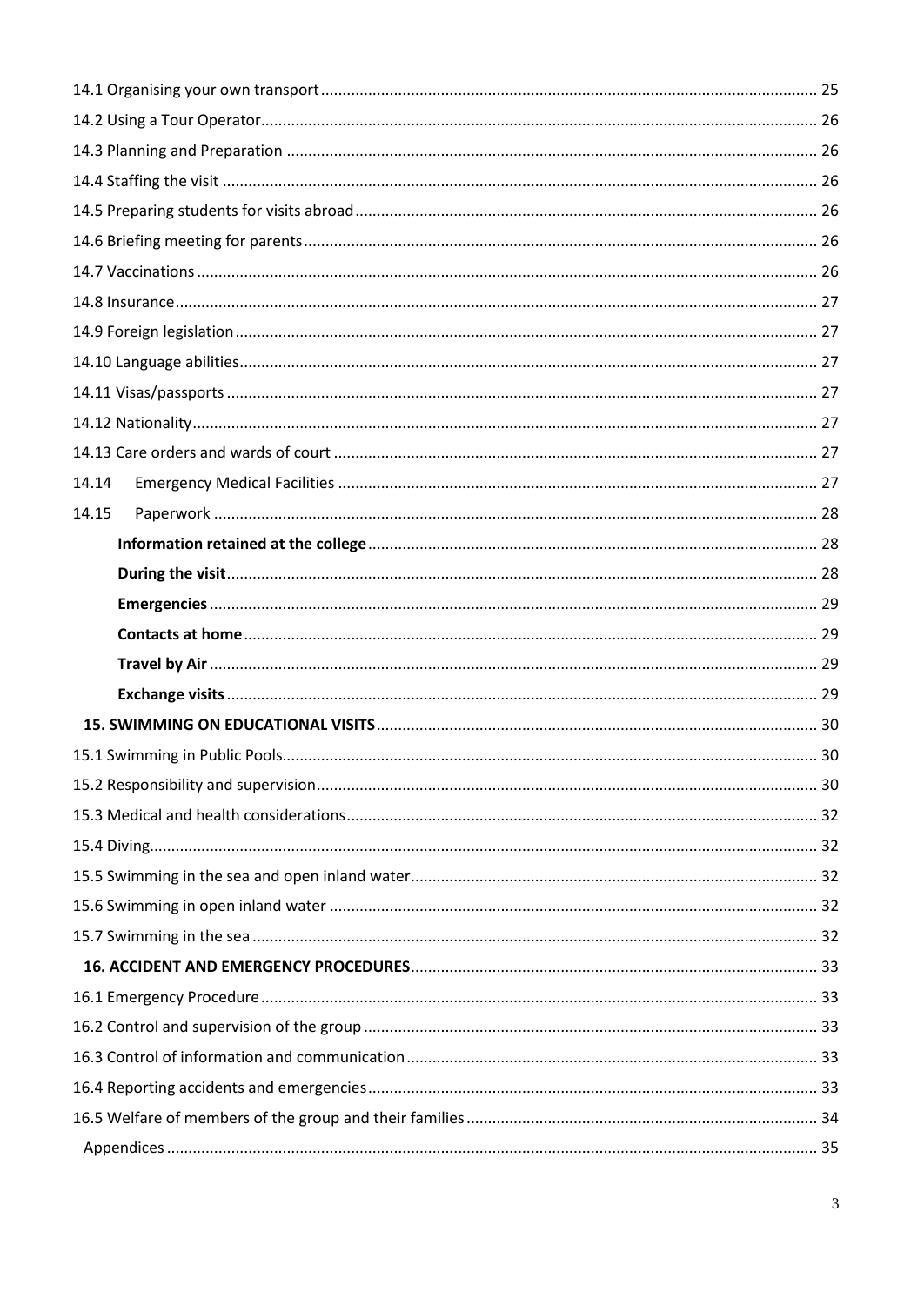#### <span id="page-3-0"></span>**1. INTRODUCTION**

This document details the action staff need to take when planning for students to work offsite.

It has been updated to include National guidance for the management of outdoor learning, off-site visits and learning outside the classroom published by the Outdoor Education Advisers' Panel. [http://oeapng.info](http://oeapng.info/)

The purpose of this document is not to restrict or constrain activities offsite, but support them by providing guidelines which will hopefully ensure that educational visits continue to take place in as safe a manner as possible.

Staff planning an offsite activity may find it useful to talk to the Educational Visits Co-ordinator (EVC) at an early stage to confirm that procedures are understood.

#### 1.1 Types of visit

- <span id="page-3-1"></span>a. Activities that present no significant risks, e.g. walking in parks, museum visits.
- b. These comprise of some higher risk activities when safe supervision requires the leader to have undergone an additional familiarisation process specific to the activity and/or location. The Group Leader will have to be approved to be appropriately competent e.g. camping, cycling on roads.
- c. This is the most demanding category when all activities will be under the instruction/supervision of persons holding appropriate governing body qualification.

Group Leaders should refer to the EVC for guidance on qualifications required for different activities.

The range of visits currently offered to students can, therefore, be categorised as follows:

| non-hazardous visits during one teaching session- Category A; e.g. data<br>i)                  |
|------------------------------------------------------------------------------------------------|
| gathering for geography or science                                                             |
| non-hazardous visits during the college day that involve students missing another<br>ii)       |
| subject lesson - Category A                                                                    |
| non-hazardous visits of one day or less including those that extend beyond the<br>iii)         |
| normal college day. - Category A                                                               |
| visits including an overnight stay - Category A or B;<br>iv)                                   |
| visits of one day or less, involving hazardous activities – Category B or C;<br>V)             |
| e.g. visit to Barnstondale outdoor centre                                                      |
| visits including an overnight stay and involving hazardous activities - category B<br>vi)      |
| or C                                                                                           |
| e.g. staying at an outdoor activity centre and taking part in canoeing,<br>rock climbing etc., |

#### 1.2 Approval required

<span id="page-3-2"></span>The EVC (Educational Visits Co-ordinator) approval is required for ALL visits. The Deputy Principal's approval is required for all visits except category (i). In addition, the Chair of Governor's approval is required for all visits in the above categories (iv), (v) and (vi).

Staff who plan and implement all types of visits and EVC and Deputy Principal who sanction them, should be satisfied that appropriate arrangements have been made to ensure the safety and welfare of students and that parents are aware of the nature, location(s) and scope of the visit.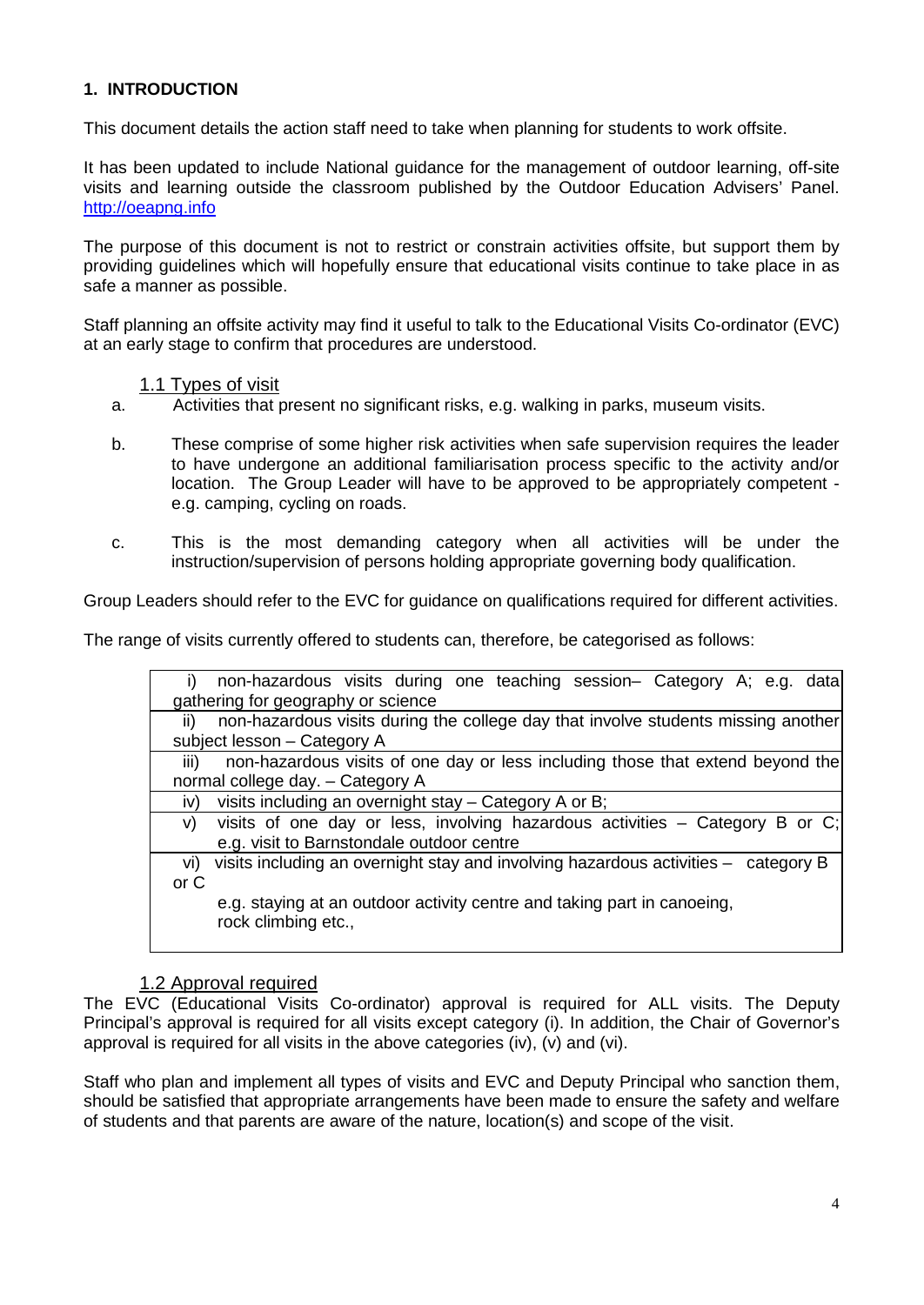#### Parental Consent

Parental consent is obtained for all visits in categories i), ii), and iii) at the beginning of the academic year (form PCG see appendix 7). For visits involving an overnight stay or hazardous activities, that is categories iv), v), and vi) written parental consent is needed for each trip (form PC see appendix 8). This is to establish that medical and emergency contact information is up to date. The college may feel it appropriate to invite parents to a meeting where a full discussion can take place.

If significant changes are made to the programme issued to parents during the visit itself, arrangements must be in place to inform parents. For this reason, a staff member not taking part in the visit must be nominated as a contact for the duration of the visit.

#### 1.3 Hazardous Activities

<span id="page-4-0"></span>This can be defined as where there is general agreement that an activity requires the teacher to have specific skills, knowledge and qualifications in order to reduce to a minimum the risks from undertaking that activity.

#### <span id="page-4-1"></span>**2. PLANNING AND PREPARATION**

The importance of detailed planning and preparation to secure the success and safety of a visit, journey or activity cannot be overstated. Such planning is a prime responsibility for any party leader and will depend to a large extent on the leader being able to anticipate all the potential risks, dangers and difficulties which could arise, and then making plans to avoid and eliminate them as far as possible.

It is vital that planning and preparation take place as early as possible to ensure ample time for all the procedures to be completed before the visit. This is particularly important where the approval of the governing body has to be sought.

#### 2.1 Duty of Care

<span id="page-4-2"></span>All employees have a duty of care as laid down in Section 7 of the Health and Safety at Work etc. Act 1974, which states that whilst at work, every employee must take care for the health and safety of himself and of other persons who may be affected by his acts or omissions. Teachers are said to have a particular duty of care in "loco parentis", meaning that, a teacher is expected to exercise the same standard of care as a reasonably careful and responsible parent. A teacher must therefore take all reasonable steps to ensure that every student under his or her control is not exposed to unacceptable risk. Indeed, the duties of teachers in this regard will often go beyond what is normally expected of a parent. This is particularly true in the area of sporting and hazardous activities, where teachers can be expected to be more fully aware of the potential dangers to students. This also applies in the case of students who are 18 or 19 years of age even though they are no longer are regarded as minors.

The use of any controlled drug other than under medical supervision is illegal and strictly forbidden. Disciplinary Action will be taken against any employee believed to be abusing drugs or other substances.

Some proprietary or prescribed medicines may have a detrimental effect on the ability of employees to carry out certain tasks. Employees must inform management if such medicines are being taken so that a decision can be made as to their suitability to accompany a group.

The risk assessment carried out by the group leader prior to the trip will have identified the number and skills of employees necessary to supervise the group for various activities and at different times through the day and night. At least this number of employees must respond to group needs during both normal circumstances and in case of emergency. The number identified by the risk assessment:

• must be available at the required time;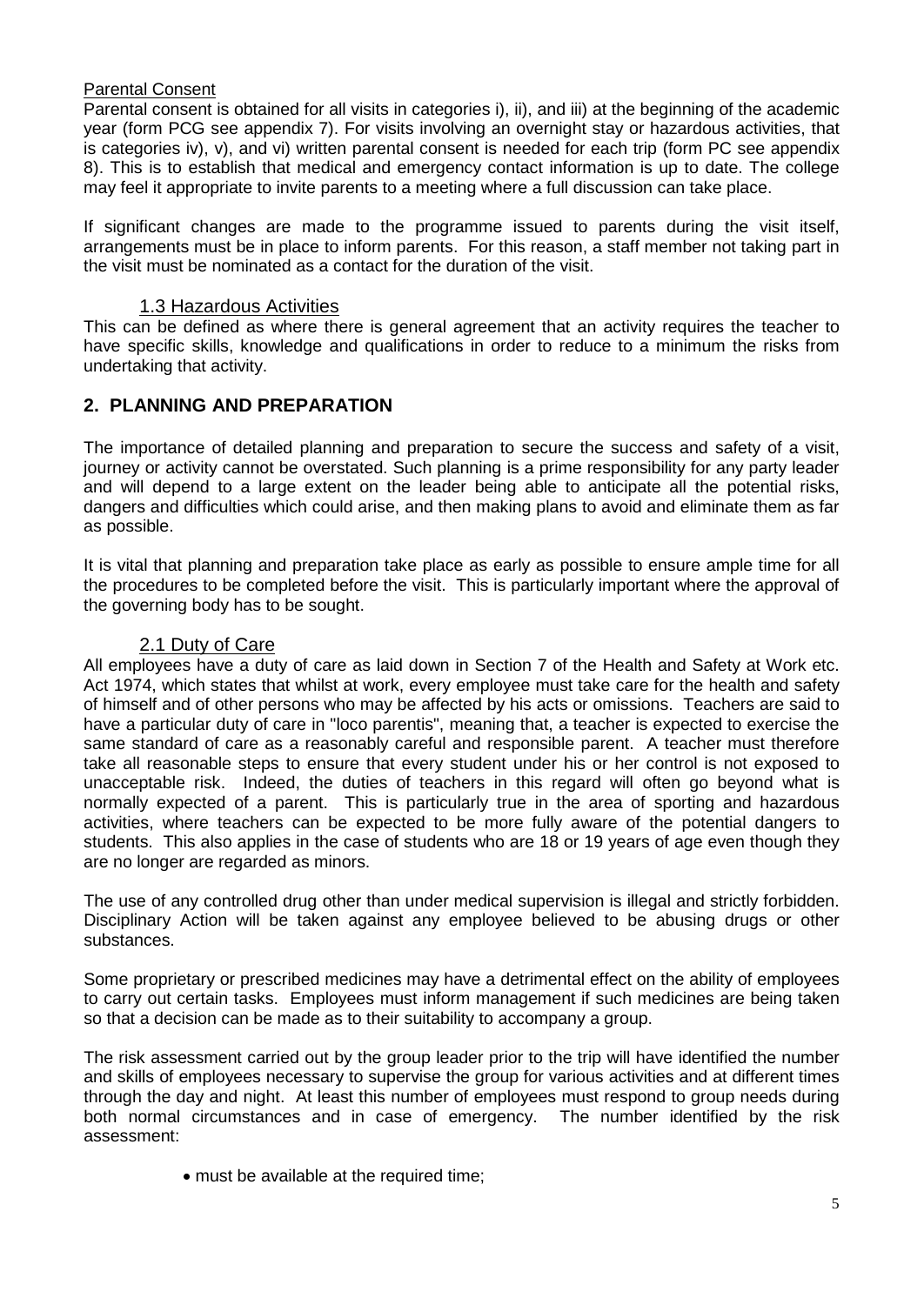• must not consume alcohol under any circumstances.

To avoid confusion and, if appropriate a written report should be prepared naming employees who are "on duty" and the time they are required. Employees should be informed of this rota. If at times extra staff are deemed to be "off duty" these staff may consume alcohol but in moderation.

The college should have a clearly defined policy on smoking. However, a strict ban may not be possible therefore the following steps should be taken:

- many public places, have their own "house rules" and these should be obeyed by everyone in the group;
- in the absence of "house rules" the group leader should set aside an area for the use of smokers if such a place is available;
- no smoking allowed in Bedrooms/Dormitories.

#### 2.2 Responsibilities in college

<span id="page-5-0"></span>The Deputy Principal is in charge of the internal organisation, management and control of the college, and is responsible for seeing that all college visits comply with this policy. In addition, and in order to discharge the duty of care towards the students, the Deputy Principal must be reasonably satisfied about the preparations and arrangements for the visit. This is particularly important to note as responsibility for specific details can be delegated to another member of staff, usually the teacher in charge of the visit. The delegation must be a reasonable one in all circumstances.

In the organisation of any visit, overnight stays or hazardous activities the member of staff responsible for this should obtain email permission from the EVC, Deputy Principal and Chair of Governors according to the category of visit – see section 1.2.

The College's duty of care for students on visits is exercised through the teachers who are the College's employees and, consequently the College is responsible for the negligence of any teacher on a school visit, when a teacher is acting in the course of his or her employment.

Governors now have statutory responsibilities which include extra-curricular activities such as visits. In respect of those visits that specifically require the governors' consent, the governors will need to satisfy themselves that administration for the visit follows College guidance. See section 3.2a "Underpinning Legal Framework" of [www.oeapng.info](http://www.oeapng.info/) for details of relevant law.

#### 2.3 Using external providers and facilities

When planning an off-site visit, the suitability of the venue should be researched and checks made that facilities and third party provision will meet the group's needs and expectations. This is an essential element of risk-benefit management and is critical in deciding how the students will be supervised effectively. See section 4.2b "Residential visits" of [www.oeapng.info](http://www.oeapng.info/)

#### Provider or Facility?

A Provider means any third-party person or organisation contracted to organise and/or deliver all or part of a Visit or Activity, and/or supervise Participants.

A Facility means a publicly accessible venue or resource, which will form part of a visit but where the college team will remain in charge and deliver any activities. For example: public transport providers, museums and galleries, theme parks, theatres, accommodation.

#### 2.3.1 Researching Providers

When choosing a suitable provider, the following should be considered:

• Do the values and ethos of the provider match the leader's expectations?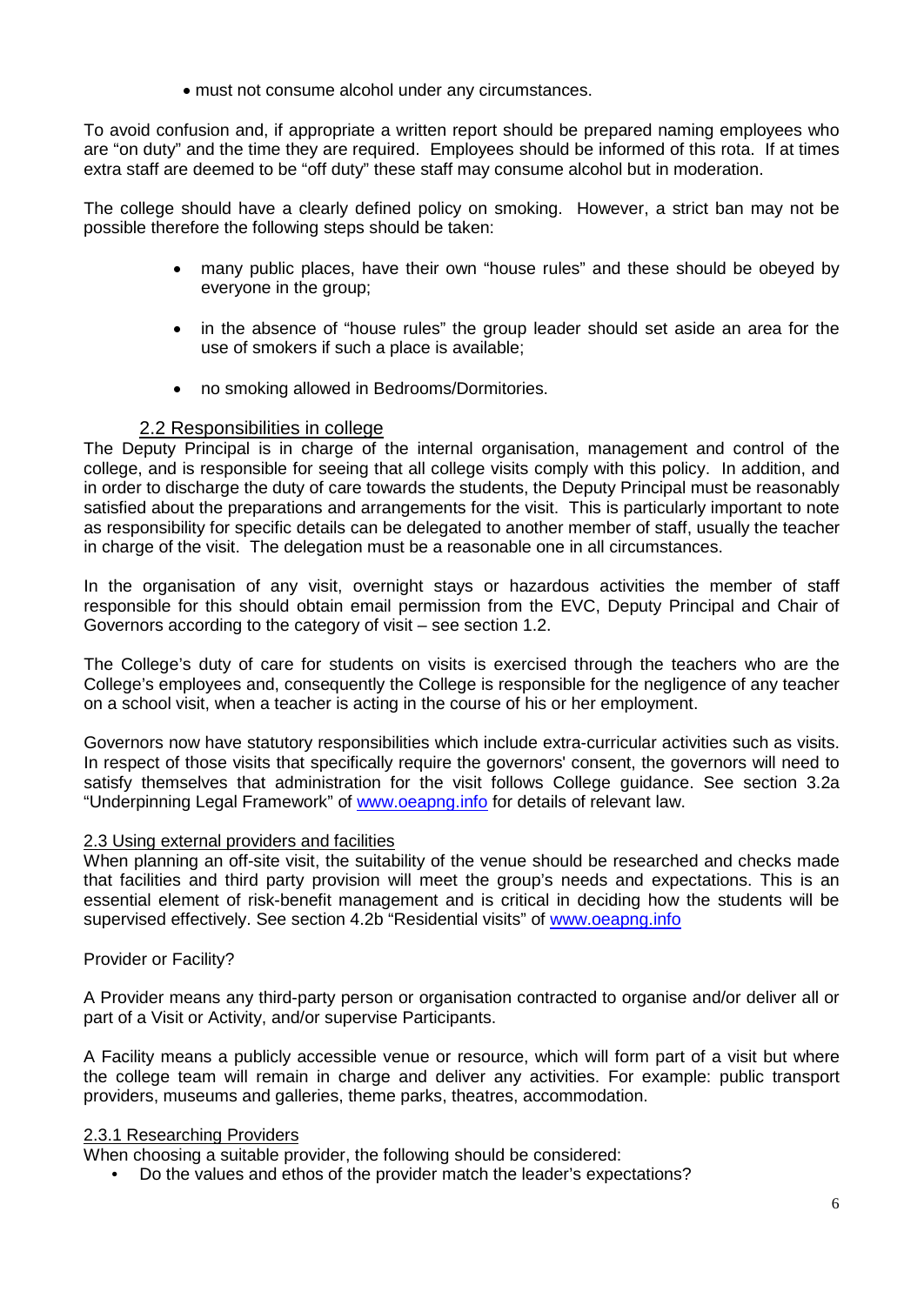- Is there a clear understanding about the responsibility for supervision at all times during the visit?
- What are the respective roles of provider staff and college staff?
- What provision will be made for any special needs?
- How flexible is the programme to meet changing circumstances?
- To what extent will the provider be able to be involved in evaluation of the visit's learning objectives?
- Will the group need any specialist equipment?
- Are there any staff training needs?
- Will participants need to be prepared or trained?

The leader has a duty of care to ensure that any provider used meets acceptable standards.

The EVC will check a provider's accreditation status on [http://lotcqualitybadge.org.uk](http://lotcqualitybadge.org.uk/) which is the Learning Outside the Classroom (LOtC) Quality Badge. Where the visit involves certain adventure activities, within scope of the Adventure Activities Licensing Regulations 2004, then the provider is required by law to hold a licence from the Adventure Activities Licensing Authority (AALA). <http://www.hse.gov.uk/aala/> .

Where the provider has no external accreditation, the EVC will refer to [www.oeapng.info](http://www.oeapng.info/) section 3.2f "Adventure Activity Licensing Regulations"

If a provider does not hold a suitable accreditation which covers all aspects of their provision, the EVC will gain assurances using form HAZ "Hazardous activity information" (see appendix 5) about relevant aspects of their operation.

It is not necessary to look for such accreditation or assurances from facilities that are open to the public (e.g. public swimming pools) and where no arrangements are made for them to provide activities, instruction, teaching or supervision. However, the leader will still need to satisfy themselves about the suitability of such facilities for this particular group.

#### 2.3.2 Researching Facilities, Venues and Accommodation

Wherever reasonably practicable, it is good practice to carry out a preliminary visit to any unfamiliar facility or venue, this will enable the Visit Leader or EVC to ask an appropriate person at the venue to complete to address the following questions:

- Will the venue or facility be suitable to meet the planned aims and objectives of the visit?
- Are there any particular hazards or threats which need to be considered in your risk-benefit assessment and emergency procedures?
- Will the venue be able to cater for the full range of group needs, including any special needs?

Where a preliminary visit is not reasonably practicable, and where the venue has not been used on a previous visit in the past 3 years the leader and EVC should gather sufficient information to make an adequate assessment of the venue, facilities or provider using form AQ Accommodation Questionnaire (appendix 4).

#### 2.3.3 Risk Management Planning

Providers are responsible for assessing and managing the risks associated with their provision. They are not responsible for producing an overall visit risk management plan – this is the responsibility of the visit leader.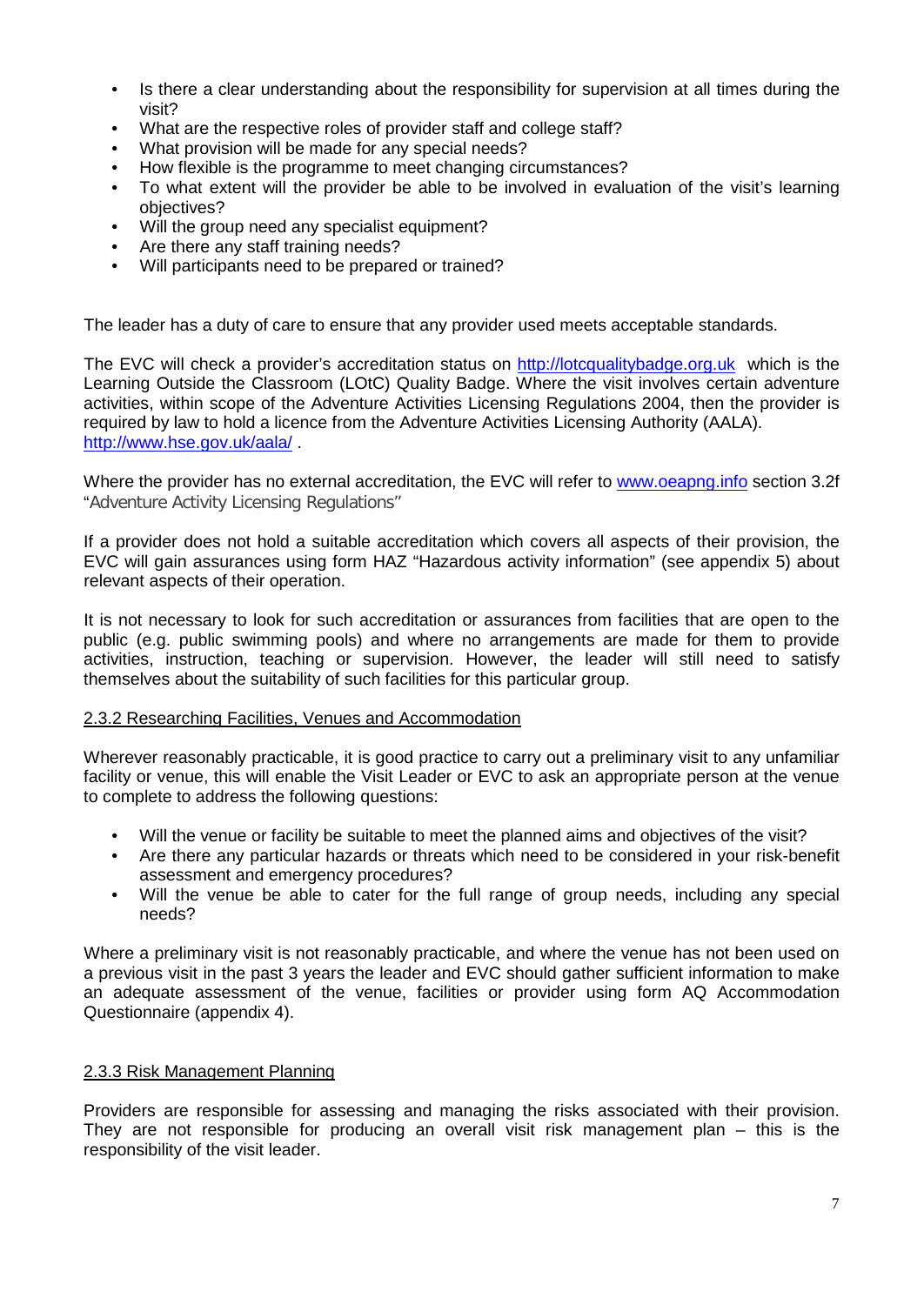A provider's risk assessments are likely to be technical documents of no value to a visit leader. What is useful to a visit leader is information from the provider that helps the visit leadership team to make best use of the facilities or venue, and to plan appropriate supervision for their particular group. Such information is better gained through a pre-visit or through dialogue with the provider, rather than through attempting to glean it from the provider's risk assessment documents.

#### 2.4 Transport

#### 2.4.1 College Minibus

The use of a College minibus for the transport of students on educational visits, overnight stays and hazardous activities should be in accordance with the College Minibus safety guidelines.

Although there is no legislation limiting the number of hours for drivers of minibuses (17 seats or less), driver fatigue has been identified as a causative factor in a number of accidents. It is recommended that the total driving time and other work undertaken by any one person, including acting as an escort, should not exceed 10 hours. Additionally, drivers should not drive for more than a total of 6 hours on a journey in any one day even with regular breaks. It is important the staff realise when planning a journey using a minibus, if these time limits cannot be met, an alternative means of transport should be sought.

#### 2.4.2 Hiring vehicles

The leader arranges hiring vehicles through the college finance office. Reputable organisations are used and confirm that seat belts are fitted. If staff have any concerns about the standards of driving on the vehicles hired, then these should be emailed to the Health and safety coordinator and the EVC.

#### <span id="page-7-0"></span>2.4.3 Transporting students in staff cars

The EVC must ensure that staff using their own vehicle to transport students on a visit have a full current driving licence; that the car is roadworthy; they have insurance covering business use and that all students will wear seat belts.

#### 2.4.4 Students driving themselves to the visit

Students may only drive themselves to or from a college educational visit if written parental consent has been given to the EVC. Students may not take other students in their vehicle to or from the visit.

#### <span id="page-7-1"></span>**3. SUPERVISION**

For every educational visit there should be a group leader who manages the whole visit. However, for individual activities within the visit, it is better for groups to be small, each with a supervisor, who will normally be a teacher or another member of the college staff.

Supervision is most effective when:

- the aims and objectives of the visit are clearly understood by all the supervisors and ideally the students;
- the visit and activities have been carefully risk-assessed and will be managed safely;
- supervisors and students have contributed to the overall plan, including the risk assessment and risk management;
- the group leader has laid down clear guidelines for standards of behaviour and everyone on the visit has agreed them;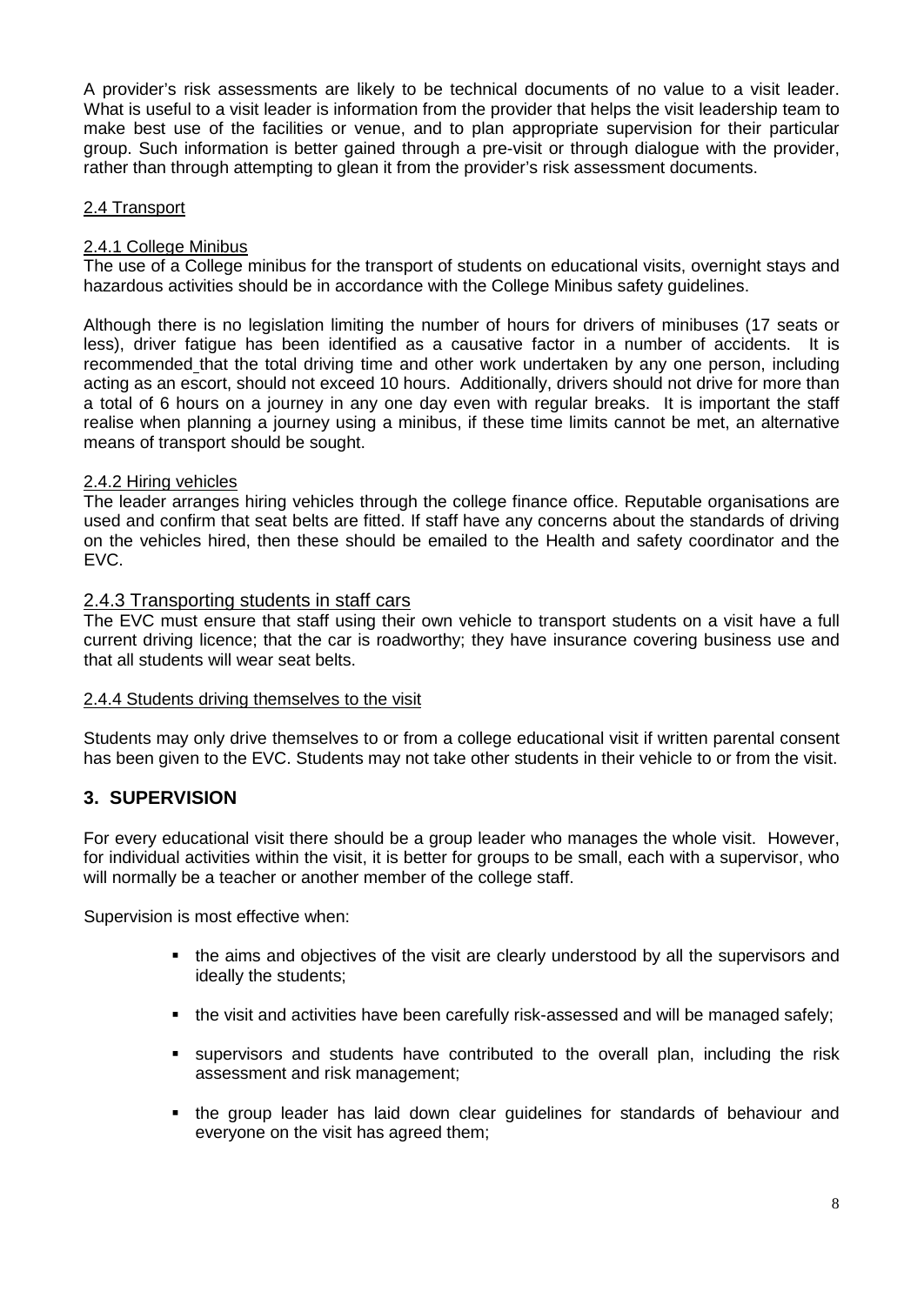- supervisors have a reasonable knowledge of the students, including any special educational needs, medical needs or disabilities;
- **EXECT** each activity has a bad weather alternative (plan B).

#### 3.1 Staffing Ratio

<span id="page-8-0"></span>The Governors do not lay down strict student: teacher ratios for educational visits and overnight stays. Staff should use their professional judgement in assessing the degree of supervision required in the light of their own knowledge, their students (including those with special educational needs), the members of staff involved and the nature of the activity. In addition to the teacher in charge there should always be enough staff to cope effectively with an emergency situation. Staff of both genders should attend if both male and female students are participating.

The recommended ratio is 1 adult to 20 students aged 16-18 years for day trips involving nonhazardous activities.

For trips abroad and overnight in the UK the recommendation is 1 adult to 10 students.

These figures should be used as a guide.

Group Leaders should complete a risk assessment of the trip and ensure that there is an appropriate safe supervision level for their particular group.

#### 3.2 Use of Parents/Volunteers

<span id="page-8-1"></span>Parents/volunteers may be used to supplement the supervision ratio. They should be carefully selected and ideally they should be well known to the college group.

For the protection of both adults and pupils, all adult supervisors should ensure that they are not alone with a pupil wherever possible.

This does not mean that every volunteer who helps to supervise an educational visit will have to obtain a disclosure. Parents and others who from time to time help teachers to supervise local visits need not necessarily be DBS-checked (though they should be verified as competent in their allotted tasks and trained and briefed as necessary), Volunteers helping teachers to supervise a residential visit should be DBS-checked. Anyone should be checked if they are likely to be in sole charge of a student under 18 on a one-to-one basis.

All contractor staff likely to have access to young people as part of their normal duties should be DBS-checked. The Educational Visits Co-ordinator (EVC) should obtain assurances that this has happened.

All adult supervisors, including teachers and parent/volunteer helpers, must understand their roles and responsibilities at all times. It may be helpful to put this in writing. In particular, all supervisors should be aware of any students who may require closer supervision, such as those with special needs or those likely to cause trouble. Teachers retain responsibility for the group at all times.

Supervision can be close or remote, but is always 24 hours:

- close supervision occurs when the group remain within sight and contact of the supervisor;
- remote supervision occurs when, as part of planned activities, a group work away from the supervisor, but is subject to stated controls: a student is never working alone; all students have emergency contact details of leader; meeting time and place after the activity are known to all students.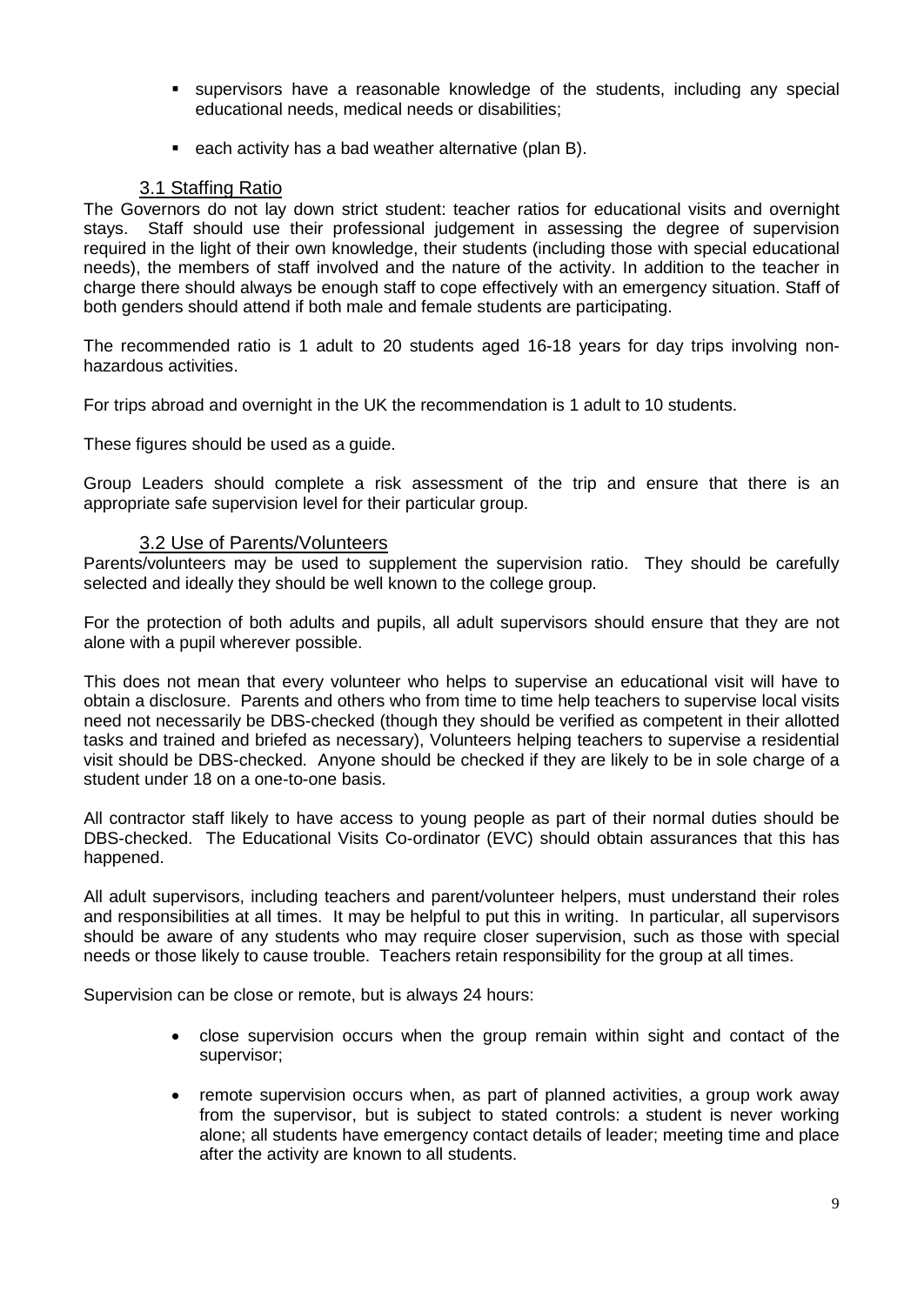$\bullet$  down time or recreational time – for example during the evenings – may involve close or remote supervision, but should not be unsupervised – the supervisors continue to be in charge.

#### 3.3 Close Supervision

<span id="page-9-0"></span>Close supervision normally means that all supervisors:

- have prior knowledge of the group;
- carry a list/register of all group members;
- regularly check that the entire group is present:
- have appropriate access to First Aid.

It is essential that everyone involved in the visit understand the supervision arrangements and expectations. Potential danger points can occur when rearranging groups, in particular:

- when a large group is split into smaller groups for specific activities;
- when groups transfer from one activity to another and change supervisor;
- during periods between activities;
- when small groups re-form into a large group.

It is, therefore, important that the supervisor:

- clearly takes responsibility for the group when their part of the programme begins, particularly making certain that all group members are aware of the changeover;
- clearly passes on responsibility for the group when their part of the programme is concluded, together with any relevant information ensuring that the group members know who their next supervisor is.

There may be some benefit in differentiating between a group leader/supervisor (i.e. the college representative), and an activity leader (who may, for example, be an instructor at an outdoor centre).

#### 3.4 Remote Supervision

<span id="page-9-1"></span>The aim of visits for students may be to encourage independence and investigative skills, and some of the time on visits such as trips abroad, fieldwork or during gaps between activities may be only remotely supervised. The group leader should establish during the planning stage of the visit whether the students are competent in remote supervision and should ensure parents have agreed this part of the visit. The group leader remains responsible for students even when not in direct contact with them.

Parents should be told, before the visit, whether any form of remote supervision will take place.

During remote supervision, in all types of surroundings, clear and understandable boundaries will be set for the group. Students:

- must be familiar with the environment or similar environments
- have details of the rendezvous points and the times of rendezvous
- must always be with at least one other member of the group
- have the contact phone number of the leader.

During remote supervision for adventurous activities for example those under the Duke of Edinburgh Awards students are required to work in small groups without direct supervision. Particular attention needs to be given to the information provided to students before supervision can be withdrawn.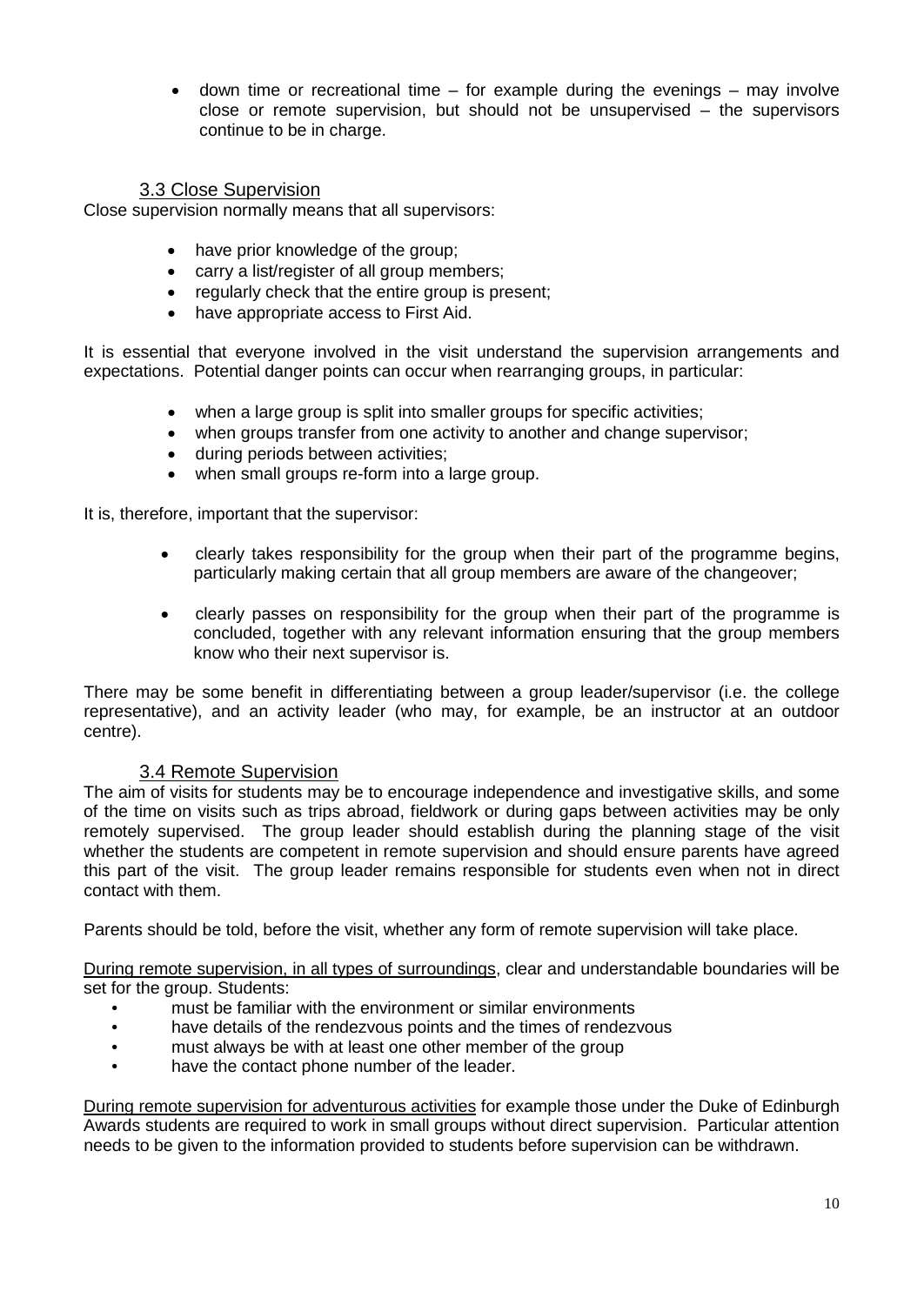- the training given to students must be sound and thorough and should be assessed separately. The instructor should have the appropriate qualifications or experience to provide training in the activity. The group leader should be satisfied that the students have acquired the necessary skills and have the necessary experience, confidence, physical ability and judgement to be left without direct supervision.
- students should be familiar with all equipment used or taken without direct supervision and, in addition to training, an initial element of adult supervision in the use of equipment may be required. The condition and suitability of any equipment, particularly safety equipment, taken or used during these activities should be assessed separately.
- groups must be sufficiently trained and assessed as competent for the level of activity<br>to be undertaken, including First Aid and emergency procedures. Remote to be undertaken, including First Aid and emergency procedures. supervision will normally be the final stage of a phased development programme;
- there must be clear lines of communication between the group, the supervisor and the college. Do not rely exclusively on mobile phones;
- the supervisor should monitor the group's progress at appropriate intervals;
- the supervisor will be in the expedition or activity area and able to reach the group reasonably promptly should the group need support in an emergency;
- there should be a recognizable point at which the activity is completed;
- there should be clear arrangements to abandon the activity when it cannot be safely completed.

#### 3.5 Down Time

<span id="page-10-0"></span>Group leaders should ensure that students continue to be properly supervised during downtime before, between and after activities, including the evenings on residential visits. A group occupied in study or activity is far safer than a group left to its own devices in an unfamiliar environment. Too much unstructured free time in a residential programme can allow time for mischief, bullying, homesickness and wandering off from the body of the group.

It is good practice to:

- ensure that all staff and students understand the standards of behaviour that apply at all times, not just during activities;
- ensure that handover between activities is properly supervised, with a named supervisor responsible for the group if there is down time between activities;
- ensure that all supervisors understand that their supervisory role continues in the evening – however hard a day it has been; it is not a time to relax in the bar or in front of the TV;
- use down time in the evening, or at the beginning of the day to brief the group on the planned activities for the day to come, e.g. the planned learning outcomes, specific health and safety issues, meal and break times etc.;
- use down time after activities for individual reflection on personal learning outcomes, and group discussion about the highs and lows of the day;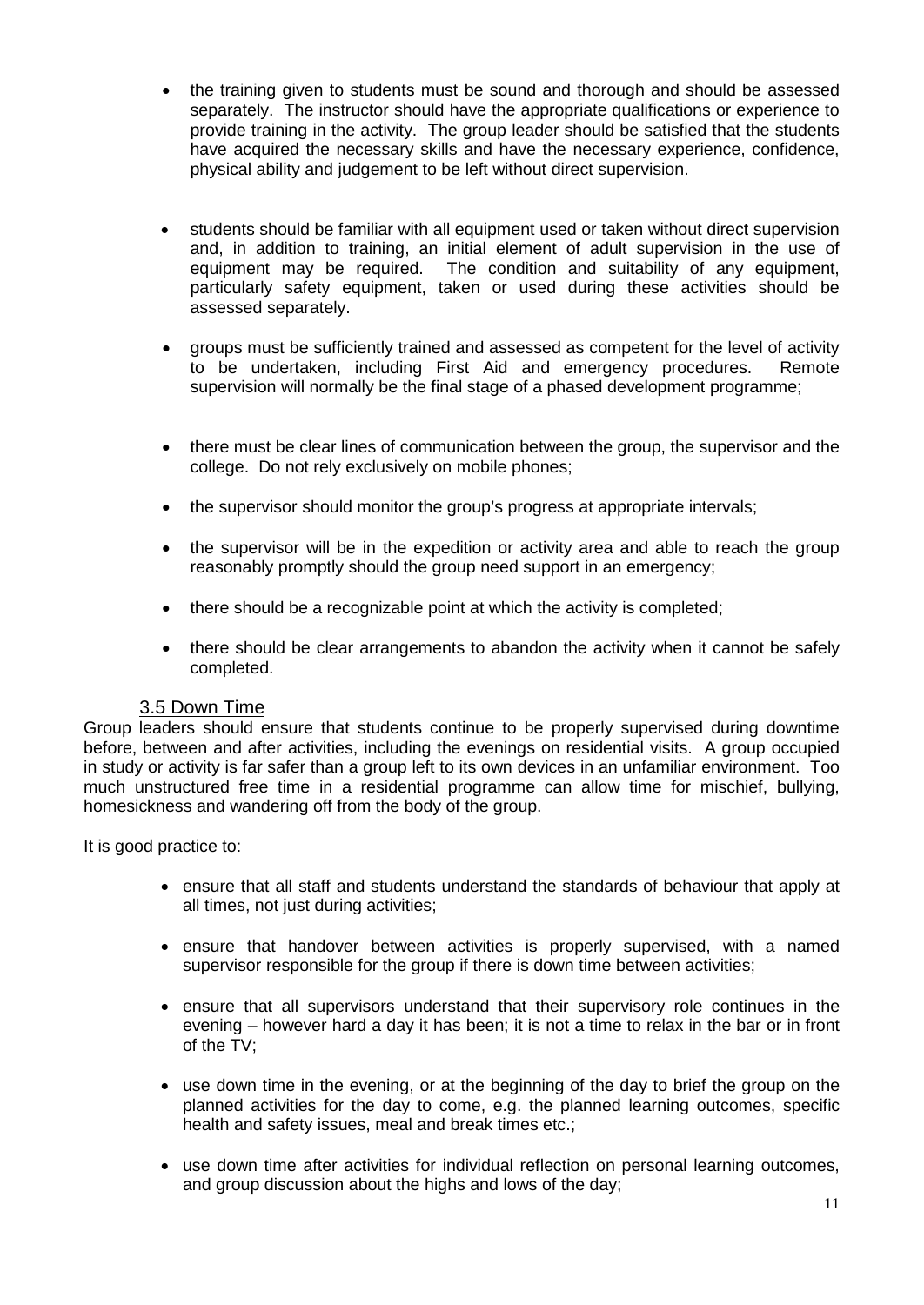- apply the advice contained in **Remote Supervision** above, adapted as necessary, if it is felt reasonable to allow students some time without close supervision;
- occupy the group with mildly active, non-academic activities in the evening, e.g. craft activities, environmental activities, quizzes, team challenges, led-walks.

#### 3.6 Night Time

<span id="page-11-0"></span>Group leaders should ensure that:

- the group's immediate accommodation is exclusively for the group's use;
- teachers (of both genders where appropriate) have sleeping accommodation on the same floor immediately adjacent to the students' accommodation;
- there is a teacher present on that floor whenever the students are there;
- child protection arrangements are in place to protect both pupils and staff;
- where hotel/hostel reception is not staffed 24 hours a day, security arrangements should be in force to stop unauthorised visits;
- in the absence of 24 hour staffing of reception, external doors should be made secure against intrusion and windows closed as necessary to prevent intrusion;
- where possible, internal doors should be lockable, but staff should have reasonable access to the student accommodation at all times;
- where students' doors are locked, teachers have immediate access, as necessary, to a master key;
- all staff and students know the emergency procedures/escape routes in the event of a fire. Where windows and doors are locked against intrusion at night, ensure that alternative escape routes are known and that all fire doors function properly.

Do not be lulled into a sense of false security by local assurances, such as 'no need to lock doors in this part of the country'. The presence of the group may attract unwelcome attention that is unusual in the locality.

#### 3.7 Travel

<span id="page-11-1"></span>A driver cannot safely drive and supervise students at the same time on a long journey so, an additional supervisor must travel in the vehicle. Local trips of less than an hour do not need additional supervisory staff. Group leaders should ensure that:

- transport by road has seat belts and that the students wear them;
- students are supervised when boarding and leaving;
- extra care is taken when leaving a vehicle in a country that drives on the right as some doors may open onto the road side;
- standards of behaviour are met, and in particular that drivers are not distracted;
- smoking/alcohol etc. bans are observed;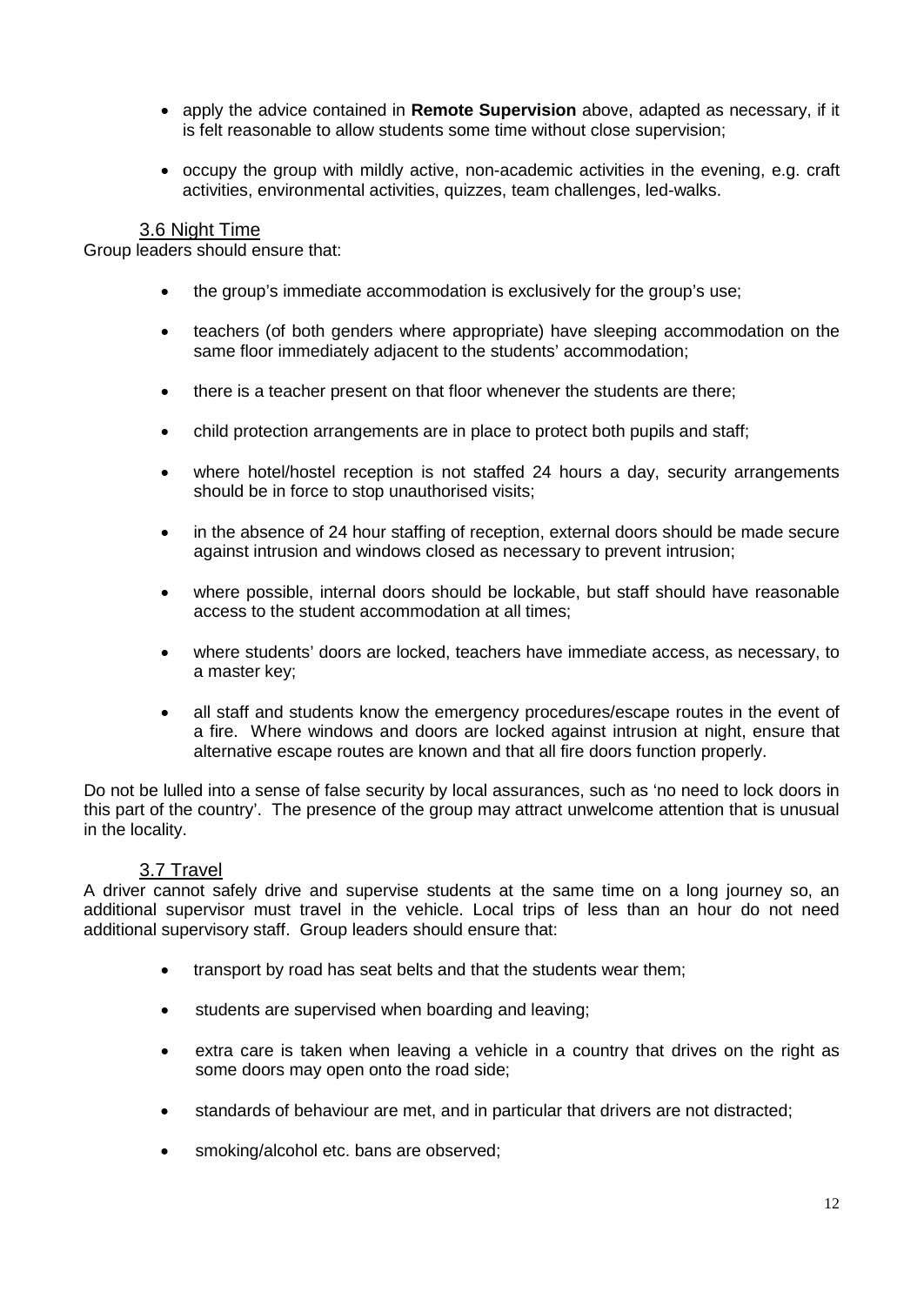- students are occupied on long journeys this will help the journey pass quickly;
- evacuation procedures are clearly understood by everyone, luggage is securely stored and emergency exits are kept clear;
- there are adequate rest stops for drivers;
- head counts are carried out when the group is getting off or onto transport.

#### <span id="page-12-0"></span>**4. RESPONSIBILITIES OF GOVERNING BODIES**

Governing bodies should:

- ensure that the Principal and the Educational Visit Co-ordinator (EVC) are supported in matters relating to educational visits and that they have the appropriate time and expertise to fulfil their responsibilities;
- assess proposals for and authorise certain types of visit, which should include visits involving an overnight stay, hazardous activities, or travel outside the UK, and discuss with the deputy principal if appropriate.

#### <span id="page-12-1"></span>**5. RESPONSIBILITIES OF THE DEPUTY PRINCIPAL**

The Deputy Principal should ensure that visits comply with this policy (which is based on national guidance [www.oeapng/info\)](http://www.oeapng/info) and the college's own health and safety policy. The Deputy Principal should ensure that the group leader is competent to monitor the risks throughout the visit.

The Deputy Principal should ensure that:

- tasks are delegated to the Educational Visits Co-ordinator (EVC);
- leaders and other adults proposed for a visit are competent.
- a senior manager is on call for the leader day and night out of college hours. That senior manager has all participants' emergency contacts and has the authority to make significant decisions. He or she should be contactable and available for the full duration of the visit 24 hours a day. He or she has the number of the Deputy Principal and Principal;
- the EVC can obtain advice on less routine visits from an appropriate technical adviser (College Health and Safety is overseen by Wirral Borough Council) as necessary;
- sufficient resources are available to meet identified training needs for leaders and the EVC, including attendance at courses arranged by OEAP.
- serious incidents, accidents and near-accidents are investigated;
- teachers are made aware of and understand college guidance on emergency planning and procedures. Training and briefing sessions must be provided for college staff;
- the college has emergency procedures in place in case of a major incident on an educational visit. These should be discussed and reviewed by staff.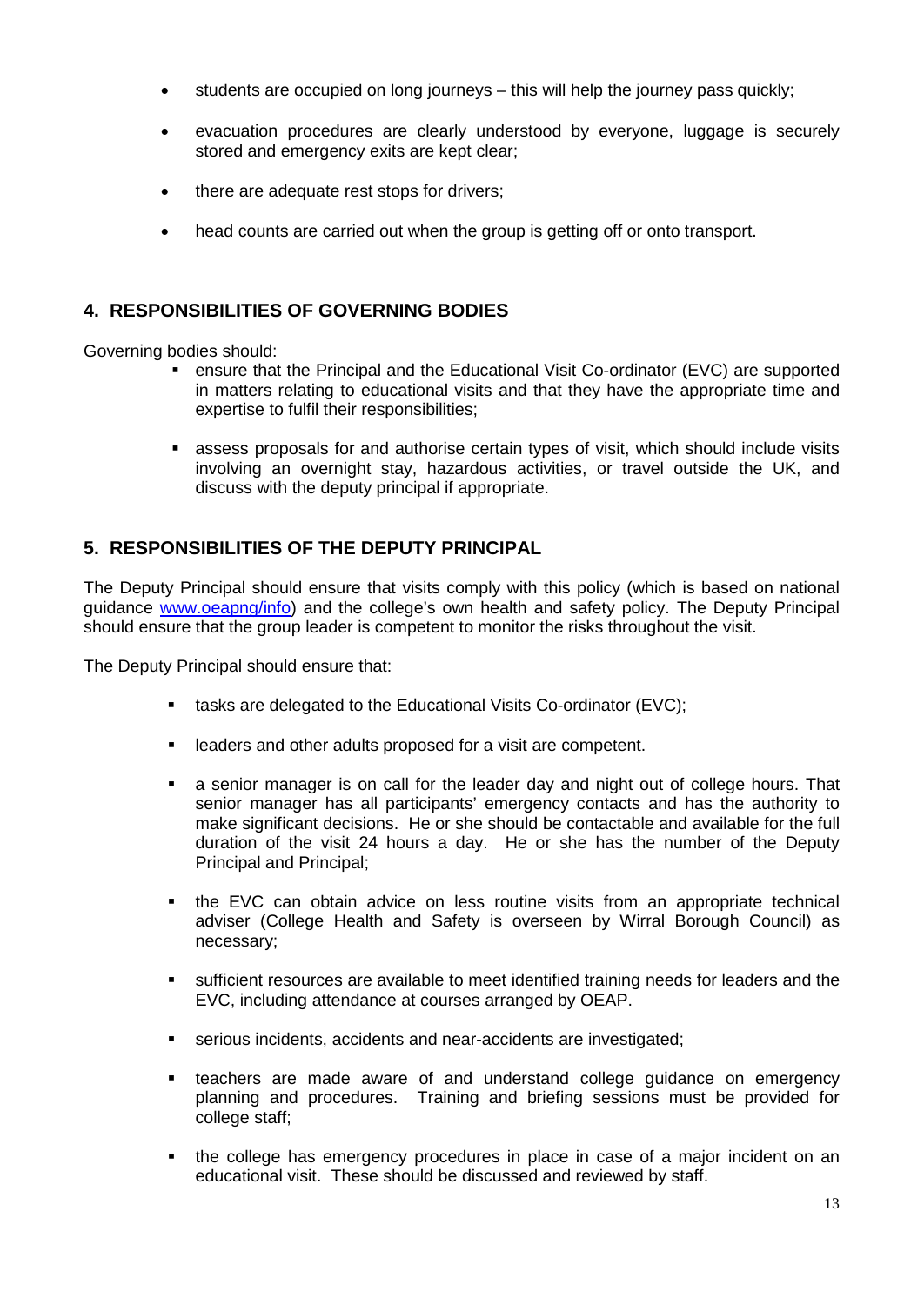- a procedure is established to ensure that parents are informed quickly about incident details through the college contact, rather than through the media or students;
- contractors have adequate emergency support procedures, and that these will link to college emergency procedures.
- adequate child protection procedures are in place;
- accident and incident records should be reviewed regularly, and this information used to inform future visits;
- training needs have been assessed by a competent person and the needs of the staff and students have been considered;
- the group leader has experience in leading or assisting on visits and will organise the group effectively;
- the group leader or another teacher is suitably competent to instruct the activity and is familiar with the location/centre where the activity will take place;
- group leaders are allowed sufficient time to organise visits properly;
- non-teacher supervisors on the visit are appropriate people to supervise students;
- they have the address and phone number of the visit's venue and have a contact name;
- the group leader, group supervisors and nominated college contact have a copy of the Emergency Management Plan;
- ensure that banking arrangements are in place to separate the visit's receipts from other college funds and private accounts;

#### <span id="page-13-0"></span>**6. RESPONSIBILITIES OF THE EDUCATIONAL VISITS CO-ORDINATOR (EVC)**

The Educational Visits Co-ordinator (EVC) should be involved in the planning and management of all educational and offsite visits led by college staff.

The main responsibilities of the EVC are to:

- brief the leader about: the visit planning procedures using the Visit Checklist (appendix 2); risk assessment using generic assessments (appendix 6) and what information needs to be sent to parents (appendix 9).
- Decide whether the visit is hazardous
- obtain authorisation via email for planning the visit from the Deputy Principal before planning begins
- obtain governing body authorisation via email for visits that are hazardous or overnight;
- liaise with the college finance department and visit leader to ensure efficient financial management, choice of contractors, and contractual relationships;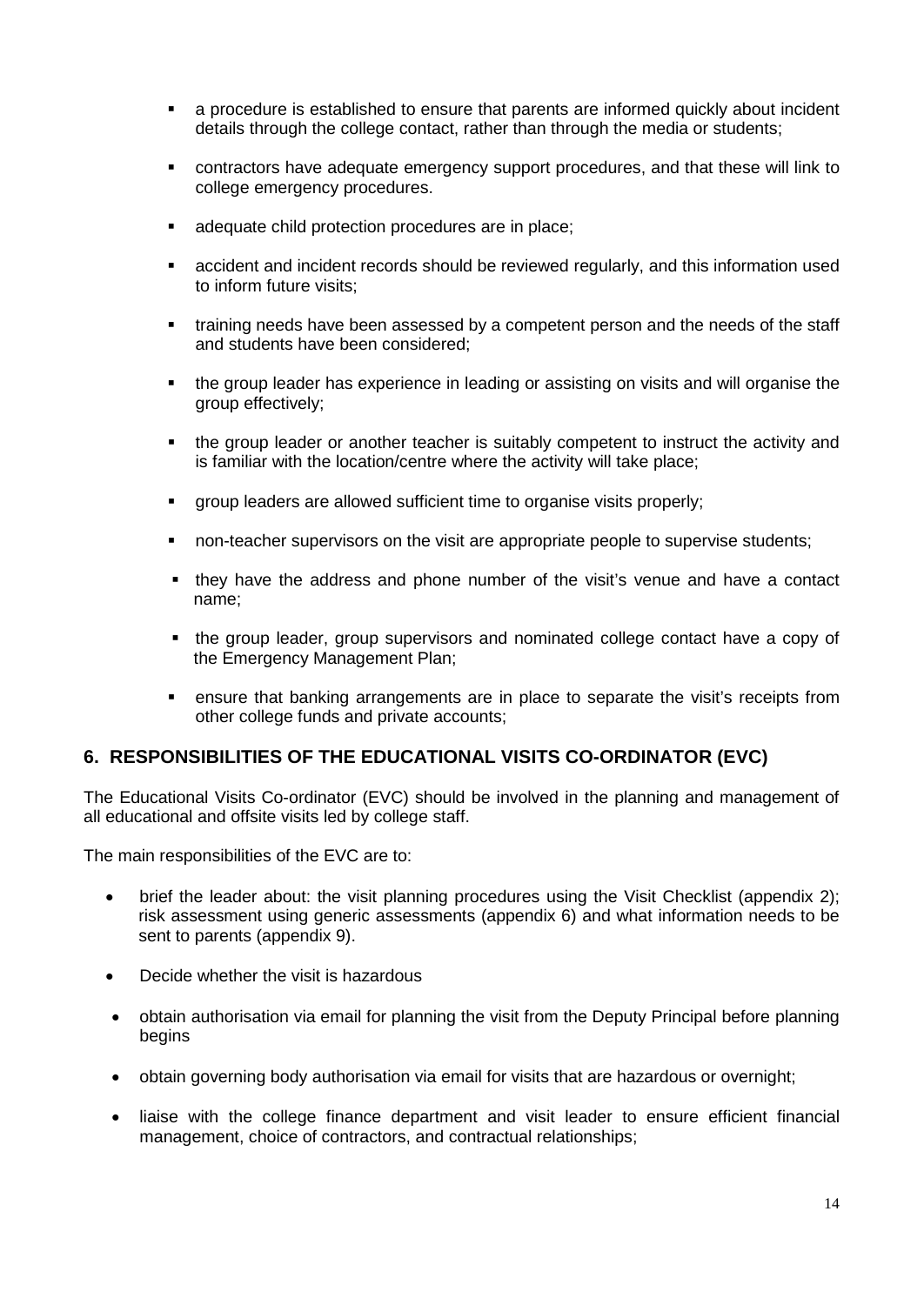- take all reasonable and practicable measures to include students with special educational needs or medical needs on a visit
- liaise with the Learning Support Manager to establish whether students going on the visit will need additional support (e.g. in making their own way to the station or venue) and arrange for an LSA to accompany the visit.
- confirm consent for all non-hazardous trips of one day or less has been given by parents usually given at the beginning of the academic year (appendix 7).
- obtain the consent or refusal of parents for hazardous or overnight visits and to provide full details of the visit beforehand so that parents can consent or refuse consent on a fully informed basis;
- organise the emergency arrangements and ensure there is an emergency contact for each visit including out of hours;
- ensure that providers of hazardous activities have appropriate qualifications (see section 2.3 above)
- ensure that overnight accommodation is suitable (see 2.3.2 above)
- assist the visit leader in completing a risk assessment
- assess the ratio of supervisors to students;
- check arrangements for the medical and special educational needs of all the students;
- ensure adequate first-aid provision;
- provide travel times and if more than one place is to be visited, a detailed itinerary to the Deputy Principal and out-of-hours college contact
- provide medical information and emergency contacts of all students to the Leader, Deputy Principal and out-of-hours college contact. If overnight provide next of kin contacts for all adults on the trip as well.
- check there is adequate and relevant insurance cover,
- there is a contingency plan for any delays including a late return home;
- check the accreditation or verification of providers of hazardous activities
- make sure that DBS disclosures are in place if required for any adult other than college staff accompanying the trip;
- the recording of any accidents are made. Accident and incident records should be reviewed regularly, and this information used to inform future visits;
- keep records of individual visits including reports of accidents and 'near-accidents' (sometimes known as 'near misses');
- review systems and, on occasion, monitor practice.
- evaluate visits to inform the operation of future visits.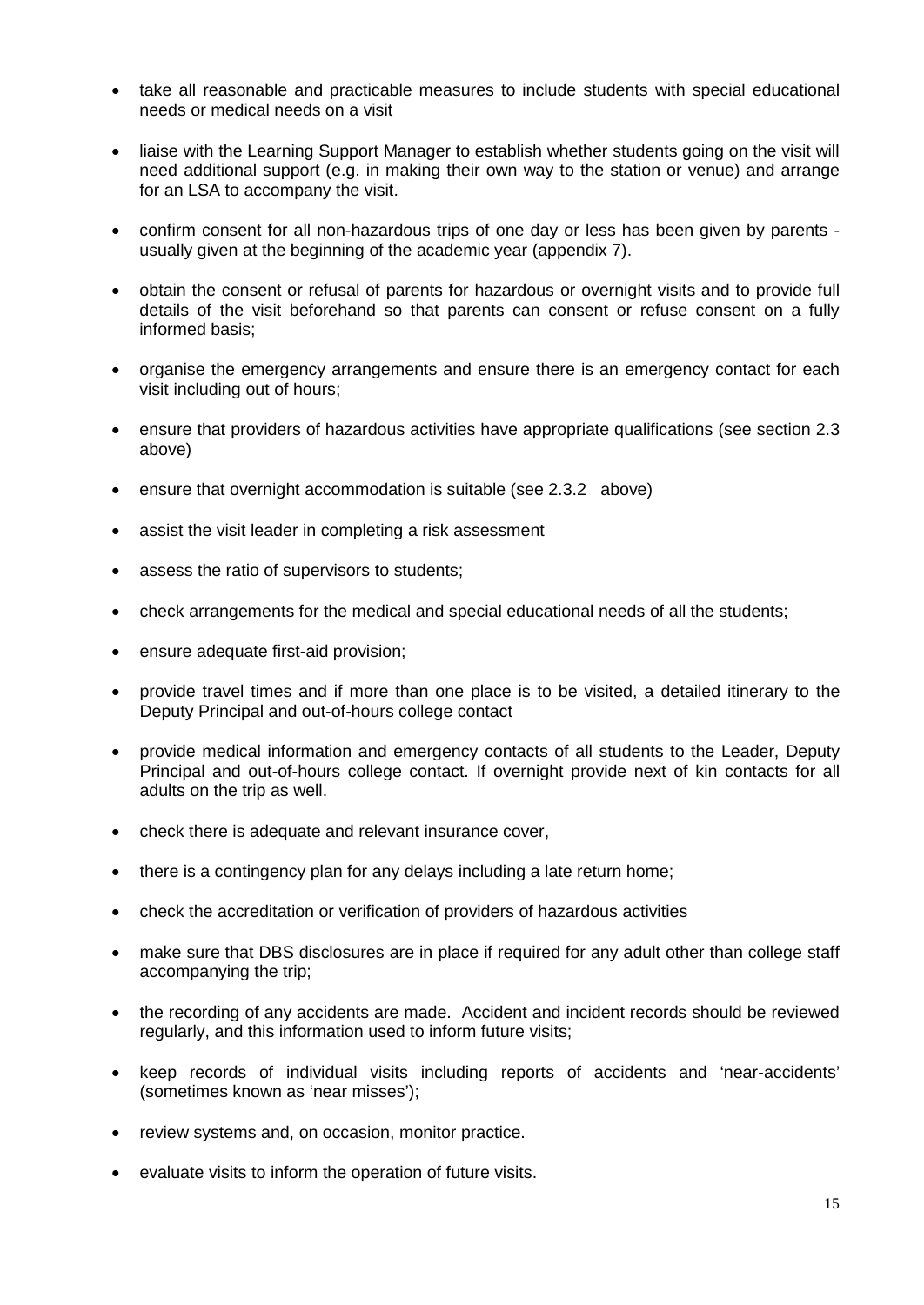#### <span id="page-15-0"></span>**7. RESPONSIBILITIES OF GROUP LEADERS**

One teacher, the group leader, should have overall responsibility for the supervision and conduct of the visit and should have regard to the health and safety of the group. The group leader should have been approved by the Deputy Principal or the governing body. There should be a clear educational benefit to the students.

#### 7.1 Planning and preparation

The group leader should:

- seek advice from the EVC at the very beginning of the planning stage;
- obtain authorisation for planning from the EVC and Deputy Principal;
- follow the regulations, guidelines and policies in this policy which is based on OEAP National Guidelines;
- be aware of child protection issues;
- ensure that adequate first-aid provision will be available;
- with guidance from the EVC, undertake and complete a comprehensive risk assessment. See section 12;
- plan the itinerary with a realistic timetable;
- liaise with the college finance department and the EVC to ensure efficient financial management, choice of contractors, and contractual relationships;
- Inform parents (see section 10 below)
- if travelling abroad Organise a meeting for parents, obtain copies of passports and if within Europe, EHIC cards;
- ensure that accompanying teachers and other supervisors are fully aware of what the proposed visit involves and clearly define their roles;
- have enough information on the students proposed for the visit to assess their suitability for the activities involved including when not directly supervised
- consider stopping the visit If the risk to the health and safety of the students is unacceptable and have in place procedures for such an eventuality;
- ensure the group supervisors have details of the college contact;
- ensure that the group's teachers and other supervisors have the details of students' special educational or medical needs which will be necessary for them to carry out their tasks effectively.

<span id="page-15-1"></span>7.2 At the start of the visit

<span id="page-15-2"></span>The visit leader should: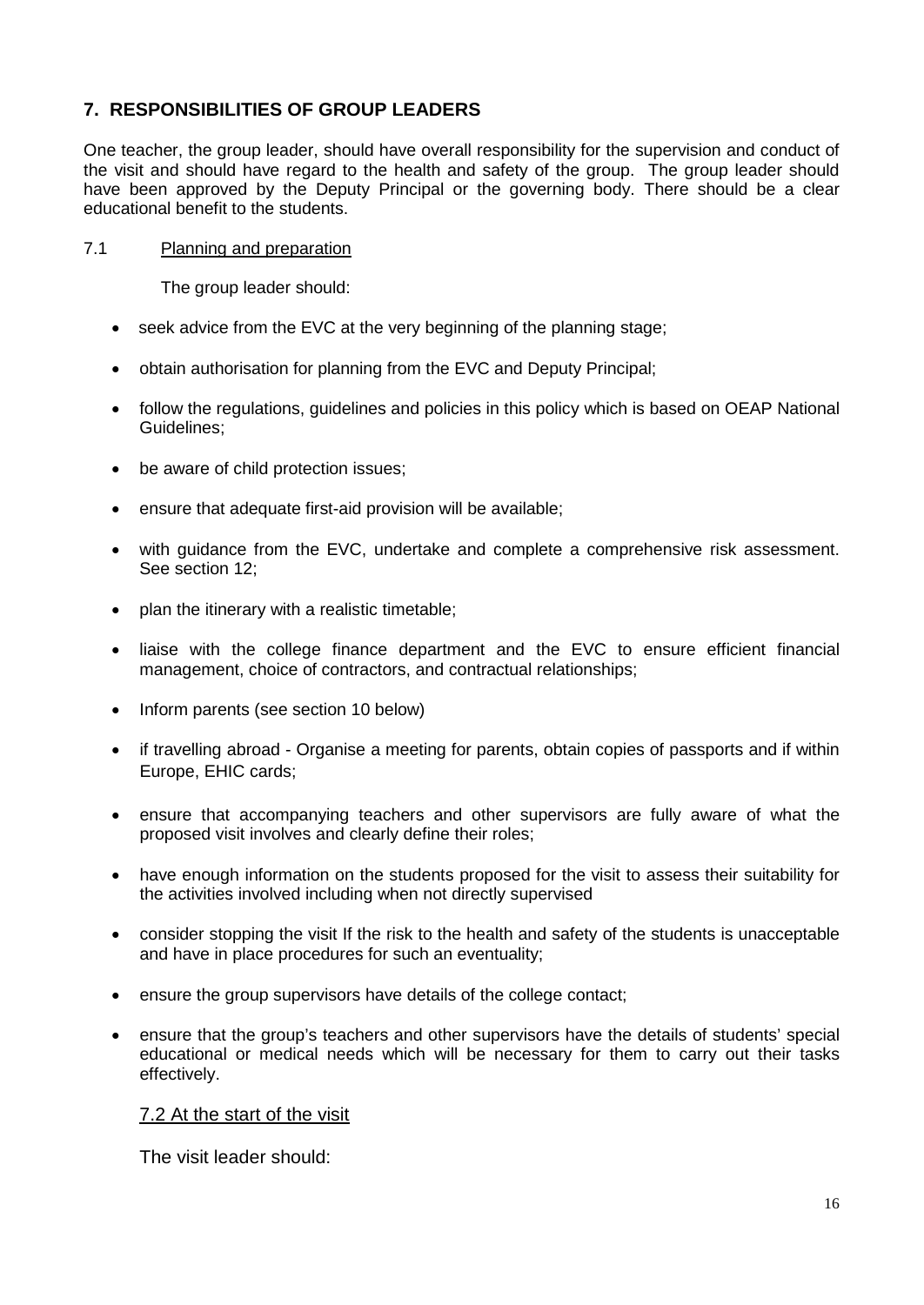- have the emergency contacts and medical information of all students with them on the visit all the time.
- give each supervising adult a register of the students' names and mobile numbers, and point out those with special needs.
- remind students of the college code of conduct.
- Take a first-aid kit
- take a college mobile phone and give the number to all members of the group
- be aware of relevant health problems within the group e.g. asthmatics should have their inhalers with them.
- <span id="page-16-0"></span>• take a roll call before leaving college or at first meeting point. Inform the EVC of absentees.

#### 7.3 During the visit

The visit leader should:

- ensure that the venue is suitable for the visit to continue.
- decide on and inform all group members the location of a meeting place if anyone is lost or in an emergency
- in the case of an overnight stay the group should be made aware of the safe means of escape in case of fire and where the group should assemble.
- the duty rota should be made known to all staff and students for the length of the visit.
- take roll calls as appropriate.
- revise timetable if appropriate
- reduce hazards by ensuring structured activities and group procedures.
- count equipment in and out.

#### 7.4 After the visit

Review the visit and inform the EVC of incidents, recommended changes

#### <span id="page-16-1"></span>**8. RESPONSIBILITIES OF TEACHERS AND OTHER COLLEGE STAFF**

All staff on visits act as employees of college, whether the visit takes place within normal hours or outside those hours, by agreement with the principal and governors.

Staff must do their best to ensure the health and safety of everyone in the group and act as any reasonable parent would do in the same circumstances. They should:

- follow the instructions of the group leader and help with control and discipline;
- consider stopping the visit or the activity, notifying the group leader, if they think the risk to health or safety of the students in their charge is unacceptable.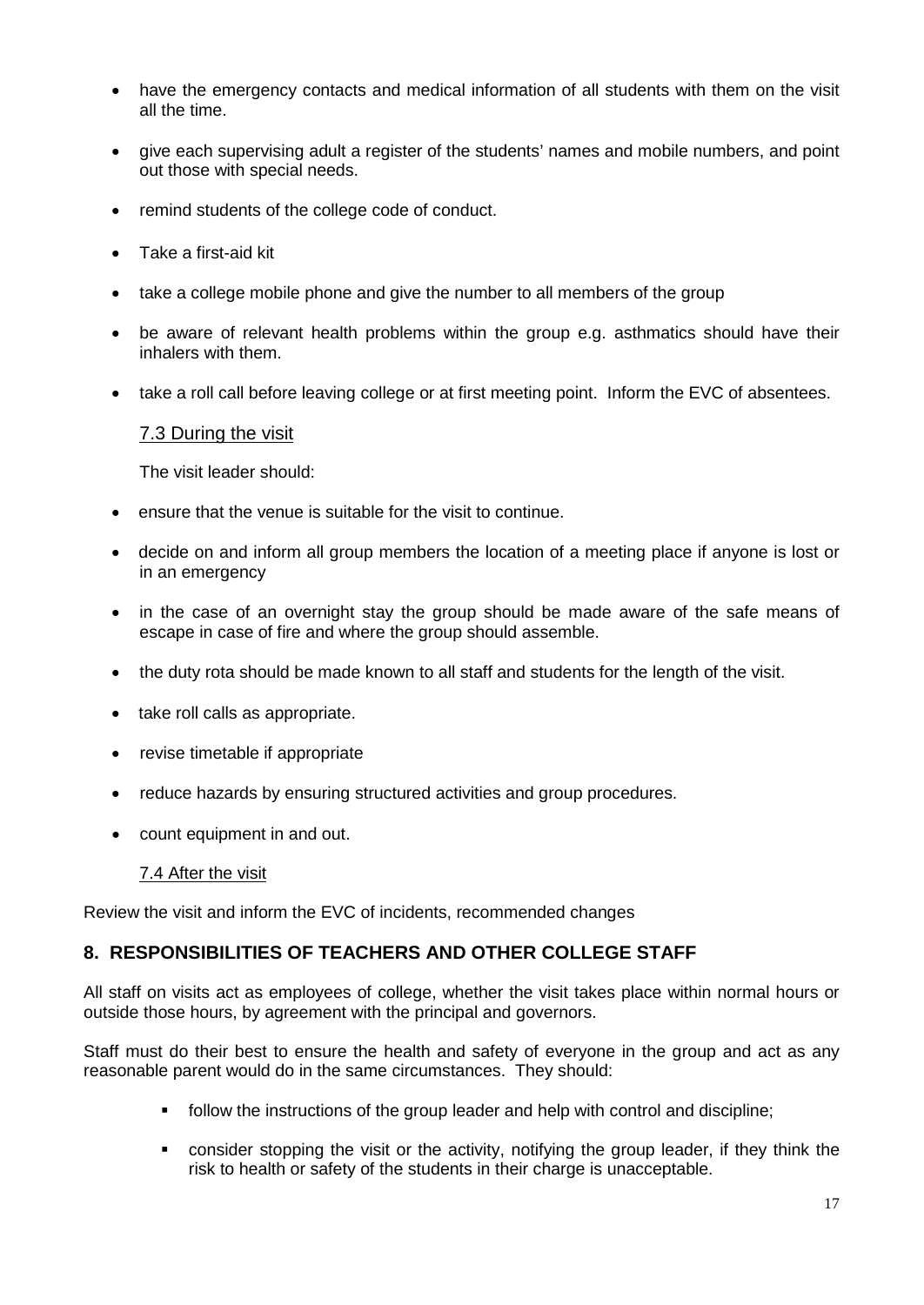#### <span id="page-17-0"></span>**9. RESPONSIBILITIES OF STUDENTS**

The group leader should make it clear to students that they must:

- not take unnecessary risks;
- **follow the instructions of the leader and other supervisors including those at the** venue of the visit;
- dress and behave sensibly and responsibly;
- if abroad be sensitive to local codes and customs;
- look out for anything that might hurt or threaten themselves or anyone in the group and tell the group leader or supervisor about it.

Any students whose behaviour may be considered to be a danger to themselves or to the group may be stopped from going on the visit. The curricular aims of the visit for these students should be fulfilled in other ways wherever possible.

#### **10. INFORMATION FOR PARENTS/GUARDIANS**

A letter to parents/guardians must be sent via the student for all educational visits. Typically, if the visit is during one day only, all the information will be given in just one letter. For longer visits, a full itinerary will be sent in a second letter when full details of the visit are known, including how many participants there will be, as this is likely to affect many aspects of the planning.

If the visit involves an, overnight stay or hazardous activity permission must be sought from parents/guardians on form PC (see appendix 8) at an early stage in the planning of the activity in order that they may be thoroughly informed before agreeing to their son/daughter's participation. See appendix 8

Parents should be told the purpose and educational value of the trip, which includes:

- the nature of the activities to be undertaken
- the name, address and any telephone number of the destination and any other bases
- the date, time and place of departure and return
- methods of travel and the name of any travel company being used
- details of the activities during the visit (specifying any hazardous activities) and arrangements for supervision both generally and during specific activities. The parents will also need to have details of any times when the students will not be directly supervised
- the cost and what it covers, together with details of the deposit
- details of the insurance cover if abroad
- details of any inoculations that are necessary if abroad
- a check list of clothing and other items to take.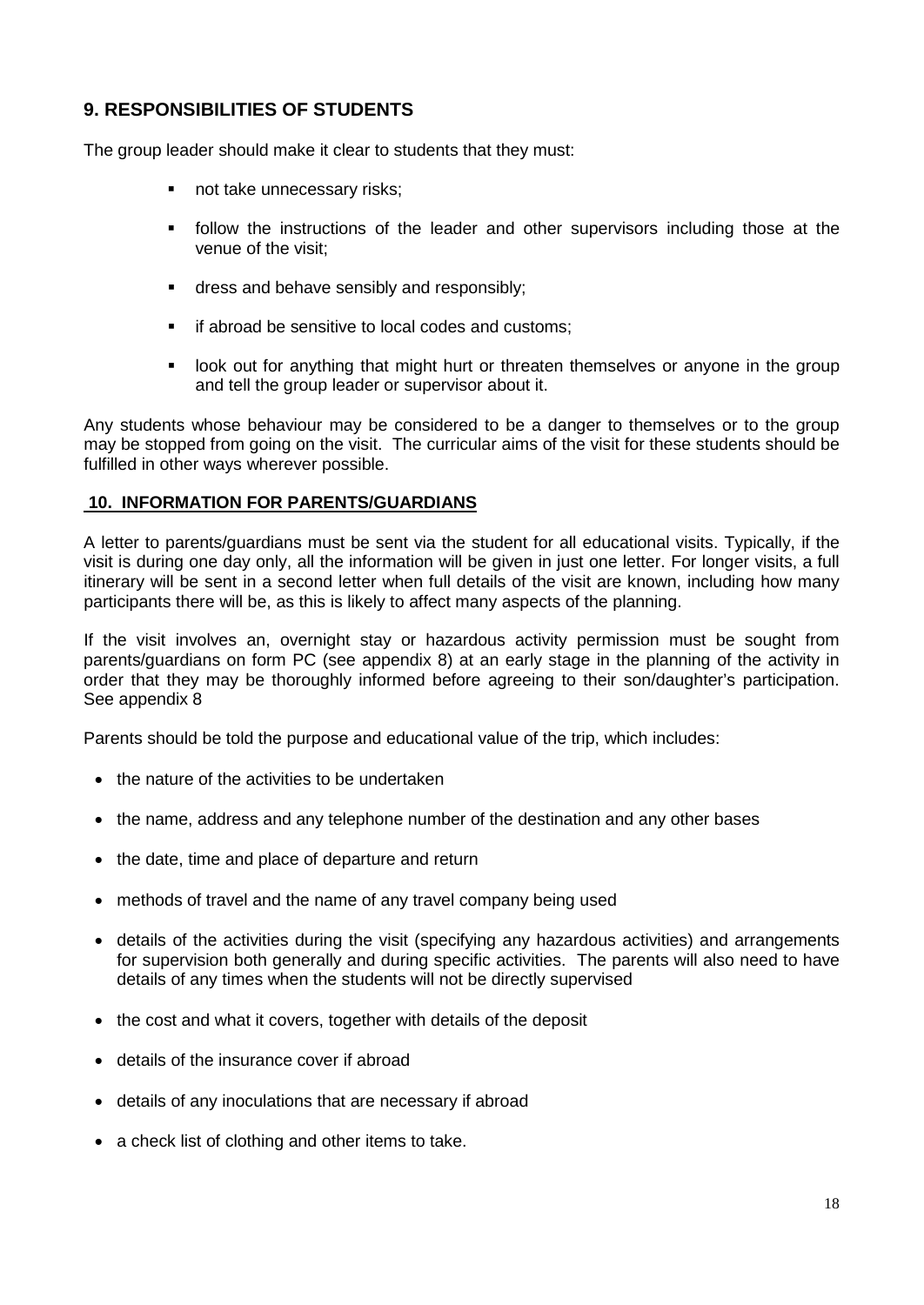In the case of overnight visits and hazardous activities it may be appropriate to invite parents/guardians to a meeting where a full discussion can take place. For overnight visits a detailed itinerary should be made available to parents.

If major changes to the programme need to be made after the visit has started, e.g. time of return is significantly different from that scheduled parents must be informed through the nominated contact who must be readily available throughout the visit.

#### <span id="page-18-0"></span>**10. Parental/Guardian Consent**

Written parental/guardian consent must be obtained for all students under the age of 18 taking part in **each** educational visit that involves visits involving **overnight stays** or **hazardous activities**. However, for non-hazardous trips of a day or less during the day and evening, parents' consent will have been sought at the beginning of the Academic Year for all such visits. The EVC will confirm that that consent has been given.

Young people aged over 18 must also complete their own consent form as this form contains emergency contact and medical information. If parents withhold consent absolutely the student should not be taken on the visit but the curricular aims of the visit should be delivered to the student in some other way wherever possible. If parents give a conditional consent the principal will need to consider whether the student may be taken on the visit or not.

#### **Jehovah's Witnesses**

It is acceptable for Jehovah's Witnesses to receive an amended consent form. Firstly, it should be a requirement that both parents/guardians sign the form and consequently the "I" throughout should be changed to "We".

The Declaration on each Parental Consent Form should be amended as follows:

We understand that the teacher in charge of the group will be acting in 'loco parentis' and in the event of an accident we agree to our son/daughter/ward receiving emergency medical treatment, which might include the use of anaesthetics as considered necessary by the medical authorities present.

However as Jehovah's witnesses we hereby expressly forbid the teacher/youth leader to authorise on our behalf any medical treatment for our child which involves any form of blood transfusion or blood product. The use of non-blood expanders will be acceptable. In recognition of this specific prohibition it is hereby understood that we hereby release the teacher/youth leader, the school and the Education Authority from any liability which might arise during the activity by virtue of this prohibition.

We understand that the teachers will inform the medical staff of our views regarding blood transfusions, but realise that they have no control over the final decision of the medical staff.

We undertake to inform the organiser as soon as possible of any change in the medical circumstances of our son/daughter/ward; between the date on which we completed this form and the commencement of the journey.

We understand that Birkenhead Sixth Form College is insured in respect of its legal liabilities only and that there is no personal accident, or other cover, unless we have been advised specifically by the organiser. Accidents may arise for which the Council is not responsible. Parents/guardians may wish to obtain suitable insurance to cover such eventualities.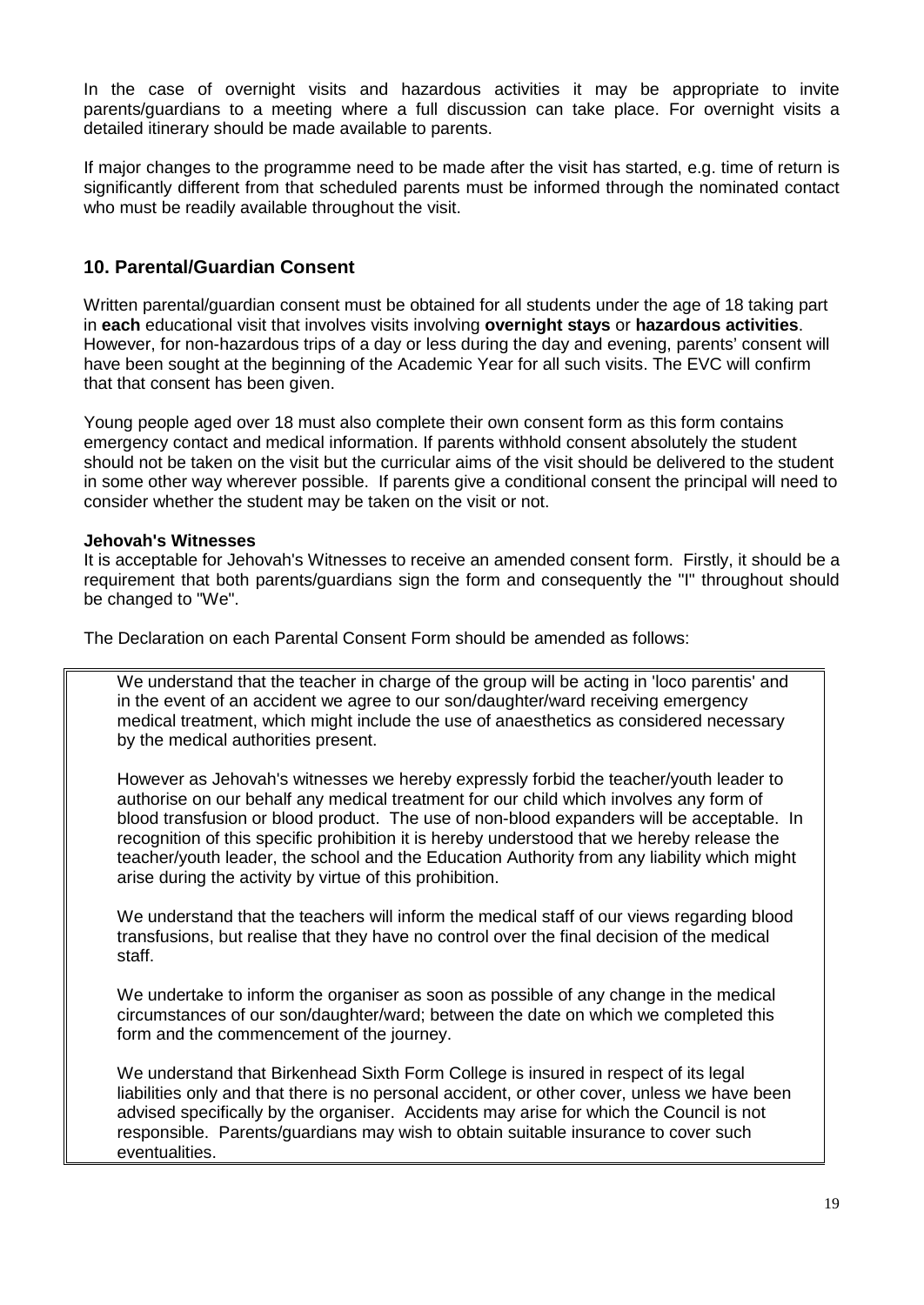Obviously if a particular child is a member of a single parent/guardian family, then the wording would have to be altered accordingly. However, where there are two parents/guardians both should sign the form to avoid problems arising if both parents/guardians are not of the same religious persuasion i.e. Jehovah's Witnesses, as there could be some dispute between the parents/guardians as to the faith in which the child is being brought up.

#### 10.2 Religious Cultural Considerations

<span id="page-19-0"></span>If a parent or guardian cannot sign the declaration for religious or cultural reasons they should consult the member of staff in charge of the visit. In such an instance the Deputy Principal should be consulted for the wording of an alternative declaration.

#### <span id="page-19-1"></span>**11. ADVICE ON STUDENTS WITH SPECIAL EDUCATIONAL NEEDS**

The College has a duty not to discriminate against disabled students for reasons relating to their disabilities.

The EVC must check that all reasonably practicable efforts have been made during the course of risk assessment to include disabled students in educational visits; and to include those disabled students who wish to take part in educational visits out of college hours. This will usually entail discussion with the student, parents, group leader and other supervisors. The manager of the venue to be visited, and tour operators etc. must all be involved in the discussions

The Deputy Principal should make every effort to include students with special educational or medical needs in college visits, whilst maintaining the safety of everyone in the group. Special attention should be given to appropriate supervision ratios and additional safety measures may need to be addressed at the planning stage.

College will already be familiar with the nature of a student's special educational needs. Any limitations or problems the student may have should be taken into account at the planning stage and when carrying out the risk assessment. Off-site visits may pose additional difficulties for a student with SEN and the behaviour of some students may prove challenging. The following factors should be taken into consideration: -

- Is the student capable of taking part in and benefiting from the activity?
- Can the activity be adapted to enable the student to participate at a suitable level?
- Will additional/different resources be necessary?
- Will additional supervision be necessary?

It may be helpful to the student if one of the supervisors already knows them well and appreciates their needs fully. The group leader or learning support manager should discuss the visit with the parents of students with SEN to ensure that suitable arrangements have been put in place to ensure their safety.

Additional safety measures to those already in place in the college may be necessary to support students with medical needs during visits. Arrangements for taking medication and ensuring sufficient supplies for residential visits may be required.

Enquiries should be made at an early stage about access and facilities for securing wheelchairs on transport and at residential centres etc., if appropriate.

If ramps are not going to be available in certain places, the organiser may wish to arrange to take portable ramps with them. The group leader should at an early stage assess whether manual handling skills will be needed and, if so, whether training should be sought.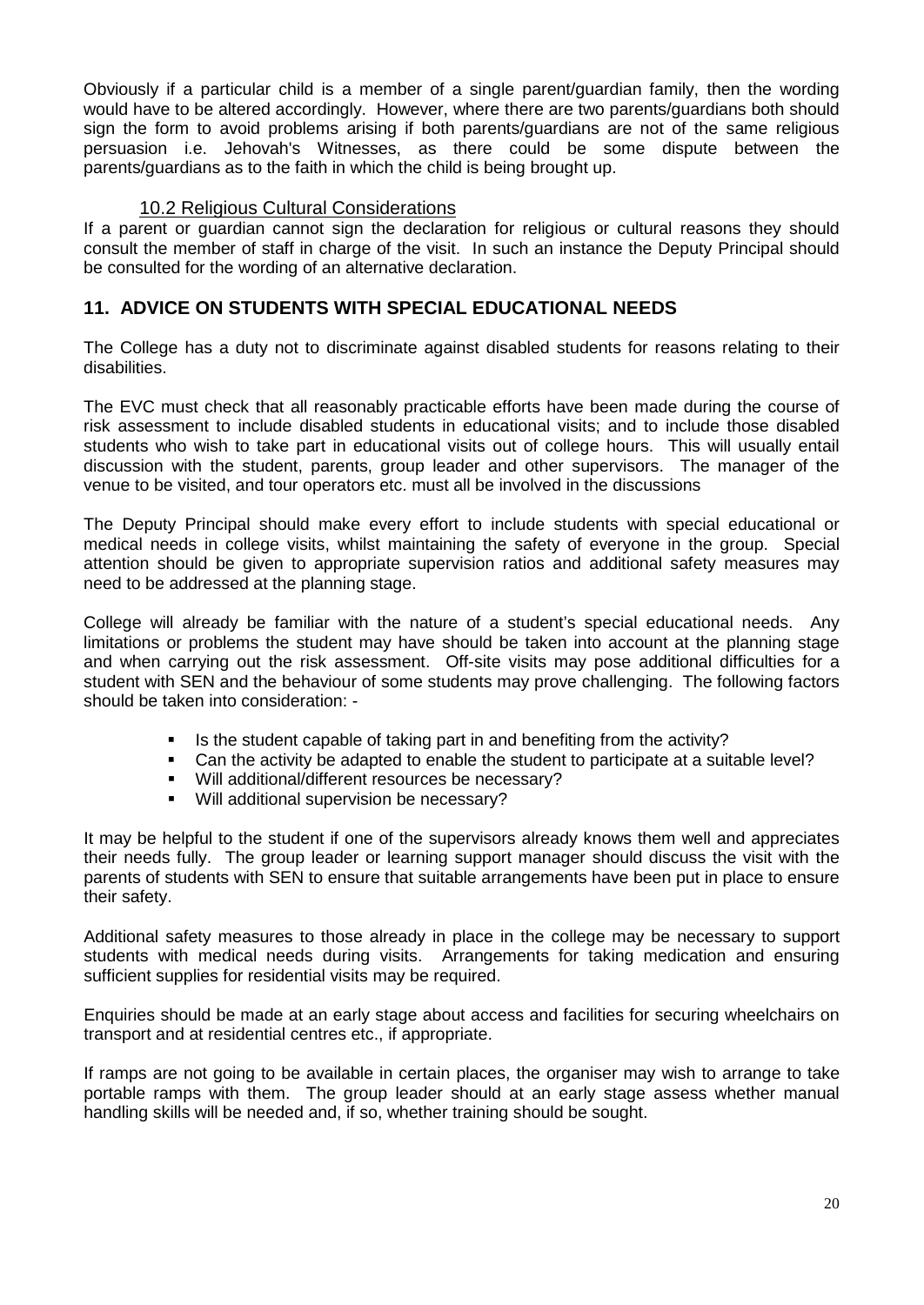All teachers supervising the visit should be given the opportunity to talk through any concerns they may have about their ability to support the student. Extra help should be requested if necessary, e.g. a care assistant.

If teachers are concerned about whether they can provide for a student's safety or the safety of other students on a trip because of a medical condition, they should seek general medical advice from the Learning Support Manager at College.

The group leader should check that the insurance policy covers staff and pupils with pre-existing medical needs.

#### <span id="page-20-0"></span>**12. RISK ASSESSMENT**

Risk assessment and risk management are legal requirements. For educational visits they involve the careful examination of what could cause harm during the visit and whether enough precautions have been taken or whether more should be done. The group leader, or other adults with responsibility, should reassess risks while the visit is taking place. The control measures should be understood by those involved. Risk assessments should explicitly cover how special educational needs and medical needs are to be addressed.

- 1. Look for the hazards.
- 2. Decide who might be harmed, and how
- 3. Evaluate the risks arising from the hazards and decide whether existing precautions are adequate or more should be done
- 4. Record your findings.
- 5. Review your assessment and revise it if necessary.

Each visit will have its own specific issues which need to be assessed. Therefore, teachers/leaders are asked to examine the visit they are running and edit the generic Risk Assessment sent to them by the EVC. By completing the Risk Assessment, the teacher/leader can pinpoint specific hazards i.e. weather, travel arrangements, specific students and be able to remove or reduce this hazard.

Risk assessment for educational visits can be usefully considered as having two levels:

- **generic activity risk assessments**, prepared by the EVC and sent to the leader
- **visit specific risk assessments** which will differ from place to place and group to group

#### **Generic Activity Risk Assessments (see appendix 6)**

These will be prepared by the EVC and cover elements that occur in most visits.

#### **Visit Specific Risk Assessment**

These are undertaken by the leader and might concern particular venues, activities or individual students e.g. those with known health problems

Medical needs of students: Control measures include ensuring the group leader is aware of the known health problems of the group; sufficient medication is provided; there are sufficient adults competent in dealing with the medical problems in the group; and there are contingency measures in place for the group to be adequately supervised if an adult has to accompany a student to hospital.

#### **Ongoing Risk Assessments and Reassessments**

Ongoing risk assessments normally consist of judgements and decisions made as the need arises. They should be informed by the generic and visit specific risk assessments and take account of local expertise on e.g. tides, potential for flooding etc. They are not usually recorded until after the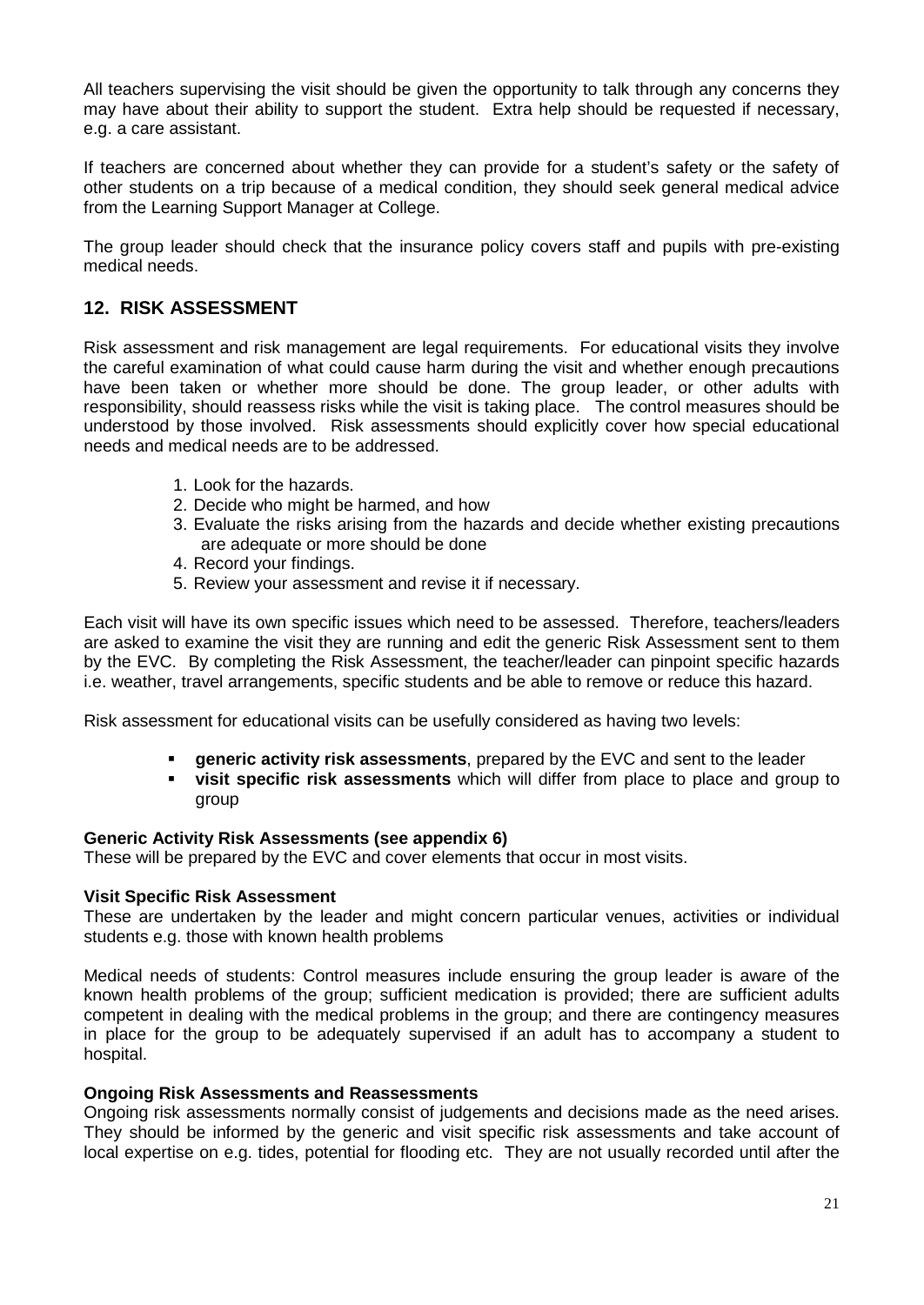visit and should be reviewed to inform future planning. Examples of the need for ongoing risk assessment are:

i) Changing weather, tiredness or illness within the group, behaviour, issues with other groups at same venue etc.: Control measures would often include deciding to change to the pre-assessed plan B or swapping activities on the itinerary so that the activity can be carried out on a different day;

ii) Emergencies: Control measures would include establishing the nature and extent of the emergency as quickly as possible; ensuring that all group members who need to know are aware of the incident and that all group members are following the emergency procedures; ensuring that if a teacher accompanies casualties to hospital, the rest of the group are adequately supervised at all times and kept together; and informing the emergency contact in the school;

- Group leaders are always in charge. They should trust their own knowledge of the young people and use their own professional judgement. This may include challenging an activity leader where the group leader's knowledge of the group is superior, or intervening to prompt a change of plan, including stopping an activity if it has become too hazardous.
- If possible an exploratory visit should be made by any teacher who is to lead a group abroad or on a residential visit or who is to instruct or lead the group in an outdoor activity such as trekking in a location that is not familiar to them. It is good practice for the teacher or other member of college staff leading a group to visit the site beforehand to gain first-hand knowledge of the area and route. This knowledge will then inform the risk assessment and pre-planning.
- An exploratory visit will give the group leader greater confidence in his or her ability to supervise the pupils. It will help the group leader to concentrate on the needs of the group rather than the unexpected demands of the environment. It should be borne in mind that overseas trekking expeditions cover a much wider range of terrain and circumstances than is found in the UK. The same good practice should be expected where some of the leadership of the group falls to a contractor.
- If it is not possible to visit the site beforehand, it is important that alternative arrangements are sufficient for an assessment to be made. Such alternatives might include obtaining advice from those with experience gained from previous visits; heeding reports of previous visits; the use of experienced and reliable local guides where appropriate; a reconnaissance visit by the group leader on arrival at the venue whilst the group remain in the hotel or hostel on residential visits. Any one or two of these, or of other measures, might not be enough for an adequate risk assessment.

#### **Involving Students in Risk Assessment**

- Students who are involved in a visit's planning and organisation, and who are well prepared, will make more informed decisions and be less at risk. Any type of educational visit can provide an important medium for education about risk.
- Adventure activities enable students to build upon their theoretical knowledge of risk management by providing active opportunities to test their knowledge in practice and develop transferable skills. Group Leaders should be aware that students may have an exaggerated opinion of their own ability. The risk assessment should ensure that activities are appropriate to levels of ability and progression.
- Group Leaders should also be aware that pupils engaged in assessing risks may alarm parents about the nature of the hazards to be encountered on more adventurous visits. The consent forms should adequately convey the real risks and the control measures.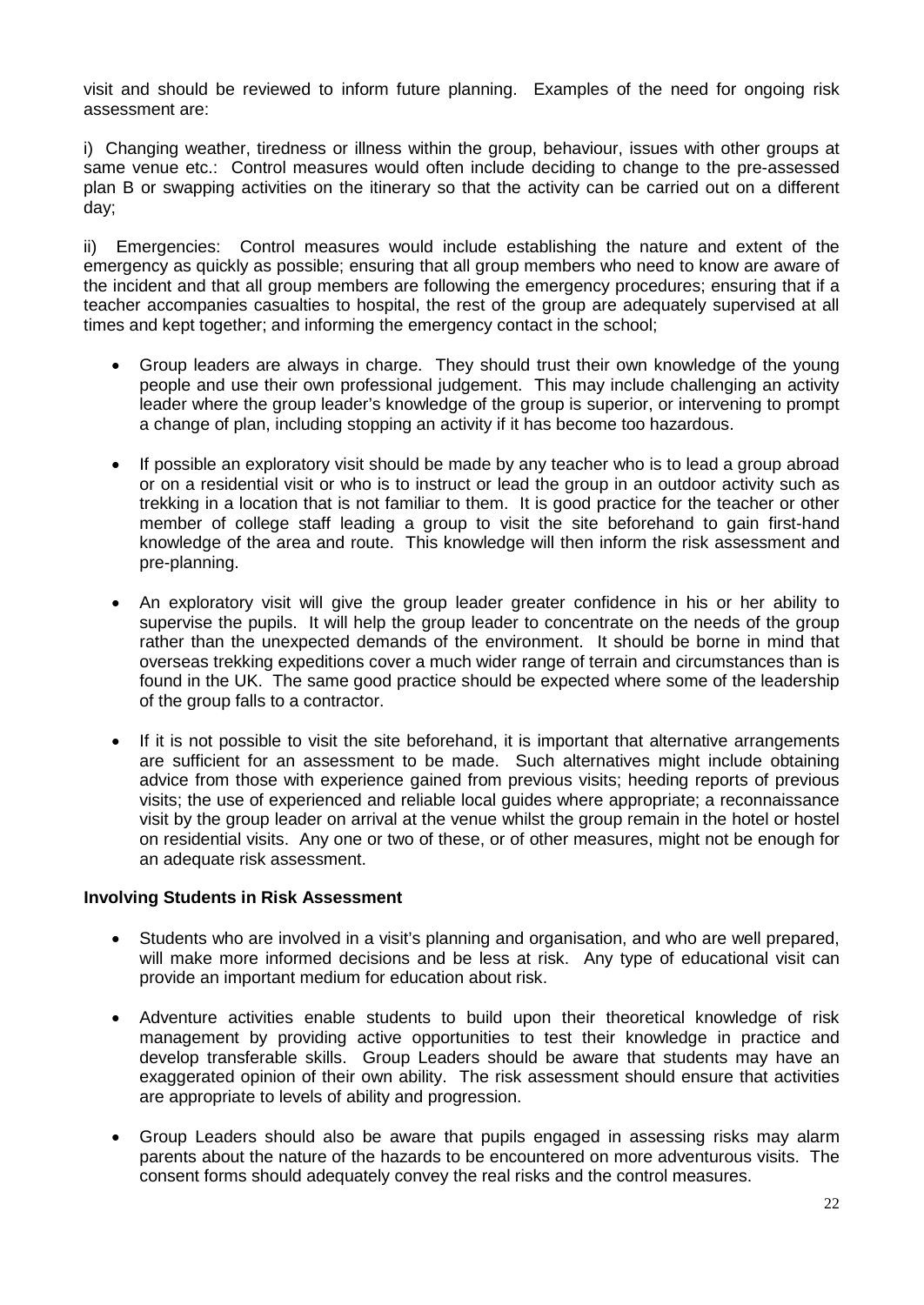#### <span id="page-22-0"></span>**13. INSURANCE**

Insurance is an area where misconceptions abound. It is too important to be left to chance and those involved with college (teachers, students, parents and other stakeholders) need to be sure of the nature and level of cover which is provided. Do not assume that cover is in place always confirm this.

The following advice will help clarify some of the many queries which are raised. However, it does not replace the need for individuals to carry out a Risk Assessment of any proposed trip, or the need to seek information on insurance from the Director of Finance or professional association which is pertinent to their own circumstances.

Parents should be informed that the college cannot accept liability for the failure of insurance for reasons beyond the control of the college or where the college has made reasonable enquiries and exercised reasonable care.

#### 13.1 Personal

<span id="page-22-1"></span>All employed persons have a possible claim against their employer if they sustain any bodily injury by accident arising out of, or in the course of, their employment. Compensation will only be payable where injury can be proved to be the result of negligence on the part of the employer or another employee (Employers Liability).

In respect of students, college has a legal duty to take care of the well-being and safety of young people. Where a pupil is injured as the result of a breach of this responsibility, a claim for compensation may be brought.

There is no requirement for college to make provision for loss through personal injury as the result of an accident where no blame may be attached (as in the case of Van Oppen -v- Bedford School Trustees). Personal accident insurance cover for students is a matter for the parents to arrange.

#### 13.2 Indemnity

<span id="page-22-2"></span>Parents may be required to sign forms to indemnify the college against any claims by students arising from accidents, which occur during the course of college activities. These forms do not take away the responsibility of the college and staff for the care of students, or remove the possibility of legal action arising from an accident.

Trip leaders may sometimes be asked to sign indemnity forms when using external centres for activities with their students. Before signing such forms, it is important that advice is sought from the Principal, or other appropriate source, to ensure that any existing legal protection is not thereby prejudiced or diminished.

The written consent of parents should always be obtained for the participation of students in any hazardous activity or overnight visit. The college has appropriate forms available for this purpose. (See Section 13 on Moodle).

#### **Insurance Provision**

Staff should be aware of the college provision for insurance, including Public Liability and Employer's Liability. The Director of Finance liaises with the insurance company and can be contacted with queries or for advice. In particular, not all countries are covered by the policy so for all foreign travel the EVC should check that the country is covered by the standard policy.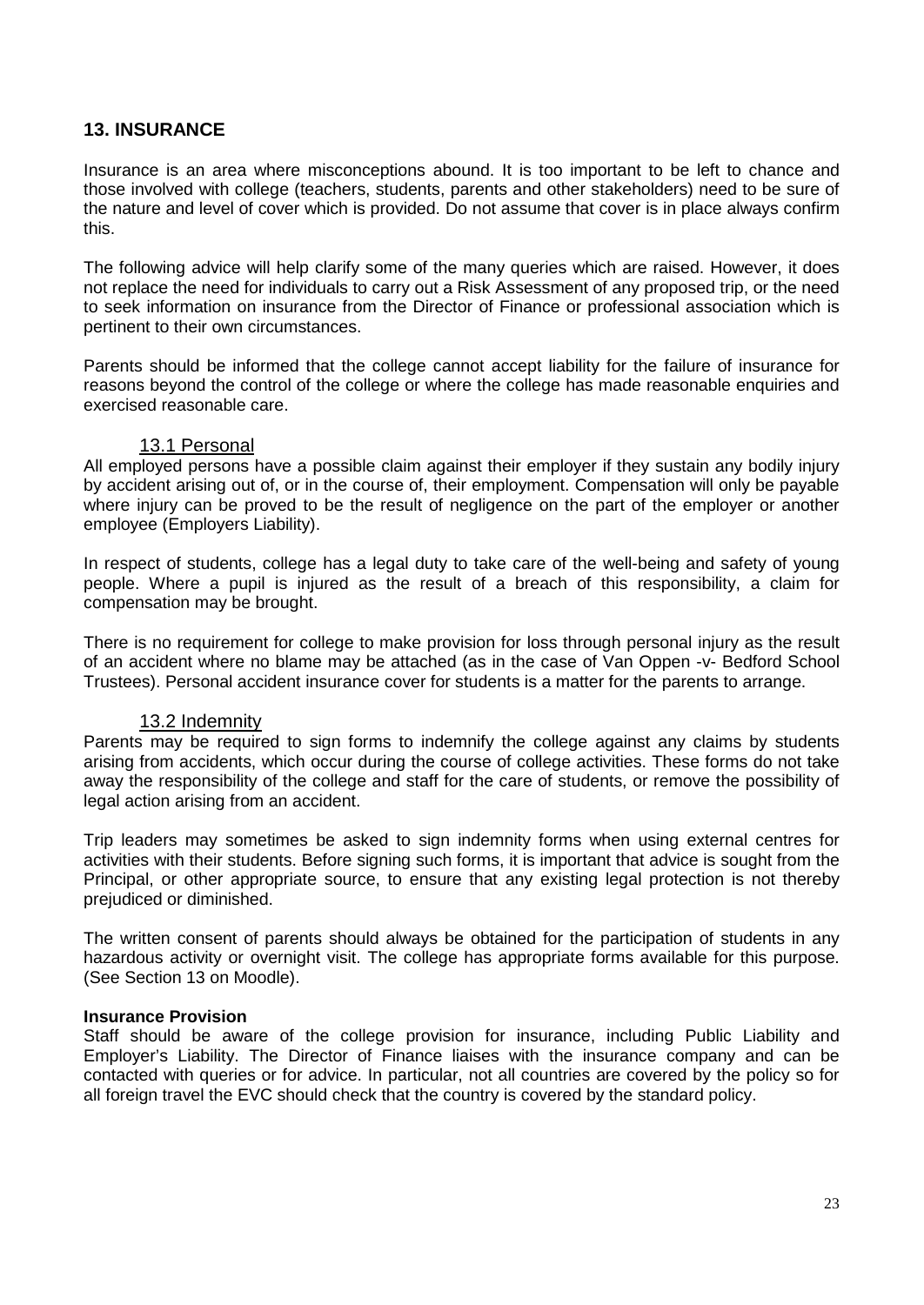#### 13.3 Public Liability

<span id="page-23-0"></span>These claims are usually in respect of injury, or loss of, or damage to property. They could be brought by young people, their parents, visitors to the college, the owners of neighbouring premises, amongst others.

Trips and visits organised by the college will be covered by this policy. It provides cover to the college, its staff and any voluntary helpers against legal liability for injury to people or damage to their property. It is designed to cover claims from, 'third parties' who could be students, parents, other organisations, or members of the public.

Insurance companies will expect all staff, to have experience and expertise in the activity concerned.

#### 13.4 Employer's Liability

<span id="page-23-1"></span>Such claims would be brought by employees for injuries or disease arising out of their employment. This policy would also apply to official trips and visits. It is designed to cover the college against its legal liability for the death, bodily injury or disease of its employees, which occurs in the course of their employment. For compensation to be payable under either of these liability policies, a claimant would need to prove that the college was legally liable.

Arrangements may vary so it is important that trip leaders make enquiries and are aware of any situations where cover may not be in place. This particularly applies when staff are acting as an agent for an association external to the college, for example a district or county sports association.

Extra-curricular activities within college are normally included in the insurance arrangements, but if in doubt confirmation should be obtained from the Director of Finance. Care should be taken to ensure that cover extends to, or is provided by, external personnel like parents who may be involved with the delivery of the programme on a voluntary basis.

#### 13.5 Additional Cover for Outdoor and Adventurous Activities

<span id="page-23-2"></span>Staff arranging outdoor activity or adventurous events being undertaken by the college should clarify with the Director of Finance what insurance provision exists and what additional cover may need to be taken out.

Special arrangements may be necessary to obtain insurance for activities abroad.

Organisers of visits should follow college policy and satisfy themselves that, depending on the type of trip and the area to be visited, they are covered for:

- public liability cover claims for negligence;
- third party liability covering claims against the College and its employees;
- personal accident cover for leaders, voluntary helpers and party members;
- medical treatment:
- transport and passenger liability;
- high risk activities (often excluded from standard policies);
- damage to or loss of personal or hired equipment;
- programmed as well as non-programmed activities;
- transport and accommodation expenses in case of emergency;
- compensation against cancellation or delay;
- compensation for loss of baggage and effects;
- legal assistance in the recovery of claims;
- failure or bankruptcy of the centre or travel company.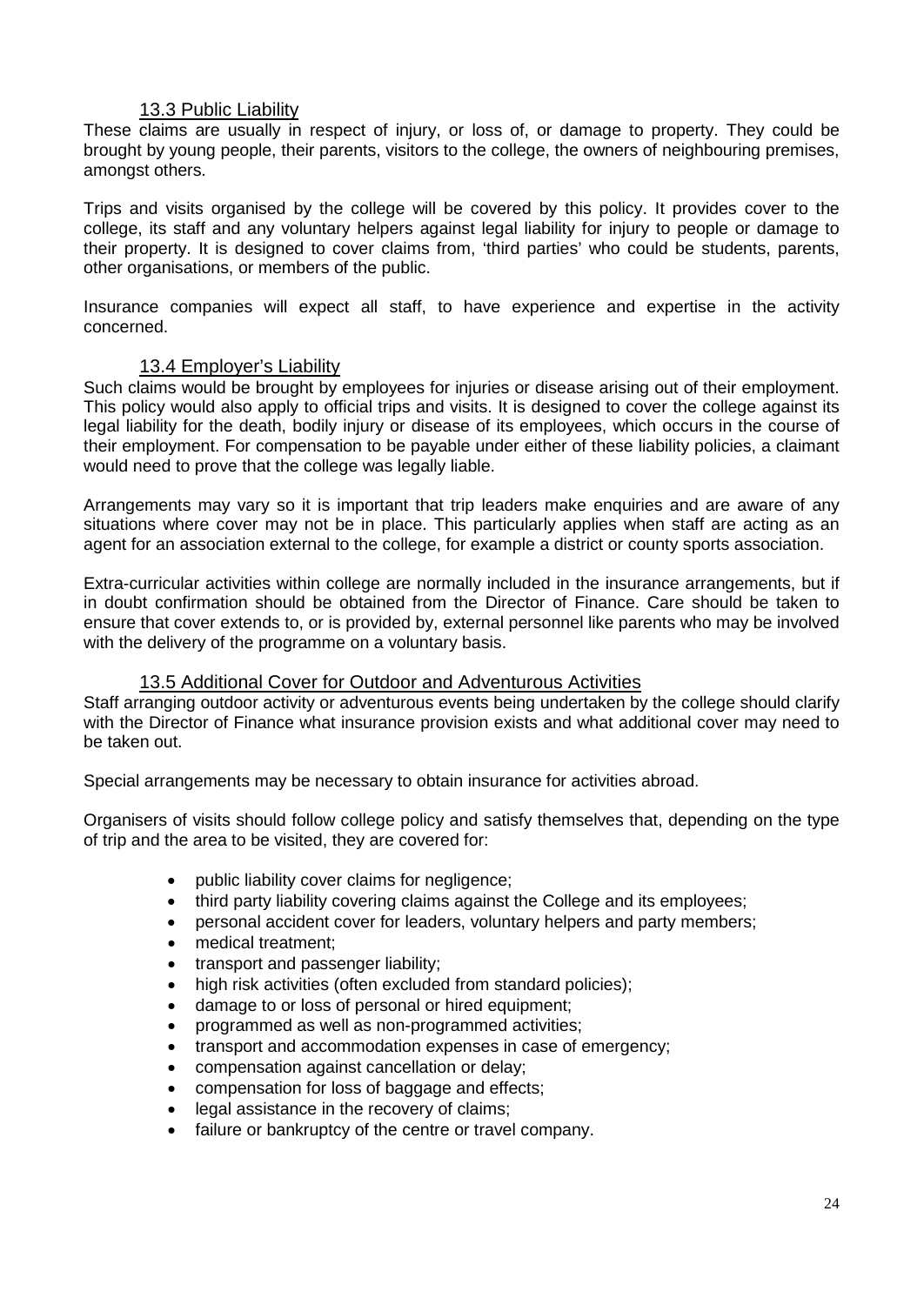Cover arrangements for personal accident or injury to student participants in outdoor and adventurous activities may need to be considered separately.

For visits involving extensive travel, either in the UK or abroad, organisers will also need to arrange appropriate cover for third party risks when using vehicles in the European Community and other countries. Where foreign travel is planned, organisers should scrutinise carefully the list of exclusions in the policy.

Special arrangements may need to be made to cover participants with medical conditions. The trip leader should declare this to the EVC who will request that the Director of Finance contacts the insurance company to check that the College policy covers the condition and whether any additional steps need to be taken.

Parents should be informed of the insurance arrangements made by the college in clear terms. They should be told which insurances are arranged by the college and which are arranged and payable by parents – and also of any insurances that have not been verified, for example, host parents abroad.

Parents should be told that if they require cover for specific events (for example repatriation to somewhere other than the United Kingdom) they must make their own arrangements.

#### <span id="page-24-0"></span>**14. VISITS ABROAD**

Travelling abroad can be hugely rewarding for pupils and adults alike, but it is important that careful preparation takes place. Much of the earlier advice in this document applies to visits abroad, but there are some additional factors that need to be considered, not least because the legislation may be different from that of the UK. College visits abroad can be made in a number of ways.

#### 14.1 Organising your own transport

<span id="page-24-1"></span>Group leaders should ensure that drivers taking groups abroad are familiar with driving the coach or minibus in the countries being visited and those en route. EC regulations require the fitment and use of a tachograph and prescribe maximum limits on driving time and minimum requirements for breaks and rest periods. These regulations apply for most drivers of school/college passenger vehicles when undertaking an international journey. Different licence requirements would normally apply for driving abroad. DETR can provide advice on the relevant transport legislation.

Factors to consider when travelling abroad include:

- the need to be aware that different legislation and regulations may apply for drivers' hours and record-keeping purposes, particularly in non-EU countries;
- EU drivers' hours and tachograph regulations normally apply to any vehicle with 9 or more passenger seats on journeys through EU countries and some countries outside the EU. In other countries, drivers must observe the domestic rules of the countries being visited. Advice on domestic rules may be obtained from the relevant embassies of the countries concerned;
- special documentation is required for minibuses taken abroad;
- all group members should be aware of unfamiliar right-hand drive traffic. The passenger doors on UK minibuses and coaches may not open on the kerb side in countries where travel is on the right hand side of the road. Extra care will be necessary when the group is climbing in and out of the vehicle. Detours may be necessary to ensure safety;
- carrying capacity and loading requirements;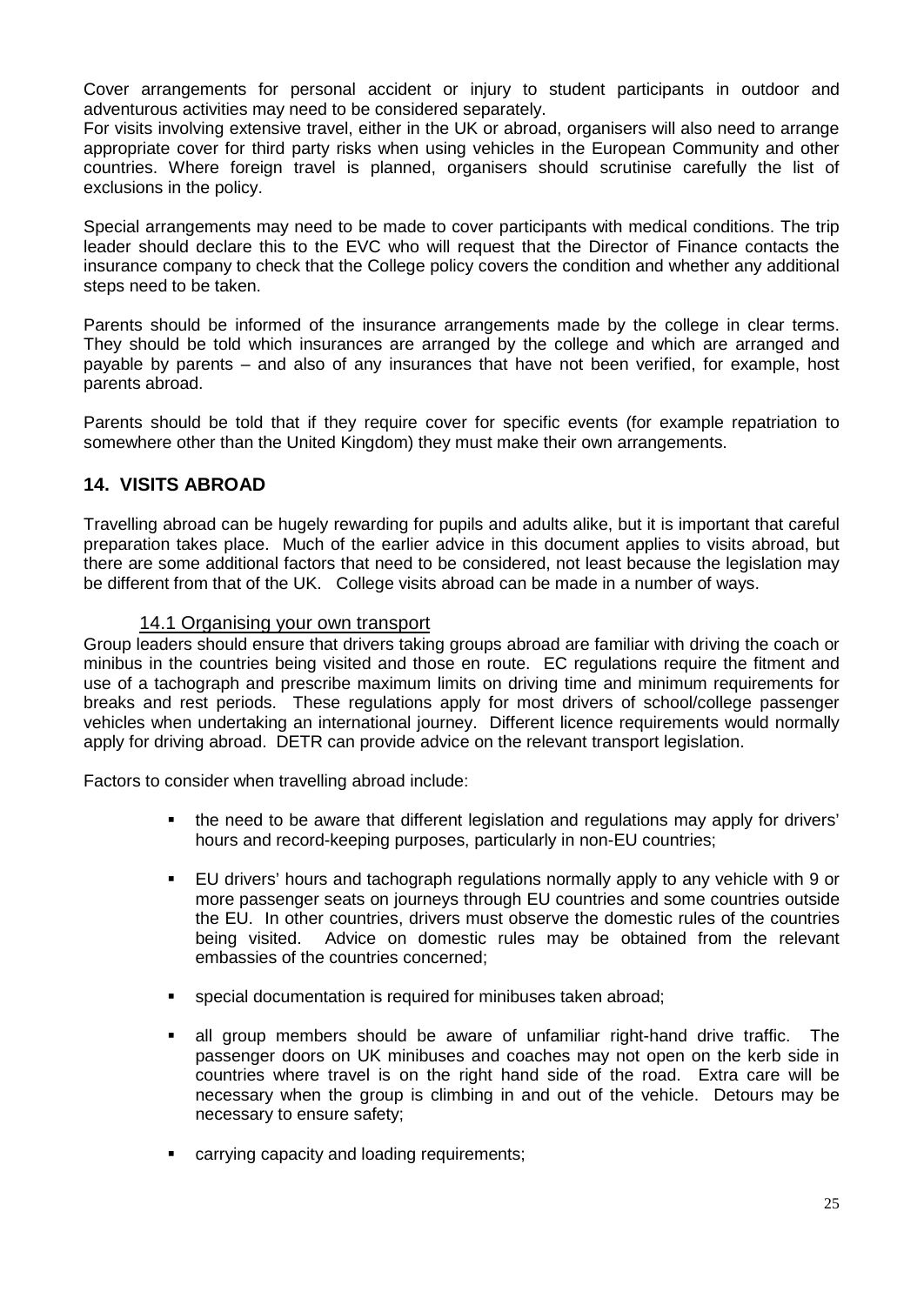#### 14.2 Using a Tour Operator

<span id="page-25-0"></span>Before using a tour operator, group leaders should ensure it is reputable. Ascertaining this should form part of the risk assessment. The Civil Aviation Authority licenses travel organisers and tour operators selling air seats or packages with an air transport element (Air Travel Organisers Licence of ATOL). The licence is a legal requirement and provides security against a licence holder going out of business.

A travel agent does not need to be an ATOL holder if acting only as an agent of an ATOL holder. But if so the group leader must check whether or not the whole package being supplied is covered by the ATOL. If it is not, the organiser must show evidence of other forms of security to provide for the refund of advance payments and the costs of repatriation in the event of insolvency.

#### 14.3 Planning and Preparation

<span id="page-25-1"></span>It is good practice that an exploratory visit to the location should always be made. If this is not possible, the group leader should gather as much information as possible on the area to be visited/facilities from:

- the provider;
- the Foreign & Commonwealth Office's Travel Advice Unit;
- other schools who have used the facilities/been to the area;
- the local authority/schools in the area to be visited:
- national travel offices in the UK;<br>manufactions (consulator)
- embassies/consulates;
- **travel agents/tour operators;**
- the Internet, books and magazines.

#### 14.4 Staffing the visit

<span id="page-25-2"></span>Staffing ratios for visits abroad are difficult to prescribe, as they will vary according to the activity, the location, and the efficient use of resources. A ratio of 1 adult to 10 pupils is a general rule of thumb, but group leaders should assess the risks and consider an appropriate safe supervision level for their particular group. At least 2 of the adults should be teachers. There should be enough adults in the group to cover an emergency. Mixed gender groups should have at least one male teacher and one female teacher.

#### 14.5 Preparing students for visits abroad

<span id="page-25-3"></span>Factors to consider for visits abroad include:

- language particularly common phrases;
- culture e.g. body language, rules and regulations of behaviour, dress codes, local customs, attitudes to gender etc.;
- drugs, alcohol-usage;
- food and drink group members should be warned of the dangers of drinking tap water in certain countries. In some countries it is safer to drink bottled water, and care needs to be taken with raw vegetables, salads and unpeeled fruit, raw shellfish, underdone meat or fish;
- money how to carry money and valuables discreetly e.g. money belts, zip armlets
- how to use their mobile phone abroad.

#### 14.6 Briefing meeting for parents

<span id="page-25-4"></span>Parents should be given the opportunity to meet the teachers and others who will be taking the students overseas.

#### 14.7 Vaccinations

<span id="page-25-5"></span>The group leader should find out whether vaccination is necessary and ensure that all members of the group have received it in good time. Check whether the country to be visited requires proof of vaccination. The Department of Health gives advice on vaccination requirements.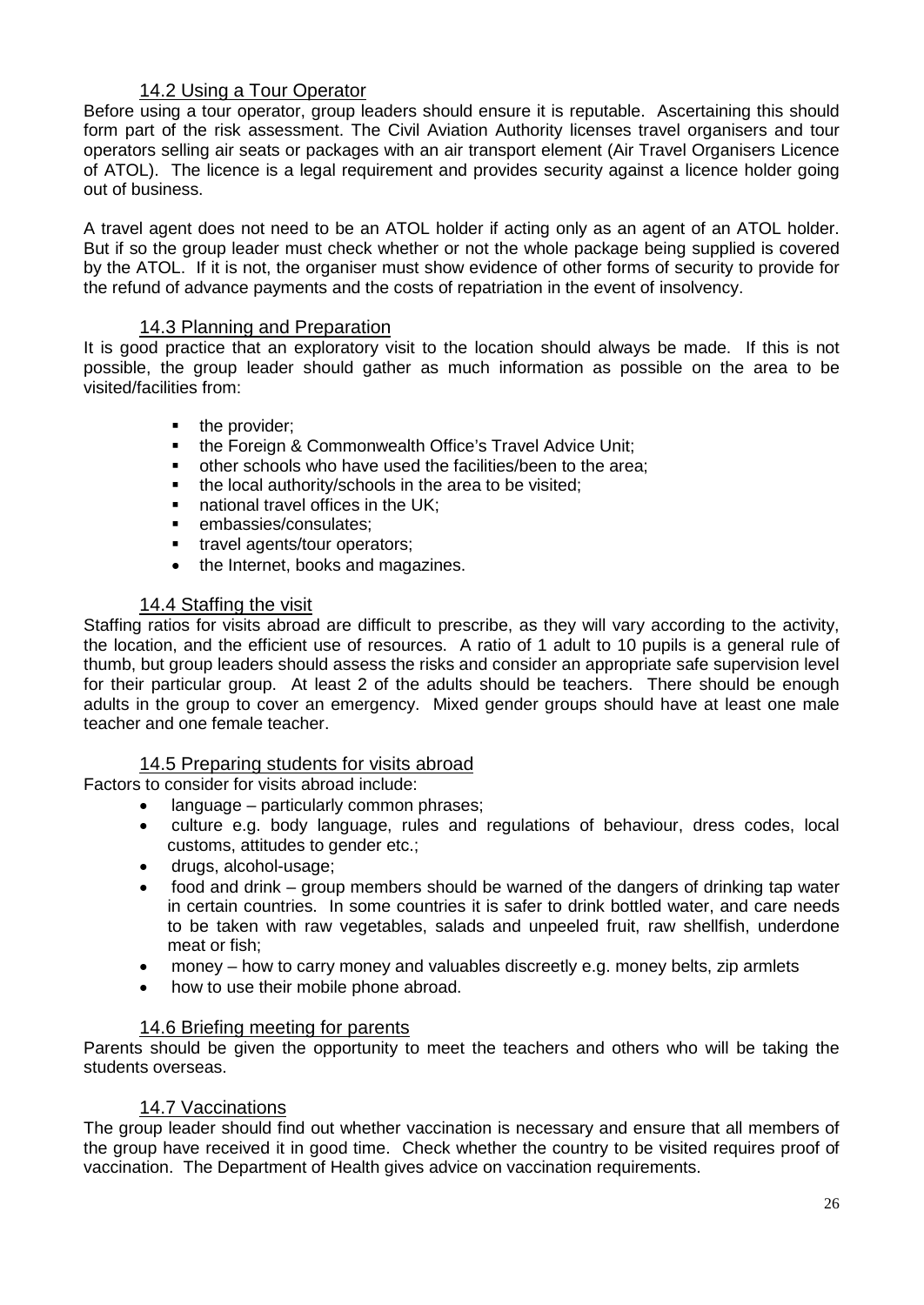#### 14.8 Insurance

<span id="page-26-0"></span>The group leader must ensure that the group has comprehensive travel insurance.

#### 14.9 Foreign legislation

<span id="page-26-1"></span>The group leader needs to check relevant legislation, particularly on health and safety e.g. fire regulations.

#### 14.10 Language abilities

<span id="page-26-2"></span>It is strongly recommended that the leader or another learns enough of the language to know what to say in an emergency.

#### 14.11 Visas/passports

<span id="page-26-3"></span>The group leader should ensure that all members of the group have valid passports and visas (if appropriate) in the early stages of planning the trip.

Photocopies of the group's passports should be taken for emergency use. Otherwise there can be problems if someone other than the designated leader has to accompany an injured pupil back to the UK.

Some states may not allow in a traveller whose passport will expire within a few months of entry. The group leader or EVC should personally check the passports of all supervisors and pupils to obviate the risks of anyone being turned back from the borders of the venue country or any countries being traversed en route. The EVC or the group leader should contact the UK embassy or consulate of the relevant country or countries for details.

#### 14.12 Nationality

<span id="page-26-4"></span>If the group includes pupils whose national or immigration status or entitlement to a British passport is in doubt, it is advisable to make early enquiries of the Home Office's Immigration and Nationality Directorate concerning the requirements of the immigration rules and the right of re-entry.

Students who are not British nationals will normally need a visa to travel to another EU member state unless visa exemption has been secured for them. Details of visa exemption, which is available only for members of a school group taking part in an educational visit, are available from the Home Office.

Students who are not nationals of any EU member state may need a visa to travel from the UK to another member state. However, they may receive visa exemption if they are members of a school group. Details and forms are available from the Central Bureau for Educational Visits and Exchanges.

Students other than EU nationals may require separate passport and may need to use separate passport control channels from the rest of the group.

#### 14.13 Care orders and wards of court

<span id="page-26-5"></span>If a student is subject to a care order, foster parents will need to ensure that the Social Services Department consents to any proposed trip. If a student is a ward of court, the Principal should seek advice from the court in relation to school journeys and activities abroad well in advance.

#### 14.14 Emergency Medical Facilities

<span id="page-26-6"></span>Some of these are available through reciprocal health care arrangements in European Community countries to EU Nationals. The European Health Insurance Card (EHIC) is free and allows you to access state-provided healthcare in all European Economic Area (EEA) countries and Switzerland at a reduced cost or sometimes free of charge.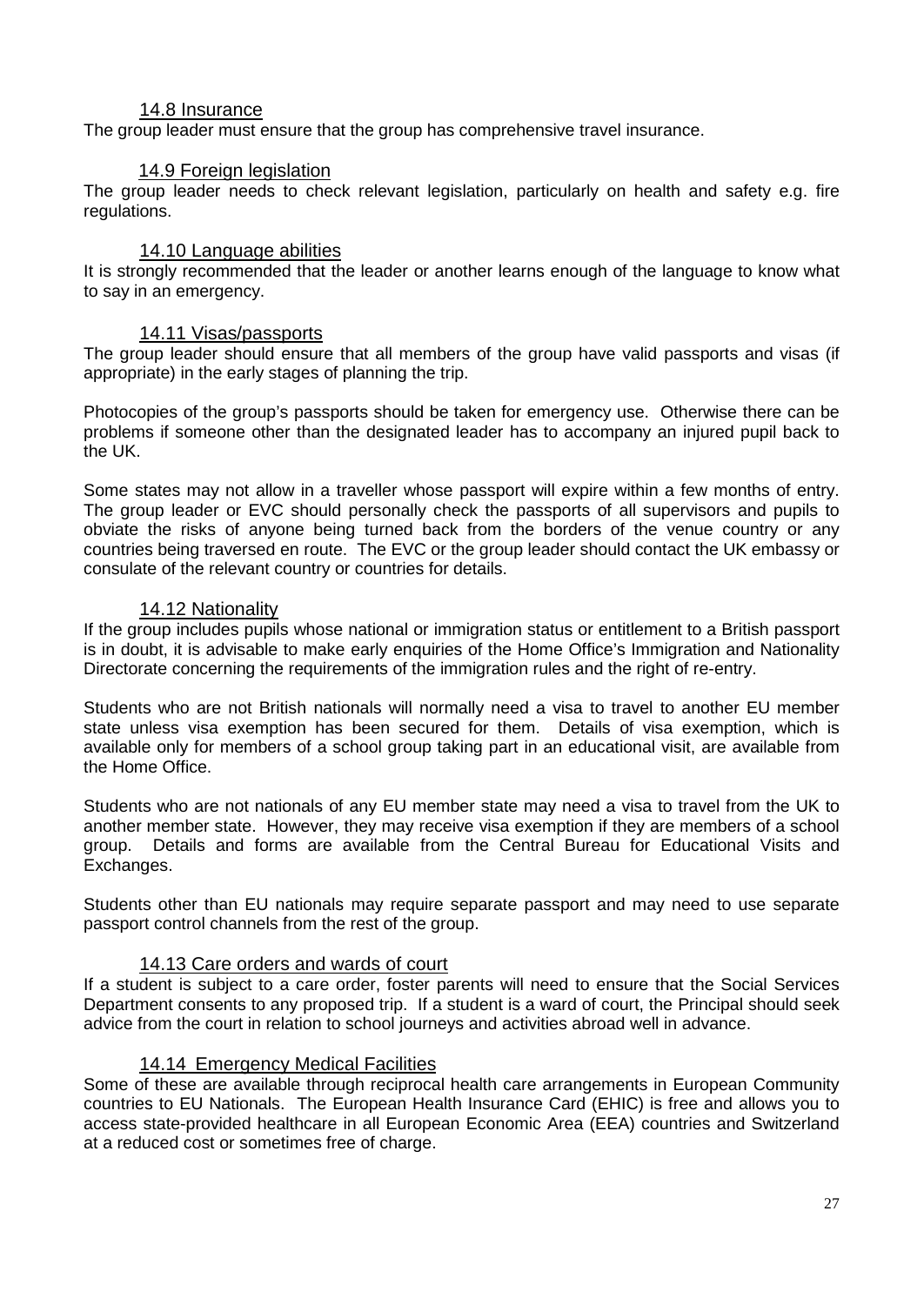It is advisable to take a contingency fund as sometimes treatment must be paid for in advance and money has to be claimed back later.

Doctors abroad can be expected to carry out necessary emergency treatment without parental consent but it is possible that a surgeon in another country might be reluctant to operate on a student unless assured that the group leader had parental authorisation to agree to such treatment. It is sensible to include a translation of the medical consent, as signed by the parent, in the relevant foreign language.

#### 14.15 Paperwork

<span id="page-27-0"></span>The group leader should ensure that they obtain and take with them:

- travel tickets, passports and visas. It is also advisable to carry a separate list of the numbers of any travel documents/passports, and photocopies of all the group's documents in a sealed waterproof bag;
- a copy of the contract with the centre/hotel etc., if appropriate;
- medical papers e.g. EHIC and significant medical histories;
- parental consent forms and permission to group leader to authorise emergency treatment on parental behalf;
- the phone numbers and addresses, at home and in college, of the deputy principal and of the college contact;
- the names of parents and the addresses and telephone numbers at which they can be contacted (home and workplace);
- copies of a list of group members and their details;
- details of insurance arrangements and the company's telephone number;
- the name, address and telephone number of the group's accommodation;
- location of local hospital/medical services.

#### <span id="page-27-1"></span>**Information retained at the college**

Full details of the visit should be retained at college while the visit is in progress. This should include:

The itinerary and contact telephone number/address of the group;

- a list of group members and their details;
- contact names, addresses, telephone numbers of the parents and next of kin;
- copies of parental consent forms;
- college emergency contact numbers.

It is the principal's responsibility to ensure this information is available at all times. This is particularly important if the visit takes place when the school is closed.

#### <span id="page-27-2"></span>**During the visit**

It is advisable for students to carry a note in the relevant foreign language for use if they get lost, asking the reader to re-unite them with the group at the accommodation/meeting point, or to take them to the police station. They should also carry the group leader's name and the duty contact's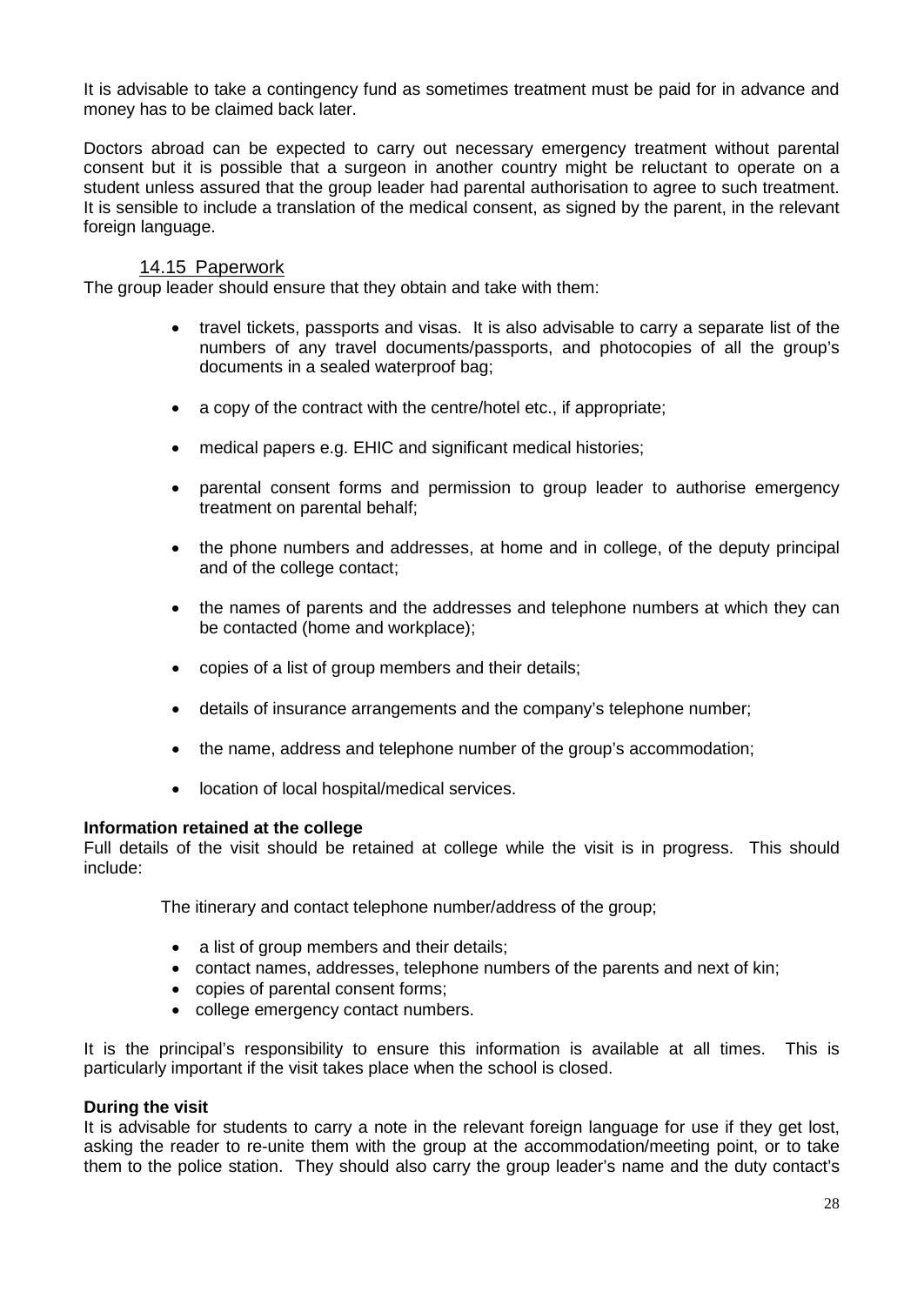phone number. If students are to undertake any activities unaccompanied they should be in groups of at least 3. Particular caution needs to be exercised before leaving students unaccompanied in a foreign country where inevitably much will be unfamiliar to them.

#### <span id="page-28-0"></span>**Emergencies**

The group leader must ensure that all members of the group know what action to take if there is a problem.

The group leader and supervisors should know where the nearest British Embassy or Consulate is located and the telephone number. Ensure that they have this information to hand.

Group leaders need to be aware that some diseases are more prevalent in some countries than in others and should know what action to take should a member of the group become infected.

Many of the health problems of students on longer visits are caused by lack of food, of liquid or of sleep.

The group leader should take this into account at the planning stage and take measures to prevent these risks. If appropriate, students should have suitably factored sun protection creams and sun hats/glasses. Group members should be advised about the dangers of over-exertion in the heat and of dehydration, which can cause headache, dizziness and nausea. In warm climates it is important to keep fluid levels high, take extra salt and wear loose, lightweight clothing – preferably made of cotton or other natural fibres.

#### <span id="page-28-1"></span>**Contacts at home**

It is advisable to have a teacher/contact at home with a valid passport who could go to the area being visited to provide support to the group in the event of an emergency.

#### <span id="page-28-2"></span>**Travel by Air**

Taking a school group on an aircraft requires careful planning and preparation. The airline/travel agent will be able to advise on particular requirements. If the group includes any members with disabilities, it is advisable to check that the airline has a wheelchair service and lifting facility etc., if appropriate. The group leader should resist any attempt by the airline to split the group between different aircraft.

#### <span id="page-28-3"></span>**Exchange visits**

Different considerations apply to exchange visits where for part of the time students will be in the care of host families or the host school. Parents need to be aware that the accompanying teachers will not always be in a position to exercise the same level of supervision as would apply on other educational visits and that host families will not be subject to English law.

The group leader should also:

- acquire good personal knowledge of the host school
- be satisfied with the pairing arrangements. The partner school should inform the host families of any special medical or dietary needs of their guests, age and gender;
- make sure that matches are appropriate;
- inform parents students and the host school about the arrangements for collecting and distributing students to families and for transporting students throughout the visit.

A variety of activities may be undertaken by the pupils while the guests of their exchange partners. These may include adventurous activities. The visit leader should ascertain which adventure activities are likely to be involved, enlisting the aid of the host school and host parents where practicable. Parents should then be notified accordingly and informed which of the following supervision arrangements will apply for each activity: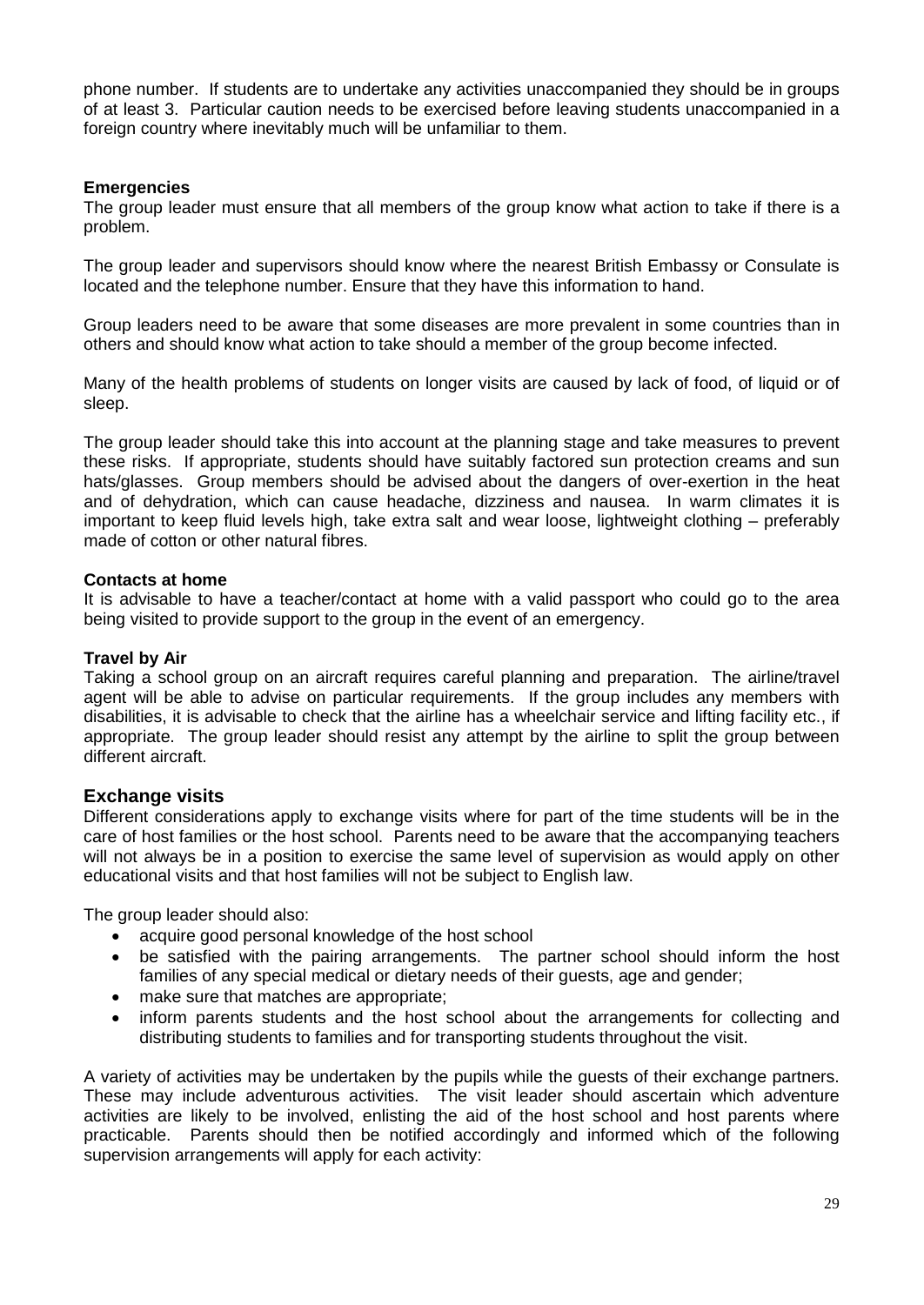- the activity is a normal leisure pursuit undertaken by the host family, with the host parents responsible for safety;
- the activity forms part of the curriculum of the host school, with teachers from the host school responsible for safety;
- the activity will be supervised by an external provider engaged by the host family or host school.

Where practicable, the visit leader should seek assurances that those who will supervise adventure activities are competent to do so. However, parents must be informed that the accompanying teacher will not be in a position to take responsibility for safety in these activities and that neither the accompanying teacher nor the college is able to vouch for the standards of supervision which will apply.

Only if parents are willing to grant their consent on this understanding should the pupils be permitted to take part in these activities.

On exchange visits teachers must carefully brief students of how they would gain help if they are worried about their accommodation and circumstances. Students must be made aware of the ground rules agreed between the group leader and the host family.

All students should be familiar with traffic signs and regulations before being allowed to carry out tasks in small groups in urban areas abroad.

#### <span id="page-29-0"></span>**15. SWIMMING ON EDUCATIONAL VISITS**

The opportunity may arise for students to participate in swimming during educational visits, either in public pools or in open water. The following guidance notes must be read carefully.

#### **NOTE: Visit leaders must ensure that the following regulations are adhered to. If these requirements cannot be met, swimming must not be permitted.**

#### 15.1 Swimming in Public Pools

<span id="page-29-1"></span>Free swimming in a public pool presents greater risks than organised swimming lessons. A basic rule is the students must be observed at all times.

If considering the use of a swimming pool not used before or monitoring the hazards of a regularly used pool it is advisable to observe and check the following: -

- is the water temperature appropriate?
- is the water clear?
- are there signs clearly indicating the depth is there a shallow end and is the water there shallow enough?
- does the pool cater for students with disabilities?
- does the deep end allow for safe diving?
- are there resuscitators and other pieces of first-aid/rescue equipment, and is there some trained to use them?
- is there a changing room for each sex?
- are the changing and showering facilities safe and hygienic?
- can clothes be stored securely?
- have the students been instructed how to behave in and around water?

#### 15.2 Responsibility and supervision

<span id="page-29-2"></span>The Group Leader has overall responsibility for the safety of students in his/her charge.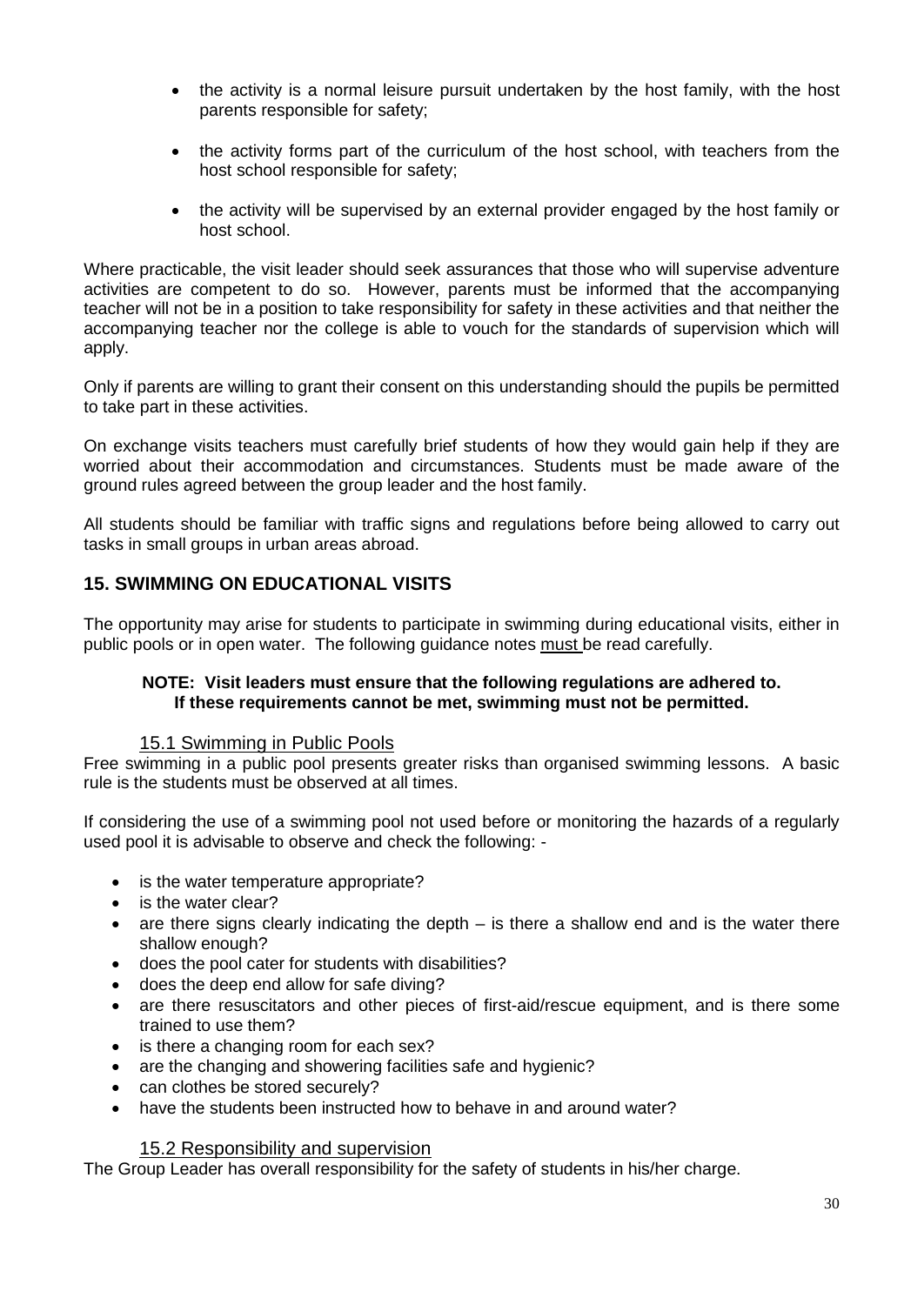The Group Leader must ascertain that lifeguard cover is provided at the pool. If this cover is not provided a member of staff must act as lifeguard by staying at the poolside in a raised location. Staff may only act in this capacity if they hold a recognised life-saving qualification stating their competence to affect a rescue from the deepest part of the pool they intend to allow the students to use. If no qualified lifesaver is available students may not use the pool.

The Group Leader, or an assistant appointed by the Group Leader, must observe the students from the poolside. This person must be conversant with the regulations and emergency procedures operating at the pool and be prepared to alert the lifeguard if a student is in difficulty.

A minimum adult: student ratio of 1 to 20 should be observed. At pools with no lifeguard cover the member of staff appointed to act, as lifeguard must be additional to this requirement. Teachers should monitor the risks of regular swimming activities and adjust supervision levels for their individual groups a necessary.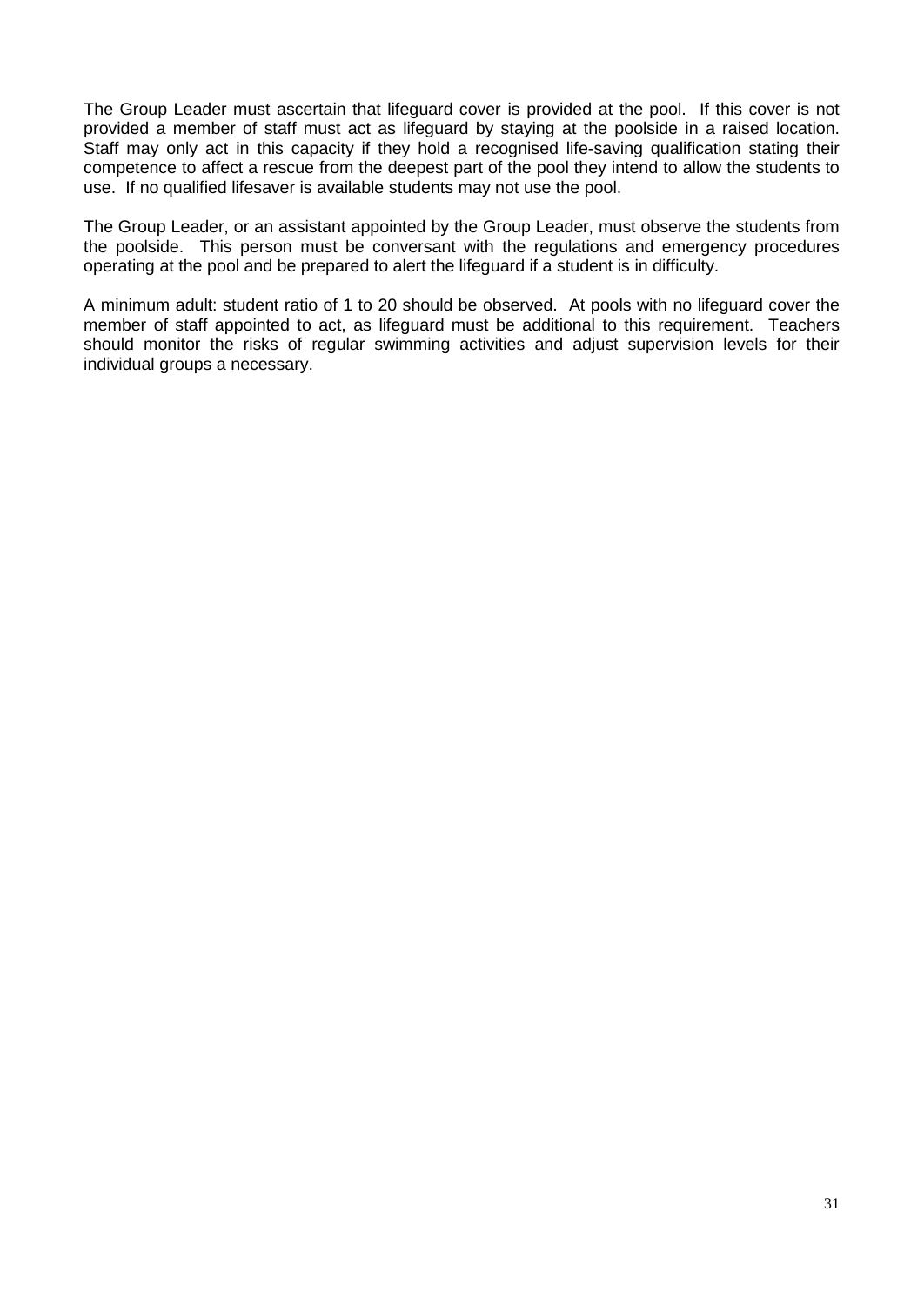The Group Leader must ensure that: -

- students know how to summon help should an emergency arise;
- students are aware of the signal for leaving the water;
- students are counted into and out of the water;
- good discipline is observed at all times;
- running, 'bombing', unnecessary noise and rough play are forbidden.

#### 15.3 Medical and health considerations

<span id="page-31-0"></span>Swimming should not take place within one hour of eating.

The Group Leader must be aware of students with any pertinent medical conditions. In the case of epilepsy, medical clearance must be obtained from the parents and medical practitioner. Epileptics require one to one supervision whilst in the pool. A buddy system may be appropriate.

For reasons of hygiene some public pools insist that all people using the pool wear hats.

#### 15.4 Diving

<span id="page-31-1"></span>Diving must be prohibited where the vertical depth is less than 1.5 metres. Diving must be supervised by a member of staff who has no other responsibilities during the session.

#### 15.5 Swimming in the sea and open inland water

<span id="page-31-2"></span>Many educational visits will have open water as a feature of the area visited. In good weather conditions open water is an obvious attraction for students. Swimming, however, **must not be permitted unless** it forms part of an organised programme of the visit.

#### 15.6 Swimming in open inland water

<span id="page-31-3"></span>Open inland water such as rivers, lakes, reservoirs or canals presents unacceptable levels of hazard. These include vegetation and other underwater obstructions, sudden changes in depth, and pollution. The only exception is where swimming takes place as part of a watersports activity such as canoeing windsurfing or rafting, supervised by competent persons. If the open water is a recognised bathing location well known to the Group Leader, then the following safety regulations relevant for sea bathing must apply.

#### 15.7 Swimming in the sea

<span id="page-31-4"></span>A person's swimming ability in the sea is considerably less than in a heated swimming pool. It is further reduced by heavy waves, low temperatures and any undertow. In these circumstances it is not advised to swim in the sea. Swimming in the sea is only permitted under the following circumstances: -

- as a formal and supervised activity preferably in recognised bathing areas which have official surveillance (i.e. qualified lifeguard cover);
- an adult/student ratio of 1 to 8 must be observed, with a minimum of 2 staff;
- at least 1 member of the group must remain on watch at the water's edge and must not swim;
- if no lifeguard service is available at least one adult member holding a current RLSS bronze or silver cross or beach lifeguard award must be present. Other helpers should also have a knowledge of cardio-pulmonary resuscitation;
- the leader must have a thorough knowledge of conditions pertaining to the beach e.g. shelving, uneven or unstable bottom;
- the permitted swimming area must be defined and made clear to all participants;
- swimming must not take place within one hour after eating;
- swimmers may only swim in water of waist depth or less and should swim parallel to the shore;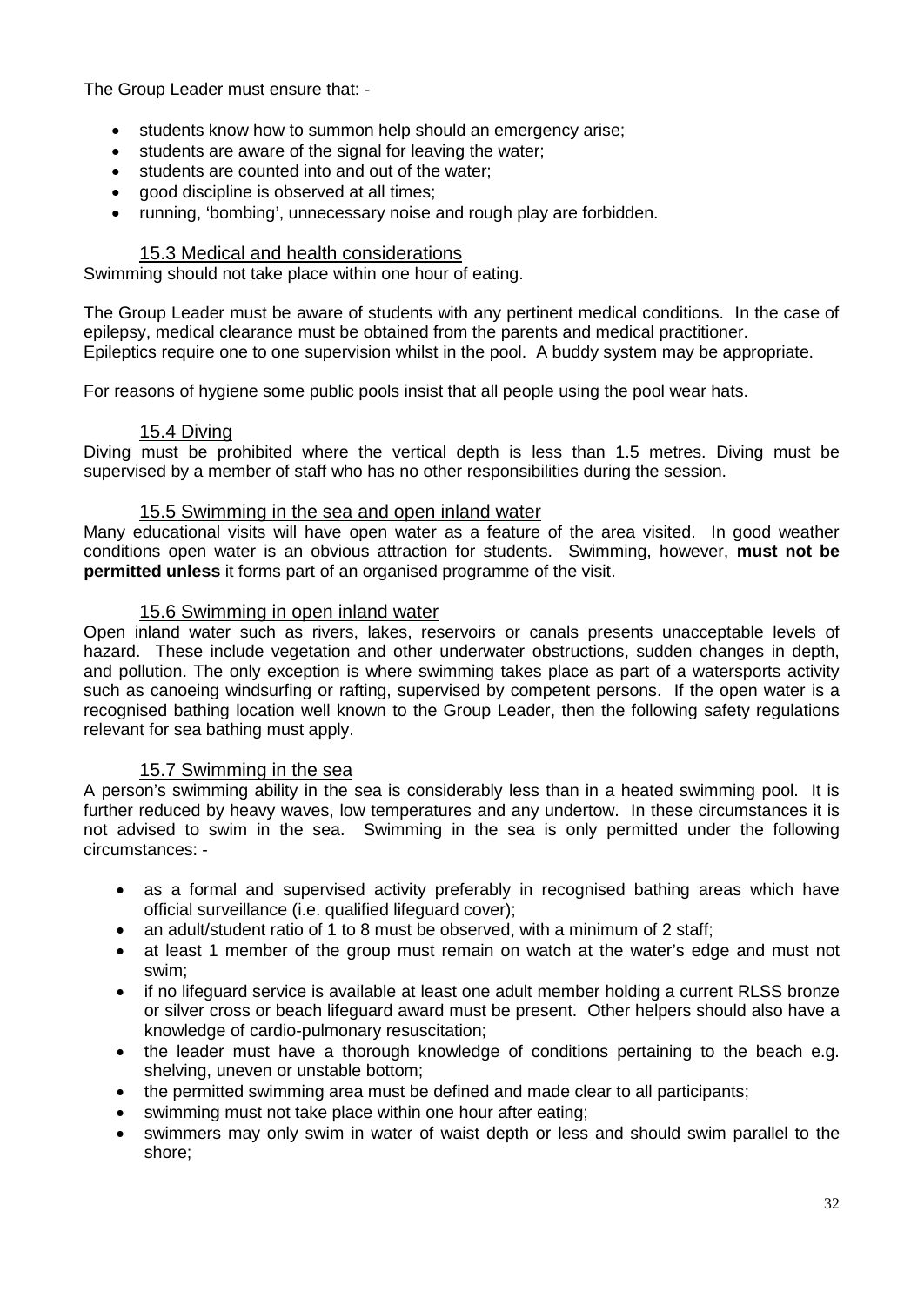- before entering the water, all participants must be briefed as to the procedure should an emergency arise, and the signal for leaving the water;
- students must be counted into the sea and on leaving the sea.

The following considerations should be taken into account when deciding the swimming area:

- the age and ability of the swimmers:
- the conditions of the sea, beach weather;
- the presence of beach lifeguards or the life-saving ability of the staff in charge;
- the safety equipment available, for example boats, line and drum floats.

The following equipment should be kept available during the session:

- a whistle:
- first-aid equipment, including warm clothing and a space blanket or survival bag;
- lifesaving items such as floats or throw line.

Students must not use floatation aids such as airbeds or body-boards because of the danger of drifting.

#### <span id="page-32-0"></span>**16. ACCIDENT AND EMERGENCY PROCEDURES**

The procedures to be followed in the event of any injury to persons or damage to property are as laid down in the college Health and Safety policy. It is important that the names and addresses of all young people and adults participating in the visit should be completed accurately and copies sent to the Deputy Principal and Health and Safety officer.

#### 16.1 Emergency Procedure

<span id="page-32-1"></span>In spite of good planning and organisation there may be accidents and emergencies, which require an on-the-spot response by the leaders. Nationally very few fatal accidents have occurred on educational visits, journeys and expeditions, but leaders should be prepared for these or other emergencies. The following outline guidance is provided for leaders and is supplementary to information outlined in the college's Emergency Management Plan maintained by the Director of Finance

#### 16.2 Control and supervision of the group

<span id="page-32-2"></span>Ensure the following points are followed:

- share the problem, advise all other group staff that the accident/ emergency procedure is in operation;
- make sure **all** members of the group are accounted for;
- if there are injuries, immediately establish the names of the injured people and the extent of their injuries;
- ensure that the injured are accompanied to hospital (preferably by an adult they know),
- ensure that the rest of the group are adequately supervised and have understood what has happened and the implications for the rest of the programme.

#### 16.3 Control of information and communication

<span id="page-32-3"></span>News travels very quickly. Immediately make contact with the Deputy Principal or emergency contact point. Give details of the accident or emergency.

#### 16.4 Reporting accidents and emergencies

<span id="page-32-4"></span>Teachers must report to the Principal through the contact person at college. The Principal will inform the Chair of Governors.

Contact with relatives should be made by the Deputy Principal.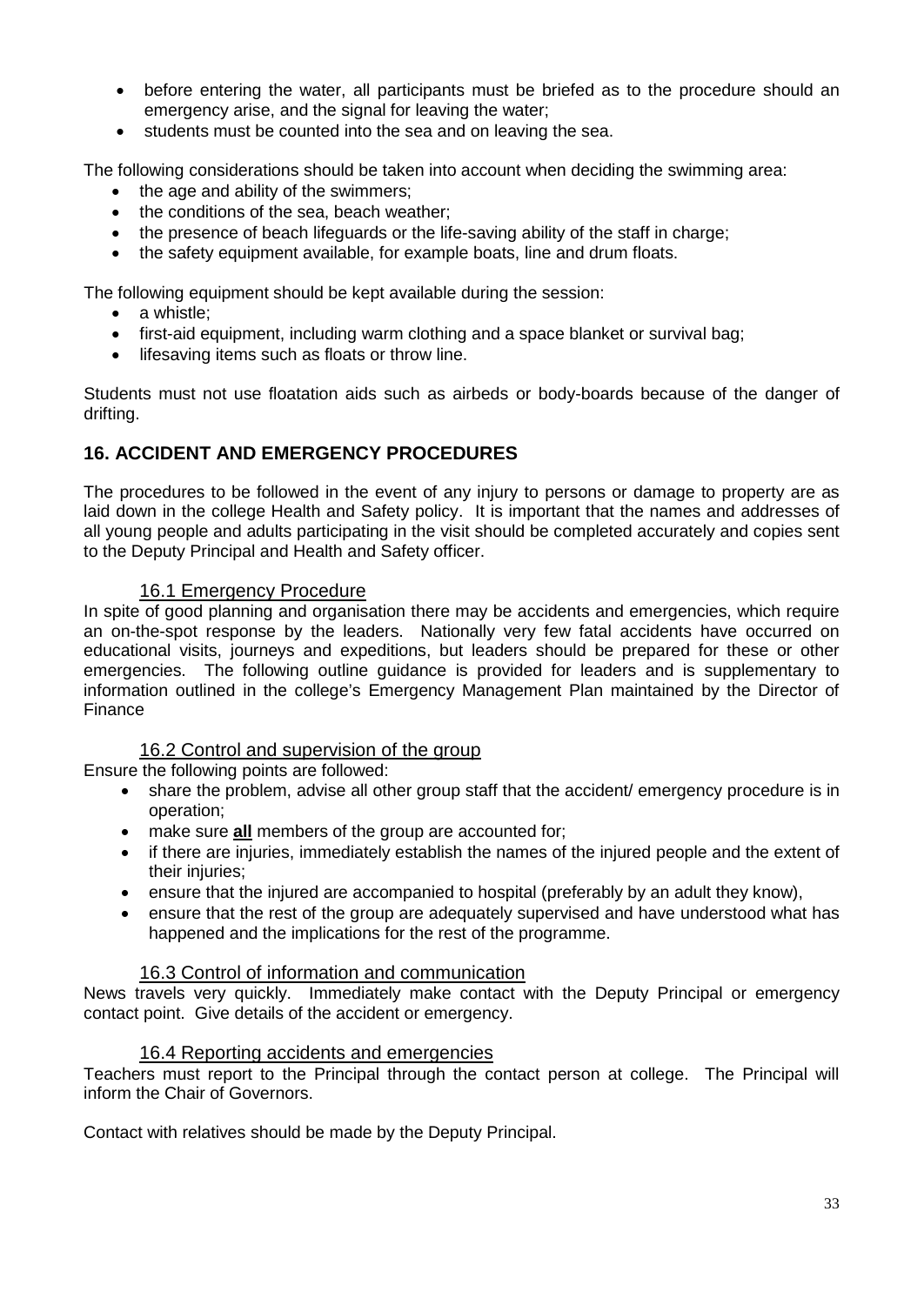A designated person should act as the ongoing point of contact with the media. This will involve close liaison with the Chair of the Governors.

There should be liaison by the designated person with police and relevant emergency services about what information may be released to the media.

If a comment at the scene of the accident or emergency is requested by the media enquiries should be addressed to the designated person.

The names of participants injured should **not** be released. Caution is required in the preparation of any statement as legal proceedings may follow an accident (e.g. against a coach company, travel operator, hotel etc.).

At the earliest opportunity you should prepare for the Governors a written report on the accident or emergency. The details of the accident or emergency should include: nature, date and time of incident, location of incident, names of casualties, details of their injuries, names of others involved, action taken so far, action yet to be taken and by whom. The names, addresses and telephone numbers of any independent witnesses should be noted.

The Reporting of Injuries, Diseases, and Dangerous Occurrences Regulations (RIDDOR) 1996 requires the reporting of all major injuries, dangerous occurrences. A member of the Health and Safety team **must** be informed.

The college has a duty to report **all** accidents to students/ teachers/ volunteers. For this purpose, an Accident Report Form should be completed for all accidents and given to the Health and Safety co-ordinator. These forms are to be completed and passed to the Estates and Services Manager, the college's qualified first aider.

#### 16.5 Welfare of members of the group and their families

<span id="page-33-0"></span>In the event of an accident, students will need help in coping with shock or trauma. This will also apply to leaders, families and other members of the party.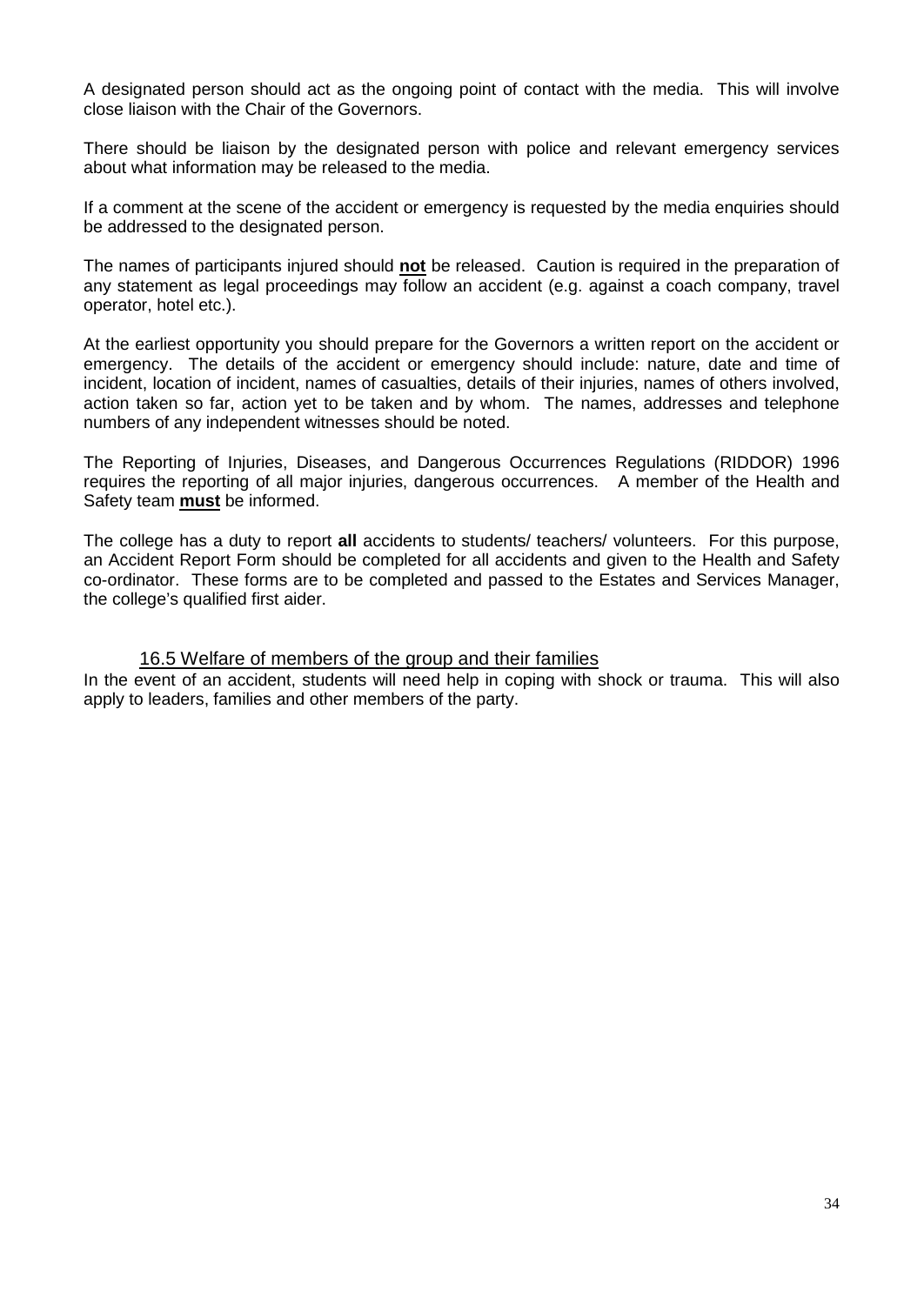#### <span id="page-34-0"></span>Appendices

#### **Visit Documents**

- 1. Flowchart for trip planning
- 2. VC Visit checklist
- 3. VP Visit Proposal
- 4. AQ Accommodation Questionnaire for provider
- 5. Hazardous activities
	- a. HAZI Hazardous Activity Provider Statement (indoors only)
	- b. HAZO Hazardous Activity Provider Statement (including outdoors)
- 6. RA Generic Risk assessments
	- a. Front page
	- b. General Supervision
	- c. Own way there
	- d. College minibus
	- e. Staff own car
	- f. Coach journey
	- g. Own way to station, train journey and underground travel
	- h. Air travel
	- i. Overnight accommodation and moving between venues
- 7. PCG Annual, General, Parental consent form for non –hazardous trips during one day
- 8. Parent consent Hazardous or overnight trip
	- a. PC Parent consent form for a specific Hazardous or overnight trip
	- b. PCP Parent consent form (including passport info) for a trip abroad
- 9. LP List of information leader to send to parent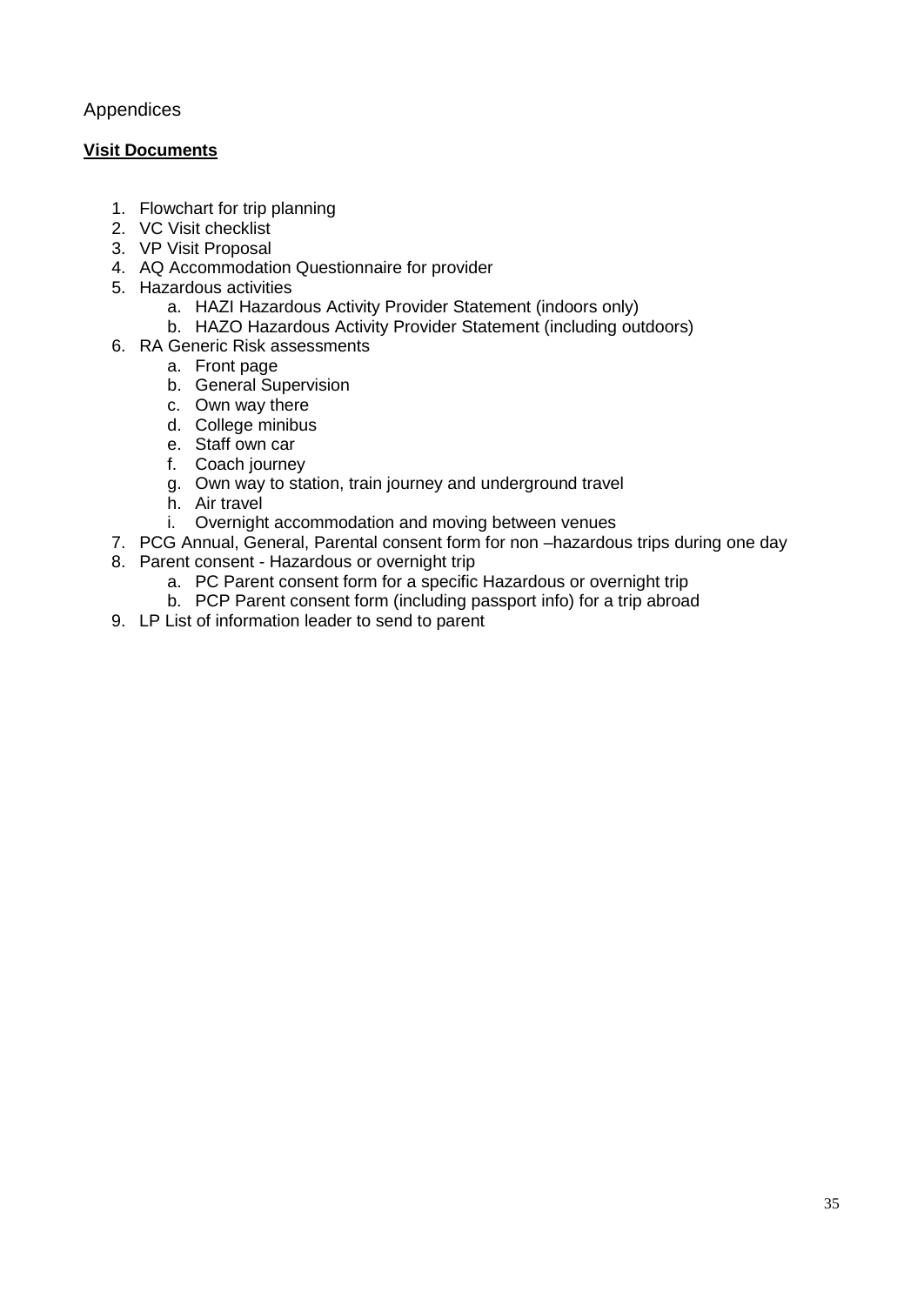Appendix 1

Flowchart showing forms and authorisation needed for Educational visits (from January 2017)

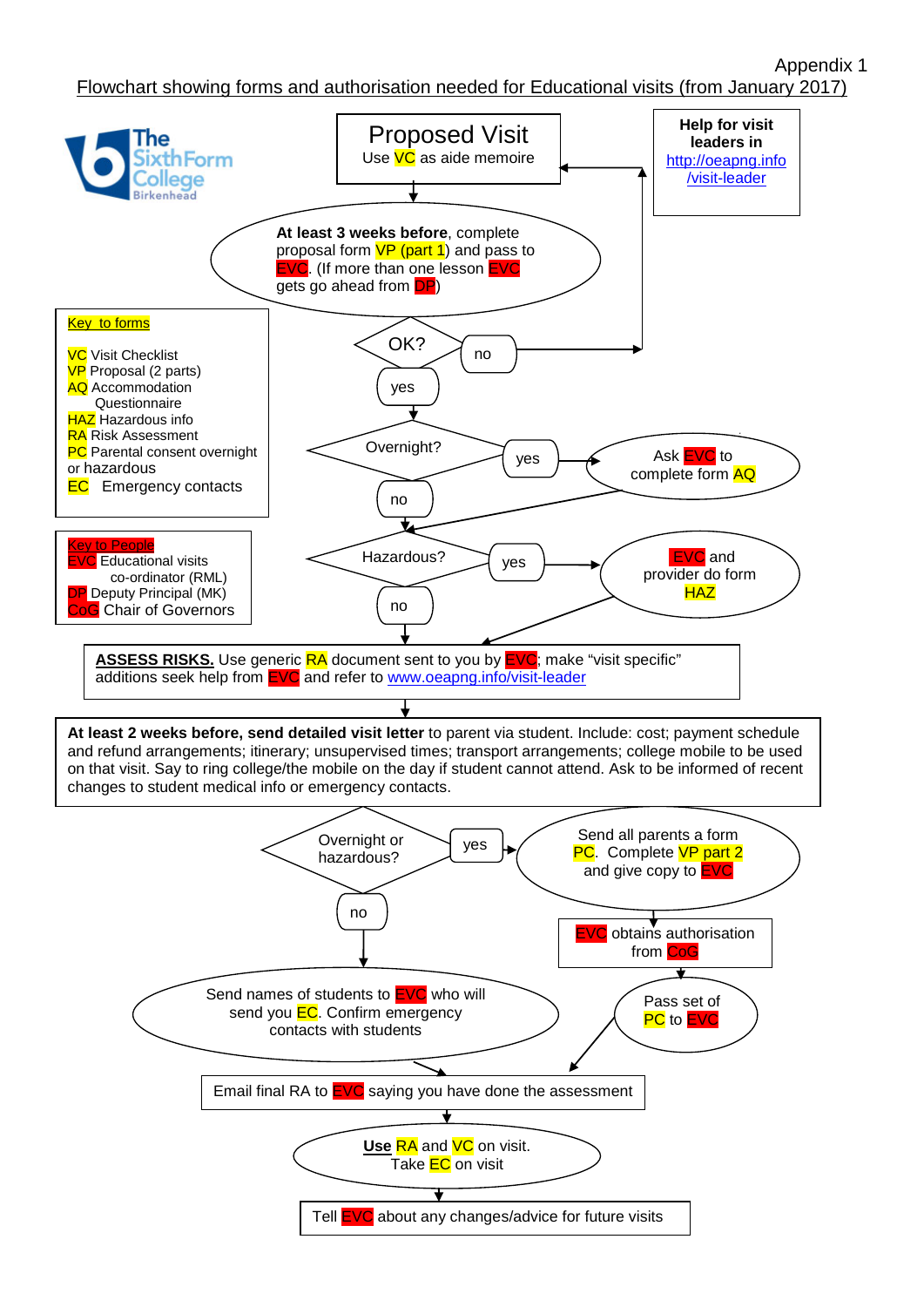

#### **Help for visit leaders in <http://oeapng.info/visit-leader/>**

### **VISIT CHECK LIST Part 1**

**(some days or weeks beforehand)**

Visit Leader \_\_\_\_\_\_\_\_\_\_\_\_\_\_\_\_\_\_\_\_\_\_\_\_\_\_\_ Visit date(s) \_\_\_\_\_\_\_\_\_\_\_\_\_\_\_\_\_\_\_\_\_\_\_\_\_ Visit to

This is intended as a checklist for the person in charge to ensure that safety issues are considered prior to, and immediately after, arrival at the destination. Before departure remember **the leader is responsible** for the well being and safety of all members in the party. If you are concerned, contact the Educational Visit Co-ordinator (**EVC**)\* or Deputy Principal\*\* for advice.

\*Rowena Lovatt \*\* Mike Kilbride

#### **Checklist for all visits**

**Form VP** (visit proposal) part 1 emailed to EVC who gets authorisation for planning from MK

Assess Risks – **read generic Risk Assessment** (RA) document sent to you by EVC, edit during planning as appropriate

If student payment is needed – send completed finance form to EVC (who will forward it to finance office)

If the visit is optional, with the EVC prepare **initial letter to parents and students** to establish interest. Include; expected cost; date; location; purpose and benefits of visit; when a deposit is to be paid by to guarantee a place; what circumstances would merit a deposit refund

When exact participants are known prepare with the EVC a **detailed letter to parents and students**. Include: cost; payment schedule and refund arrangements; itinerary; unsupervised times; transport arrangements; college mobile to be used on that visit. Say to ring college/the mobile on the day if student cannot attend. Ask to be informed of recent changes to student medical info or emergency contacts. EVC and leader establish which students are going. Consider the needs of specific students in the RA

Send completed RA document to EVC as an email attachment confirming you have done the assessment

EVC gives you "EC" - the students' Emergency contacts and medical info which you take with you. TAKE A COPY FOR EACH STAFF MEMBER

Ask students to tell you of any changes to emergency contact phone number or their medical information update EC as appropriate and tell EVC.

If out of college hours check EVC has given you a phone number of an SMT member to use in an emergency.

48 hours before, EVC will email ( [trips@bsfc.ac.uk](mailto:trips@bsfc.ac.uk) ) all teaching and other relevant college staff with names of students missing lessons**. Check it's still accurate.**

Collect first aid kit and college mobile phone from EVC

#### **Additional checks for hazardous and/or overnight visits**

With EVC, complete forms: VP Part 2; AQ (Accommodation Questionnaire); HAZ (Hazardous info) - as appropriate

As well as the Information for a day trip, letter to parents should include: Address and phone of accommodation; a request for a copy of the student's passport and European Health Insurance Card. (This is the free official NHS website [www.ehic.org.uk\)](http://www.ehic.org.uk/)

Written (or emailed) parent consent (form PC) obtained from all parents.

Any health, special needs etc issues recorded on PC forms noted and acted upon.

EVC has an emergency contact for all staff members

College medical and security insurance information

Check with the EVC whether further insurance is needed for the specific hazardous activities on this visit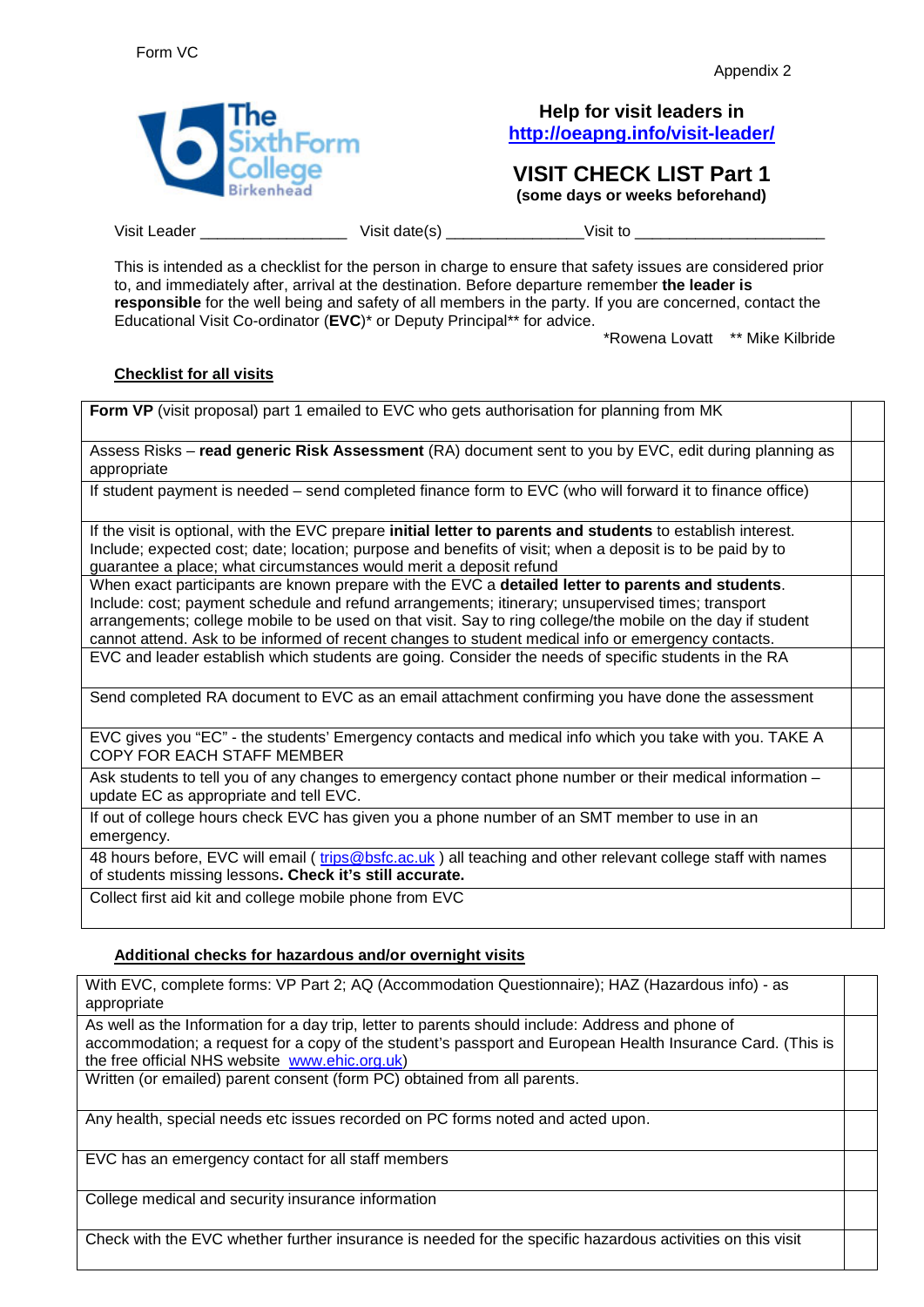### **VISIT CHECK LIST Part 2a**

**(before leaving or at first meeting point)**.

### **Contact college with names of students who have not arrived**.

EVC 0151 651 3724, main number 0151 652 5575

Give the phone number of the college mobile that you have to the students and staff

Assign students to groups where at least one of them has a mobile phone

Confirm that those students identified on the EC as needing to carry medication have it with them.

Give **all** staff details of **all** students pointing out those with special medical conditions or needs

Brief all staff of risks revealed by risk assessment and how to minimise them

### **VISIT CHECK LIST Part 2b**

**(on the day at the location)**

Agree a meeting point in case of emergency

Tell students the time and place to meet at the end of the visit

Brief the students on general safety, discipline etc

Inform the students and staff of all the emergency rules of the location and follow them

### **If there is an incident, inform the college (or out-of-hours emergency contact) as soon as possible.**

**VISIT CHECKLIST PART 2C (within a week after the visit)**

**Inform the EVC : Safety considerations? Valuable educationally? Good value for money? Changes next year?**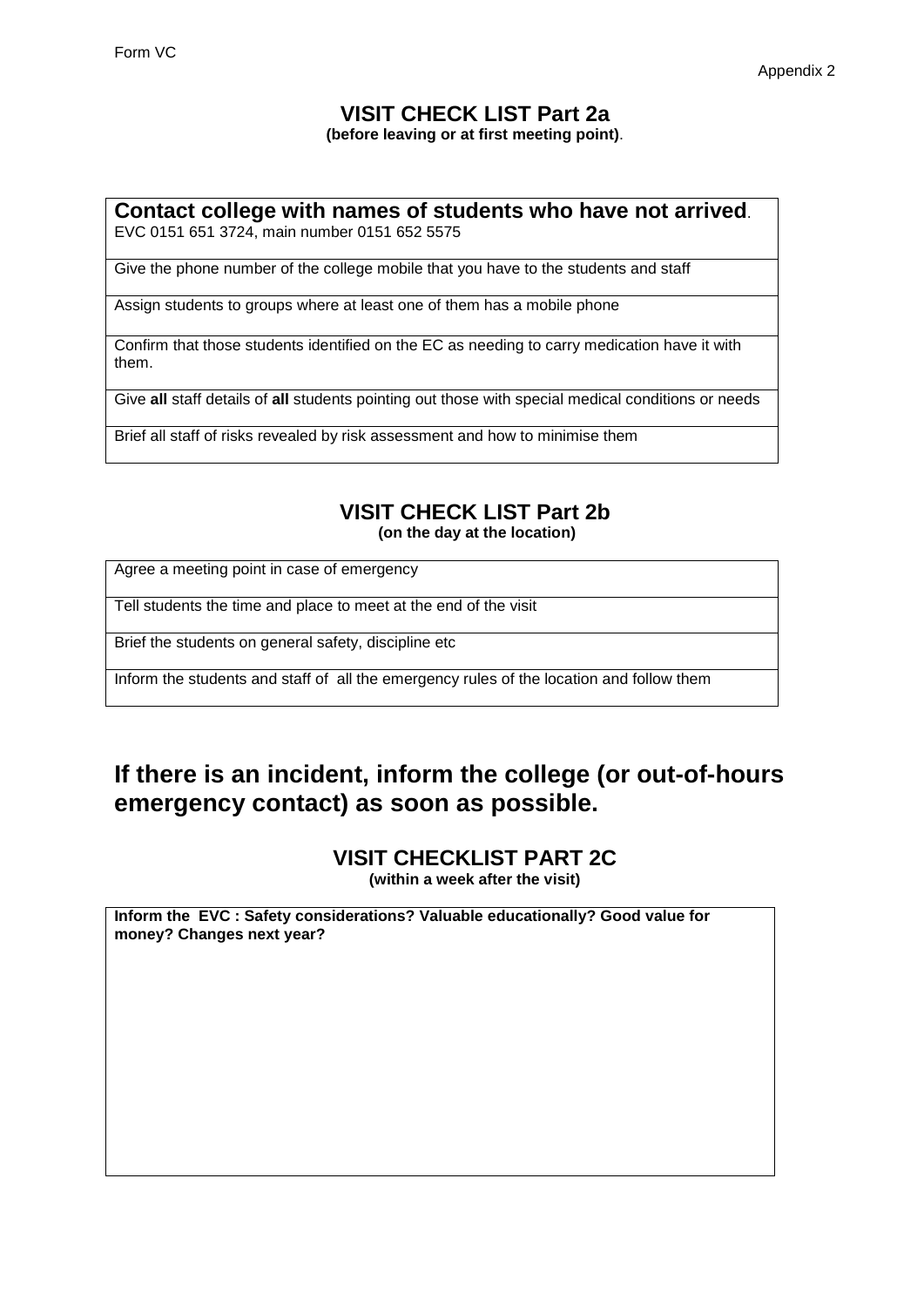Form VP

.

**Part 1**



## **Proposal for offsite visit**

The visit leader must email Part 1 of this form to the EVC **at least 3 weeks beforehand**\*. The EVC will classify the visit either hazardous or not forward the form to the Deputy Principal for approval to go ahead with planning. If the trip is hazardous or overnight, Part 2 (overleaf) must be filled in after risk assessment etc have been completed. Authorisation is then given.

• \*For hazardous visits or trips abroad at least 2 months

| Date(s) of proposed visit                                                                        | Leader (person who will undertake the Risk<br>Assessment)                         | Location of visit (including address and phone<br>number) |
|--------------------------------------------------------------------------------------------------|-----------------------------------------------------------------------------------|-----------------------------------------------------------|
| Number of college days involved                                                                  |                                                                                   |                                                           |
| Likely number of students, AS? A2?, Preadv?                                                      | Other staff/adults                                                                |                                                           |
| Times at Venue (s)                                                                               | What will the students be doing and why?<br>Approx. how much will they be paying? |                                                           |
|                                                                                                  |                                                                                   | Office use only                                           |
| Time leaving college (or "meeting at venue")                                                     |                                                                                   | Approved for planning from EVC                            |
| Time returning to college (or "own way home")                                                    |                                                                                   | Date<br>Approved for planning from Deputy Principal       |
|                                                                                                  |                                                                                   | Date                                                      |
| Transport eg "own way there and back", college<br>minibus, coach, train, staff own car MUST HAVE |                                                                                   | In emergency out of college hours contact                 |
| <b>BUSINESS INSURANCE</b>                                                                        |                                                                                   | Visit classified by EVC<br>as hazardous / non hazardous   |
|                                                                                                  |                                                                                   | EVC - Risk assessment received from leader on             |

Appendix 3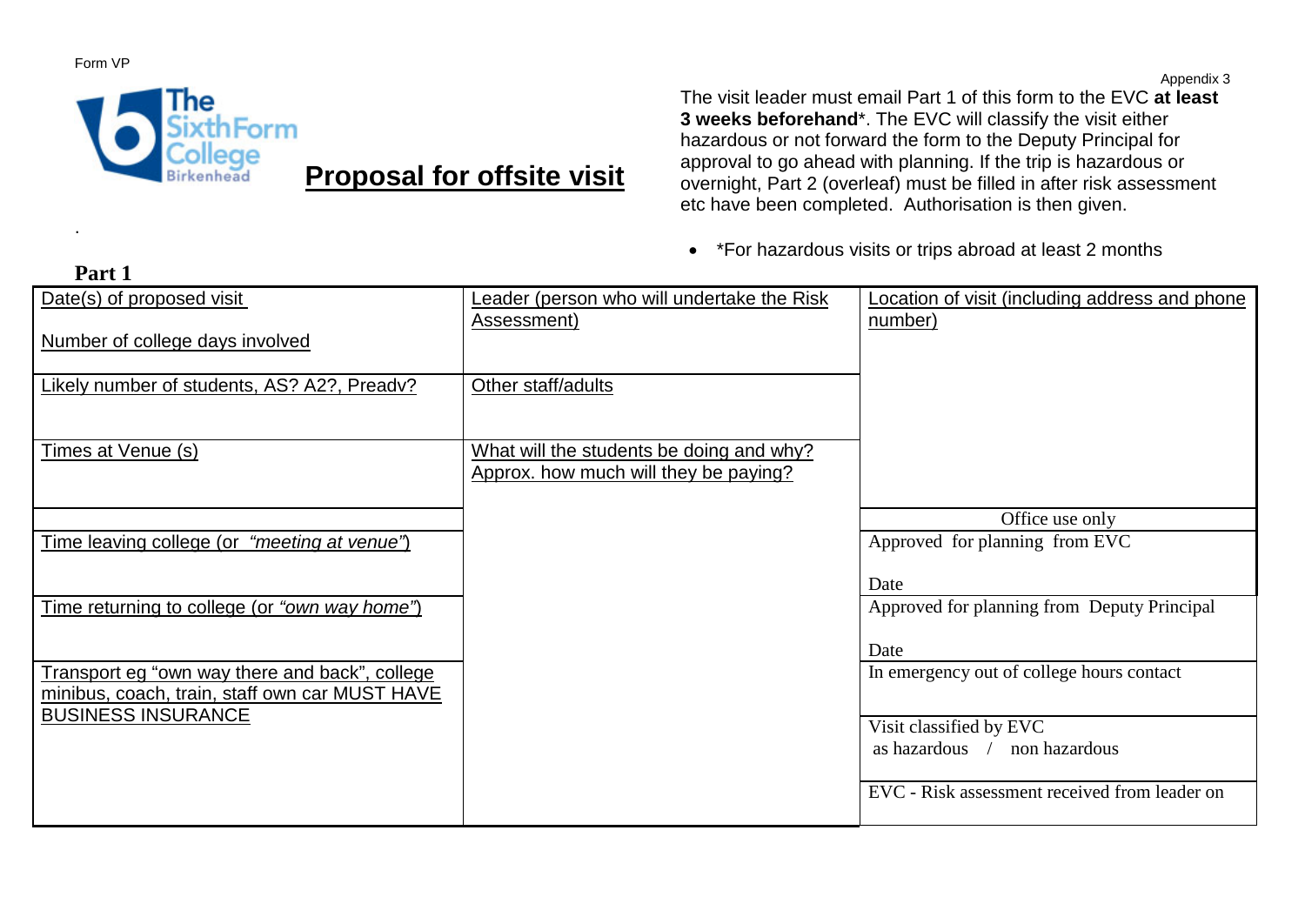Form VP

**When all documentation has been completed – visit authorised by EVC \_\_\_\_\_\_\_\_\_\_\_\_\_\_\_\_\_\_\_\_\_\_\_\_\_\_\_\_\_\_\_**

**Part 2**

**To be completed if the visit is hazardous or overnight when approval for planning has been obtained (overleaf)**

| Do the EVC and leader have completed electronic copies of the following? | $Y$ ; N; N/A |
|--------------------------------------------------------------------------|--------------|
| AQ (Accommodation Questionnaire)                                         |              |
| RA (Risk Assessment)                                                     |              |
| HAZ (Hazardous Info)                                                     |              |
| <b>Detailed Itinerary</b>                                                |              |

| Has parental consent been obtained from all students?                                                                                                           |  |
|-----------------------------------------------------------------------------------------------------------------------------------------------------------------|--|
| Student emergency contact details, medical information and mobile<br>numbers checked and given to leader and accessible to the in-college<br>emergency contact? |  |

| Visit authorised by: |  |  |
|----------------------|--|--|
|                      |  |  |
|                      |  |  |

Chair of Governors – email received on date\_\_\_\_\_\_\_\_\_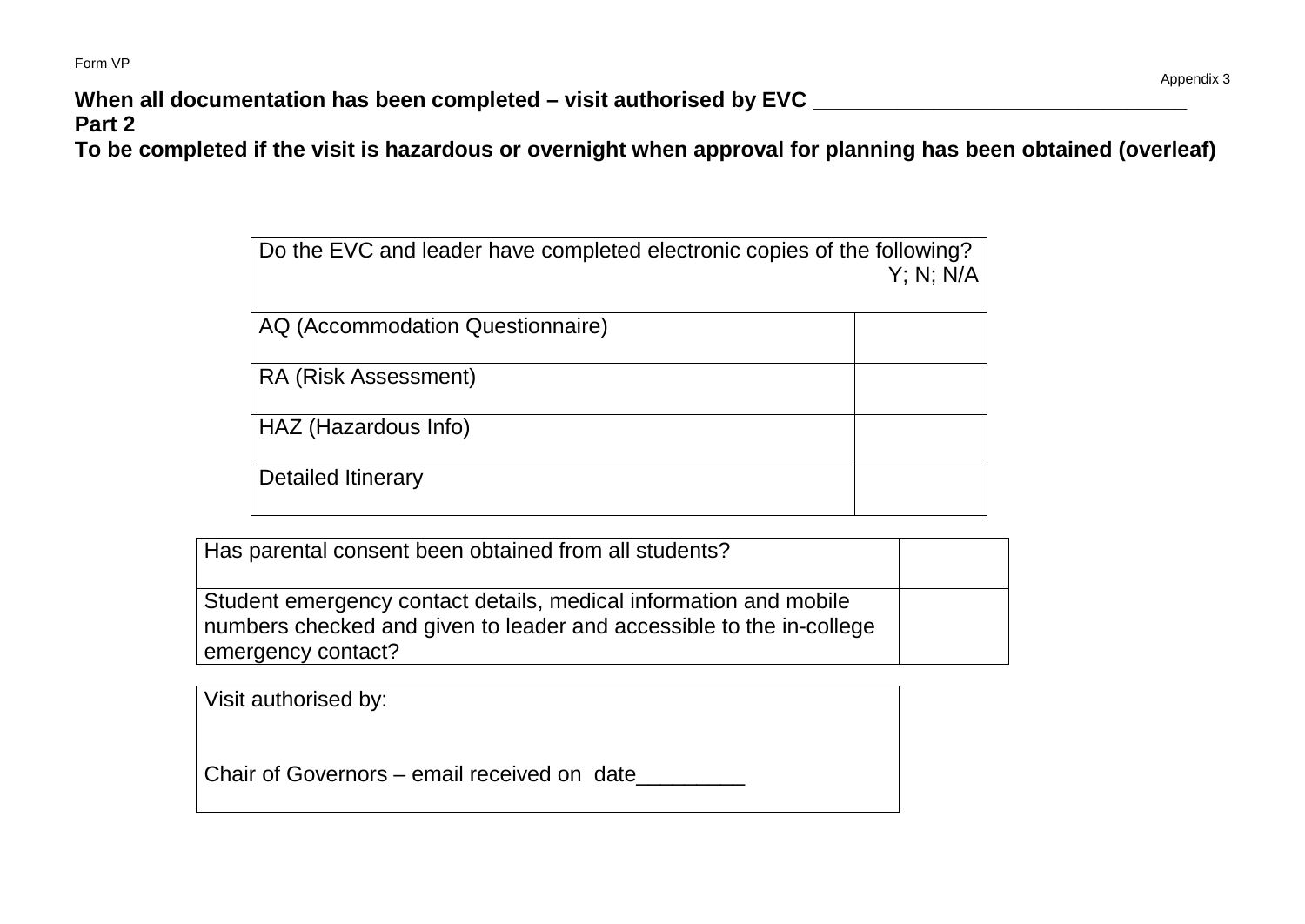Appendix 4

PARK ROAD WEST CLAUGHTON PRENTON WIRRAL CH43 8SQ

Telephone: 0151 652 5575 FAX: 0151 653 4419 [email@bsfc.ac.uk](mailto:email@bsfc.ac.uk) www.bsfc.ac.uk

Principal: Kathryn Podmore BA MBA

### **EDUCATIONAL VISIT ACCOMMODATION PROVIDER STATEMENT**

#### **PART 1: To be completed by the college**

| Name, address and<br>phone of college                                 | Birkenhead 6 <sup>th</sup> form college<br>Park Road West, Birkenhead, CH43 8SQ. Tel: 0151 652 5575 |
|-----------------------------------------------------------------------|-----------------------------------------------------------------------------------------------------|
| Visit co-ordinator                                                    | Name phone and email of Rowena Lovatt 0151 651 3724 rml@bsfc.ac.uk                                  |
| Name and email of<br>Visit Leader                                     |                                                                                                     |
| Name, address, phone<br>and email of<br><b>Accommodation Provider</b> |                                                                                                     |
| Date(s) of visit                                                      | Number of students / staff                                                                          |

#### **PART 2: To be completed by the Provider**

#### **Insurance**

| Do you hold public liability insurance, which will be current during the proposed visit. |     |
|------------------------------------------------------------------------------------------|-----|
| If Yes, what is its indemnity limit?                                                     | £ M |

#### **Health, safety and accommodation security**

| Do you comply with relevant health and safety regulations, including the Health and Safety<br>at Work etc. Act 1974 and associated Regulations, and have a written health and safety<br>policy and recorded risk assessments, which are available for inspection? |  |
|-------------------------------------------------------------------------------------------------------------------------------------------------------------------------------------------------------------------------------------------------------------------|--|
| Do you have accident & emergency procedures in place.                                                                                                                                                                                                             |  |
| Does accommodation comply with current fire regulation requirements (Regulatory<br>Reform, (Fire Safety) Order 2005)?                                                                                                                                             |  |
| Are there security arrangements in place to prevent unauthorised persons entering the<br>accommodation?                                                                                                                                                           |  |

#### **CONFIRMATION**

I confirm that the details given above are correct, and that our organisation will give prior notification of any significant changes that might adversely affect the safety and wellbeing of usergroups.

| Signed                    | Print name | Date   |
|---------------------------|------------|--------|
| Position in organisation: |            |        |
| .<br>$ -$                 |            | -- - - |

**Thank you for completing this form. Please return it to the visit co-ordinator Rowena Lovatt.**

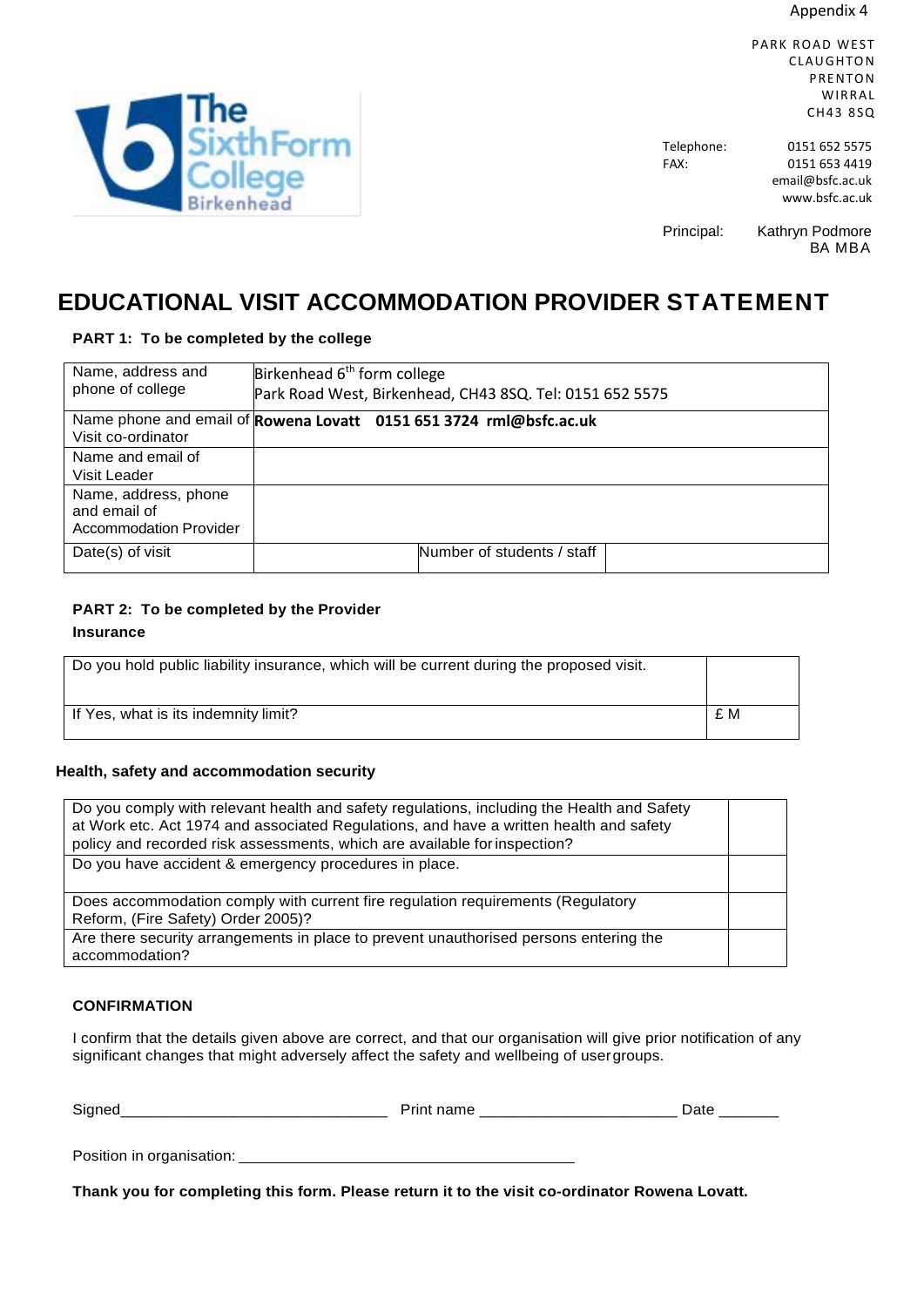

### **HAZARDOUS ACTIVITY PROVIDER STATEMENT (indoors only)**

#### **PART 1: To be completed by the Visit Organiser**

| Name & address of<br>Establishment<br>(school/service) | Birkenhead 6 <sup>th</sup> Form College, Park Rd West, Birkenhead, CH43 8SQ<br>0151 652 5575 |
|--------------------------------------------------------|----------------------------------------------------------------------------------------------|
| Name and Email of visit<br>leader                      |                                                                                              |
| Type of Visit/Activity:                                |                                                                                              |
| Name, address, phone<br>and website of Provider        |                                                                                              |
| Date(s) of visit                                       |                                                                                              |

#### **PART 2: To be completed by the Provider**

Please give careful consideration to the following statements and respond with YES, NO or N/A, or give the specific information required. If you have been sent this form but hold a valid Learning Outside the Classroom (LOtC) Quality Badge, you need only complete Section A and the Confirmation.

#### **SECTION A**

#### **to be completed for all types of visit**

| $1_{-}$       | Learning Outside the Classroom Quality Badge                                                                                                                    |  |  |
|---------------|-----------------------------------------------------------------------------------------------------------------------------------------------------------------|--|--|
| 1.1           | Do you hold a valid Learning Outside the Classroom Quality Badge?                                                                                               |  |  |
| 1.2           | If Yes, what is its expiry date?                                                                                                                                |  |  |
| $\mathcal{P}$ | <b>Insurance</b>                                                                                                                                                |  |  |
| 2.1           | Do you hold public liability insurance, which will be current during the proposed visit, and<br>which covers all directly provided and sub-contracted activity? |  |  |
| 2.2           | If Yes, what is its indemnity limit?                                                                                                                            |  |  |

#### **SECTION B**

| 3. Health, Safety and Emergency Policies |                                                                                                                                                                                                                                                                   |  |
|------------------------------------------|-------------------------------------------------------------------------------------------------------------------------------------------------------------------------------------------------------------------------------------------------------------------|--|
| 3.1                                      | Do you comply with relevant health and safety regulations, including the Health and Safety<br>at Work etc. Act 1974 and associated Regulations, and have a written health and safety<br>policy and recorded risk assessments, which are available for inspection? |  |
| $3.2^{\circ}$                            | Do you have accident & emergency procedures in place, with records available for<br>inspection?                                                                                                                                                                   |  |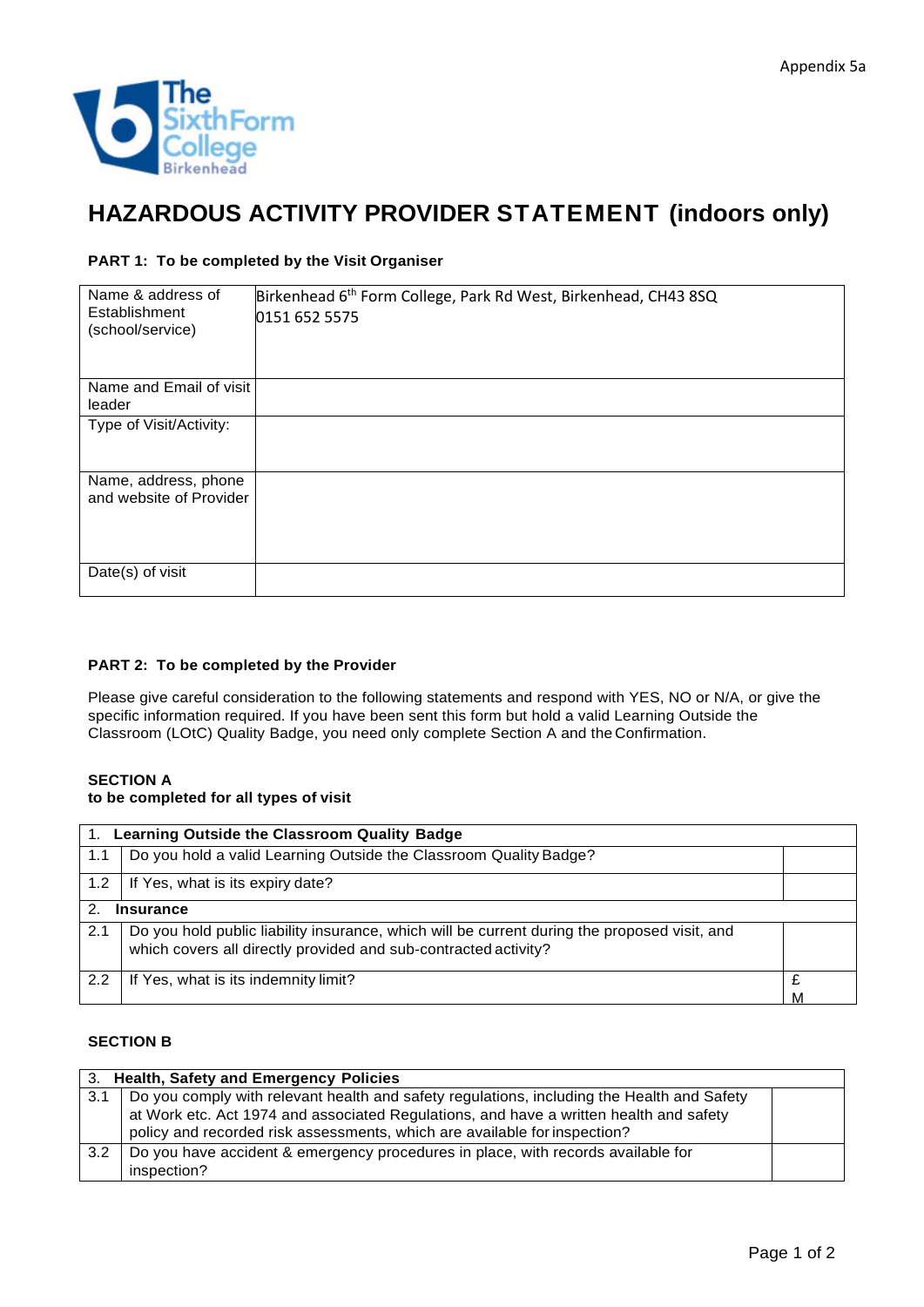| 4.  | <b>Vehicles</b>                                                                                 |  |  |
|-----|-------------------------------------------------------------------------------------------------|--|--|
| 4.1 | Are all vehicles to be used roadworthy, and do they meet the requirements of regulations in     |  |  |
|     | the country in which they will be used and EU regulations on passenger seats and seat           |  |  |
|     | restraints?                                                                                     |  |  |
| 5.  | <b>Staffing</b>                                                                                 |  |  |
| 5.1 | Do you have a robust recruitment and engagement process to ensure that staff are suitable       |  |  |
|     | to work with young people, including enhanced DBS check and barred list check for any           |  |  |
|     | staff engaged in regulated activity?                                                            |  |  |
| 5.2 | Are there regular opportunities for liaison between your staff and establishment staff?         |  |  |
| 5.3 | Is there sufficient flexibility to make radical changes to the programme if necessary, and will |  |  |
|     | the reasons for any such changes be made known to establishment staff?                          |  |  |
| 6.  | Sub-contracting                                                                                 |  |  |
| 6.1 | Will you sub-contract any services (e.g. activity instruction, transport, accommodation)?       |  |  |
| 6.2 | Where any element of provision is subcontracted, do you ensure that each sub-contractor         |  |  |
|     | meets the relevant specifications outlined in the other sections of this form, and are records  |  |  |
|     | of checks of sub-contractors available for inspection?                                          |  |  |

#### **SECTION C – ACCREDITATION**

| 7. Details of any accreditations held by the Provider |  |  |
|-------------------------------------------------------|--|--|
|                                                       |  |  |
|                                                       |  |  |
|                                                       |  |  |
|                                                       |  |  |
|                                                       |  |  |
|                                                       |  |  |
|                                                       |  |  |

#### **CONFIRMATION**

I confirm that the details given above are correct, and that our organisation will give prior notification of any significant changes that might adversely affect the safety and wellbeing of usergroups.

Signed: Name Name Date:

Position in organisation:

**Thank you for completing this form. Please return it to the Organiser at the establishment named above.**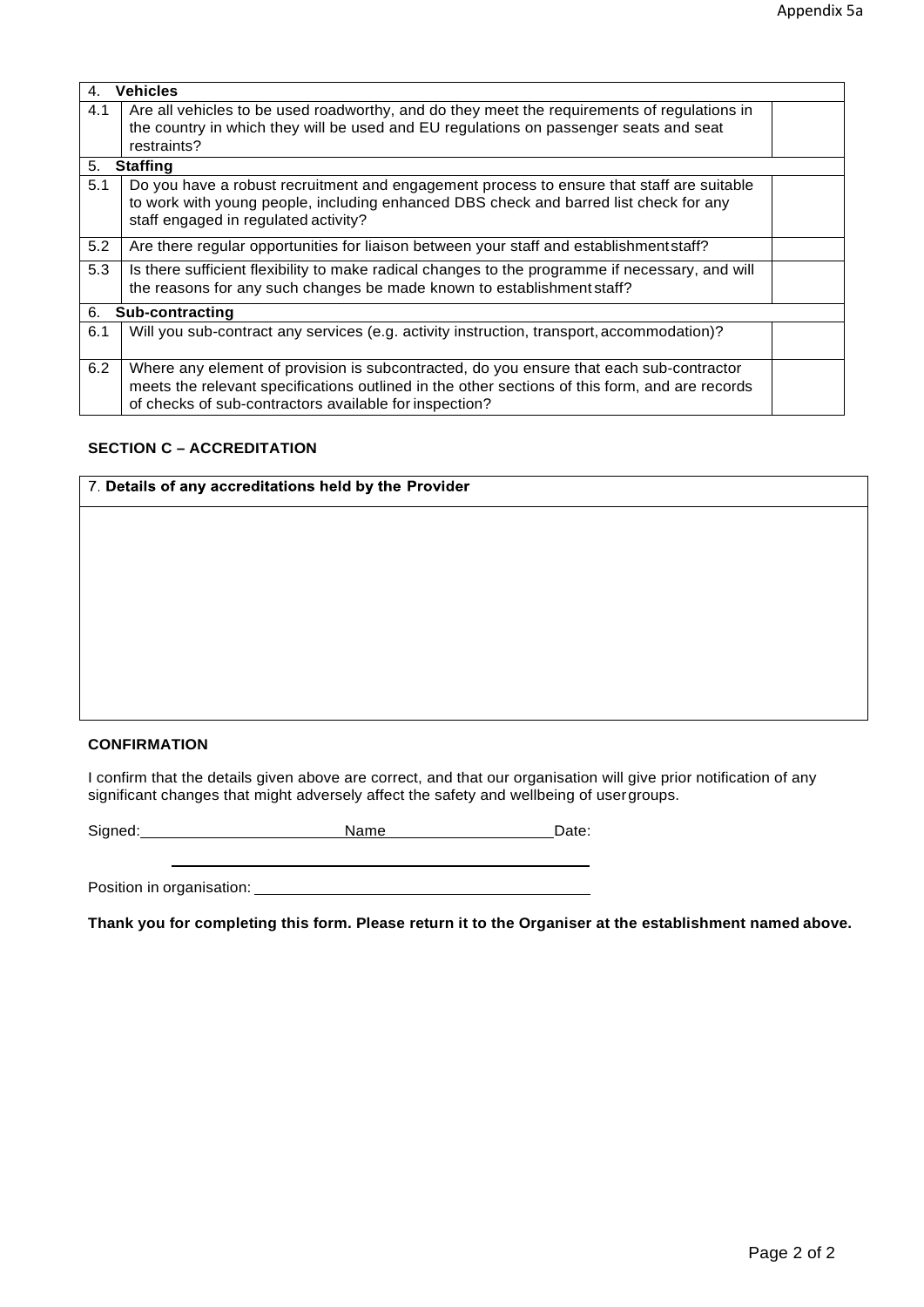

### **EDUCATIONAL VISIT HAZARDOUS ACTIVITY PROVIDER STATEMENT**

#### **PART 1: To be completed by the College**

| Name & address of<br>Establishment                             | Birkenhead 6 <sup>th</sup> form college,<br>Park Road West, Birkenhead, CH43 8SQ. Tel: 0151 652 5575 |
|----------------------------------------------------------------|------------------------------------------------------------------------------------------------------|
| Name and email of Visit co-<br>ordinator                       | Rowena Lovatt rml@bsfc.ac.uk                                                                         |
| Name and email of<br>Visit Leader                              |                                                                                                      |
| Name, address, phone and<br>email of Accommodation<br>Provider |                                                                                                      |
| Date(s) of visit                                               |                                                                                                      |
| Number of students / staff                                     |                                                                                                      |

#### **PART 2: To be completed by the Provider**

Please give careful consideration to the following statements and respond with YES, NO or N/A, or give the specific information required. If you have been sent this form but hold a valid Learning Outside the Classroom (LOtC) Quality Badge, you need only complete Section 1 and the Confirmation.

|     | <b>Learning Outside the Classroom Quality Badge</b>                                                                                                             |        |  |
|-----|-----------------------------------------------------------------------------------------------------------------------------------------------------------------|--------|--|
| 1.1 | Do you hold a valid Learning Outside the Classroom Quality Badge?                                                                                               |        |  |
| 1.2 | If Yes, what is its expiry date?                                                                                                                                |        |  |
| 2.  | <b>Insurance</b>                                                                                                                                                |        |  |
| 2.1 | Do you hold public liability insurance, which will be current during the proposed visit, and<br>which covers all directly provided and sub-contracted activity? |        |  |
| 2.2 | If Yes, what is its indemnity limit?                                                                                                                            | £<br>M |  |

| -3. | <b>Health, Safety and Emergency Policies</b>                                                |  |
|-----|---------------------------------------------------------------------------------------------|--|
| 3.1 | Do you comply with relevant health and safety regulations, including the Health and Safety  |  |
|     | at Work etc. Act 1974 and associated Regulations, and have a written health and safety      |  |
|     | policy and recorded risk assessments, which are available for inspection?                   |  |
| 3.2 | Do you have accident & emergency procedures in place, with records available for            |  |
|     | inspection?                                                                                 |  |
|     | <b>Vehicles</b>                                                                             |  |
| 4.1 | Are all vehicles to be used roadworthy, and do they meet the requirements of regulations in |  |
|     | the country in which they will be used and meet EU regulations on passenger seat belts?     |  |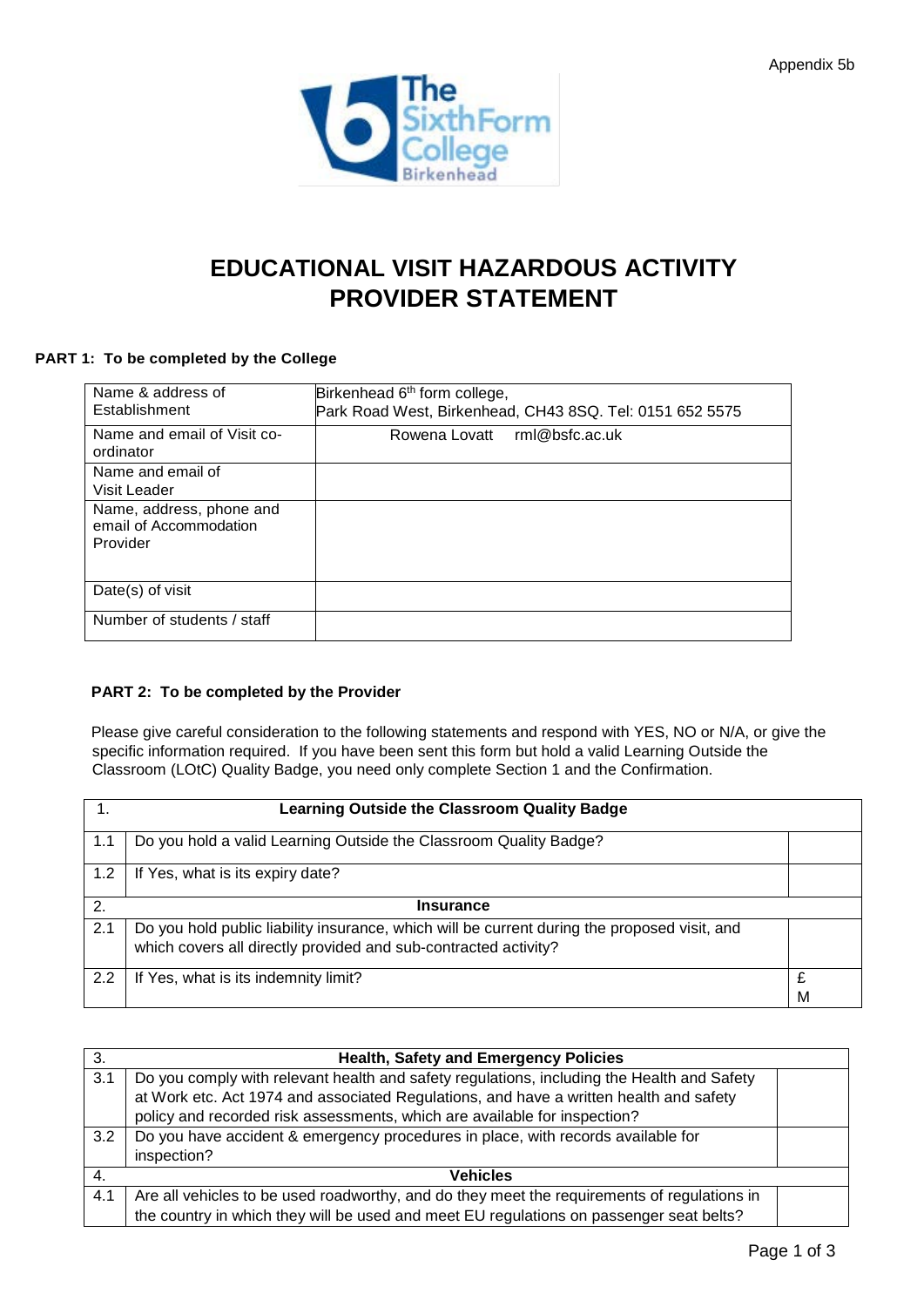| 5.  | <b>Staffing</b>                                                                                                                                                                                                                                                                       |  |
|-----|---------------------------------------------------------------------------------------------------------------------------------------------------------------------------------------------------------------------------------------------------------------------------------------|--|
| 5.1 | Do you have a robust recruitment and engagement process to ensure that staff are suitable<br>to work with young people, including enhanced DBS check and barred list check for any<br>staff engaged in regulated activity?                                                            |  |
| 5.2 | Are there regular opportunities for liaison between your staff and establishment staff?                                                                                                                                                                                               |  |
| 5.3 | Is there sufficient flexibility to make radical changes to the programme if necessary, and will<br>the reasons for any such changes be made known to establishment staff?                                                                                                             |  |
| 6.  | <b>Accommodation</b>                                                                                                                                                                                                                                                                  |  |
| 6.1 | Does UK accommodation comply with current fire regulation requirements (Regulatory<br>Reform, (Fire Safety) Order 2005)?                                                                                                                                                              |  |
| 6.2 | Have you inspected all overseas accommodation to be used to confirm that it meets legal<br>requirements of the country concerned and that it has fire safety and security arrangements<br>equivalent to those required in the UK, and are records of these inspections are available? |  |
| 6.3 | Are there security arrangements in place to prevent unauthorised persons entering the<br>accommodation?                                                                                                                                                                               |  |
| 6.4 | Are separate male and female sleeping accommodation and washing facilities provided?                                                                                                                                                                                                  |  |
| 6.5 | Is staff accommodation sufficiently close to young people's accommodation for adequate<br>supervision?                                                                                                                                                                                |  |
| 7.  | Sub-contracting                                                                                                                                                                                                                                                                       |  |
| 7.1 | Will you sub-contract any services (e.g. activity instruction, transport, accommodation)?                                                                                                                                                                                             |  |
| 7.2 | Where any element of provision is subcontracted, do you ensure that each sub-contractor<br>meets the relevant specifications outlined in the other sections of this form, and are records<br>of checks of sub-contractors available for inspection?                                   |  |

#### **SECTION C**

#### **to be completed if the visit includes hazardous activities or field studies**

| 8. Adventure Activities Licensing Authority (AALA) Licence                          |                                                                                                    |  |
|-------------------------------------------------------------------------------------|----------------------------------------------------------------------------------------------------|--|
| to be completed if any activities are within the scope of the licensing regulations |                                                                                                    |  |
| 8.1                                                                                 | AALA Reference number                                                                              |  |
|                                                                                     |                                                                                                    |  |
|                                                                                     | Date of expiry.                                                                                    |  |
| 8.2                                                                                 | Does the Licence held cover all planned activities, which are in the scope of AALA                 |  |
|                                                                                     | licensing?                                                                                         |  |
| 9.                                                                                  | <b>Activity Management</b>                                                                         |  |
|                                                                                     | to be completed about all activities                                                               |  |
| 9.1                                                                                 | Do you have a policy for staff recruitment, training and assessment, which ensures that all        |  |
|                                                                                     | staff with a responsibility for participants are competent to undertake their duties?              |  |
| 9.2                                                                                 | Do you maintain a written code of practice for activities, which is consistent with relevant       |  |
|                                                                                     | National Governing Body guidelines and, if abroad, the relevant regulations of the country         |  |
|                                                                                     | concerned?                                                                                         |  |
| 9.3                                                                                 | Do you confirm staff competence by appropriate National Governing Body qualifications for          |  |
|                                                                                     | the activities to be undertaken, or have staff had their competence confirmed by an                |  |
|                                                                                     | appropriately qualified and experienced technical adviser?                                         |  |
| 9.4                                                                                 | Where there is no National Governing Body for an activity, are operating procedures, staff         |  |
|                                                                                     | training & assessment requirements explained in a code of practice?                                |  |
| 9.5                                                                                 | Will participants at all times have access to a person with a current first aid qualification, and |  |
|                                                                                     | are staff practised & competent in accident & emergency procedures?                                |  |
| 9.6                                                                                 | Is there a clear definition of responsibilities between your staff and visiting staff about        |  |
|                                                                                     | supervision and welfare of participants?                                                           |  |
| 9.7                                                                                 | Is all equipment used in activities suited to the task, adequately maintained in accordance        |  |
|                                                                                     | with statutory requirements and current good practice, with records kept of maintenance            |  |
|                                                                                     | checks as necessary?                                                                               |  |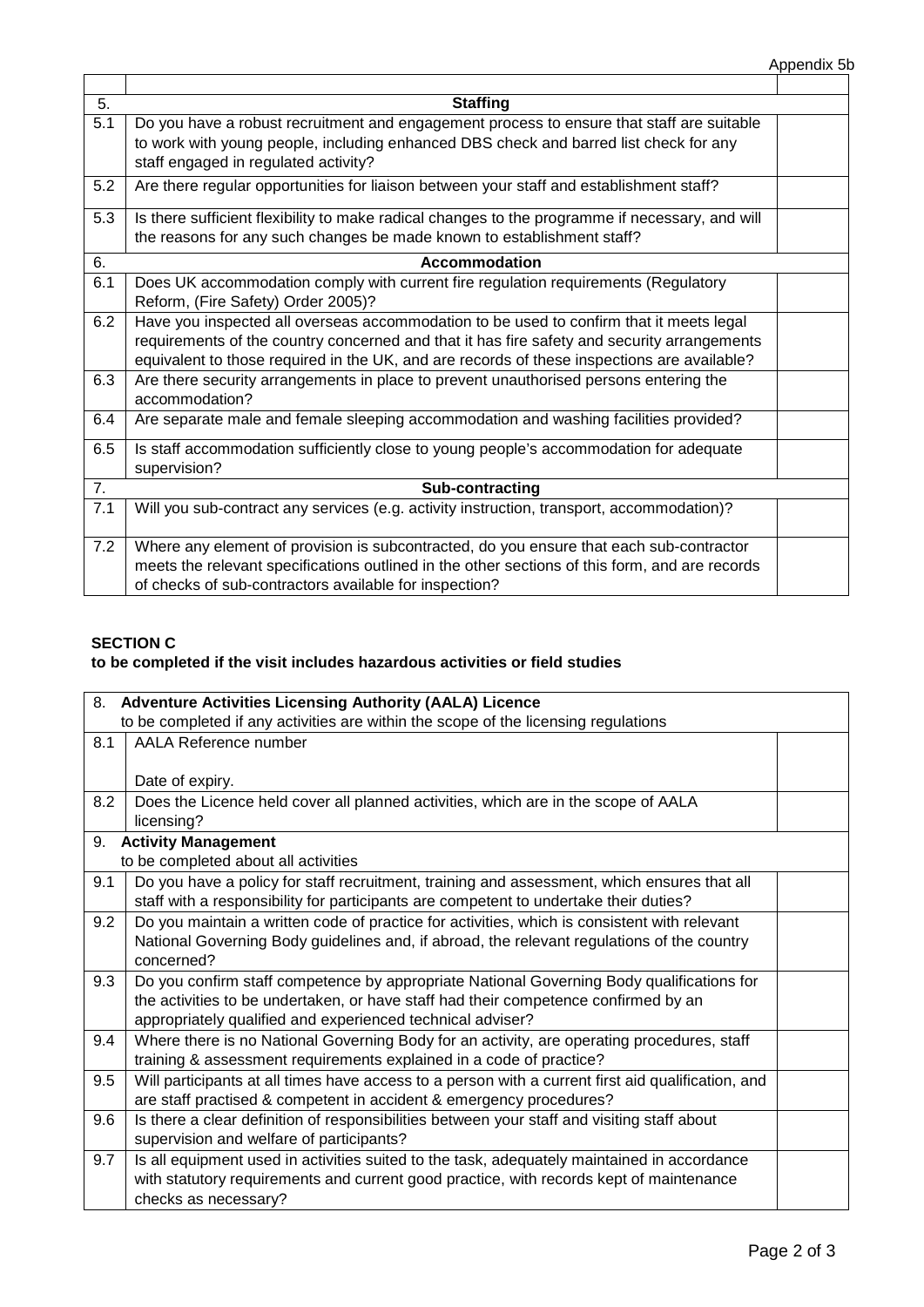#### **SECTION D to be completed by Tour Operators**

| 10. Tour Operators                                                                            |  |  |
|-----------------------------------------------------------------------------------------------|--|--|
| If you are a Tour Operator, do you comply with the Package Holidays and Package Tours<br>10.1 |  |  |
| Regulations 1992 and The Foreign Package Holidays (Tour Operators and Travel Agents)          |  |  |
| Order 2001, including bonding to safeguard customers' monies? Please provide ATOL,            |  |  |
| ABTA or other bonding body names and numbers below.                                           |  |  |
| Details of any bonding (ATOL, ABTA etc)                                                       |  |  |
|                                                                                               |  |  |
|                                                                                               |  |  |
|                                                                                               |  |  |
|                                                                                               |  |  |
|                                                                                               |  |  |
|                                                                                               |  |  |
|                                                                                               |  |  |

### **SECTION E – EXPEDITIONS**

#### **to be completed for overseas expeditions**

| 11. Expeditions                                                                            |  |  |
|--------------------------------------------------------------------------------------------|--|--|
| 11.1 Do you agree to provide sufficient written information and assurances specific to the |  |  |
| expedition, as required by the establishment and its employing body?                       |  |  |

#### **SECTION F – ACCREDITATION**

| 12. Details of any accreditations held by the Provider |  |
|--------------------------------------------------------|--|
|                                                        |  |
|                                                        |  |
|                                                        |  |
|                                                        |  |
|                                                        |  |
|                                                        |  |
|                                                        |  |
|                                                        |  |

#### **CONFIRMATION**

I confirm that the details given above are correct, and that our organisation will give prior notification of any significant changes that might adversely affect the safety and wellbeing of user groups.

Signed:

Name Date: .

Position in organisation: Name of organization .

**Thank you for completing this form. Please return it to the Visit Organiser named above.**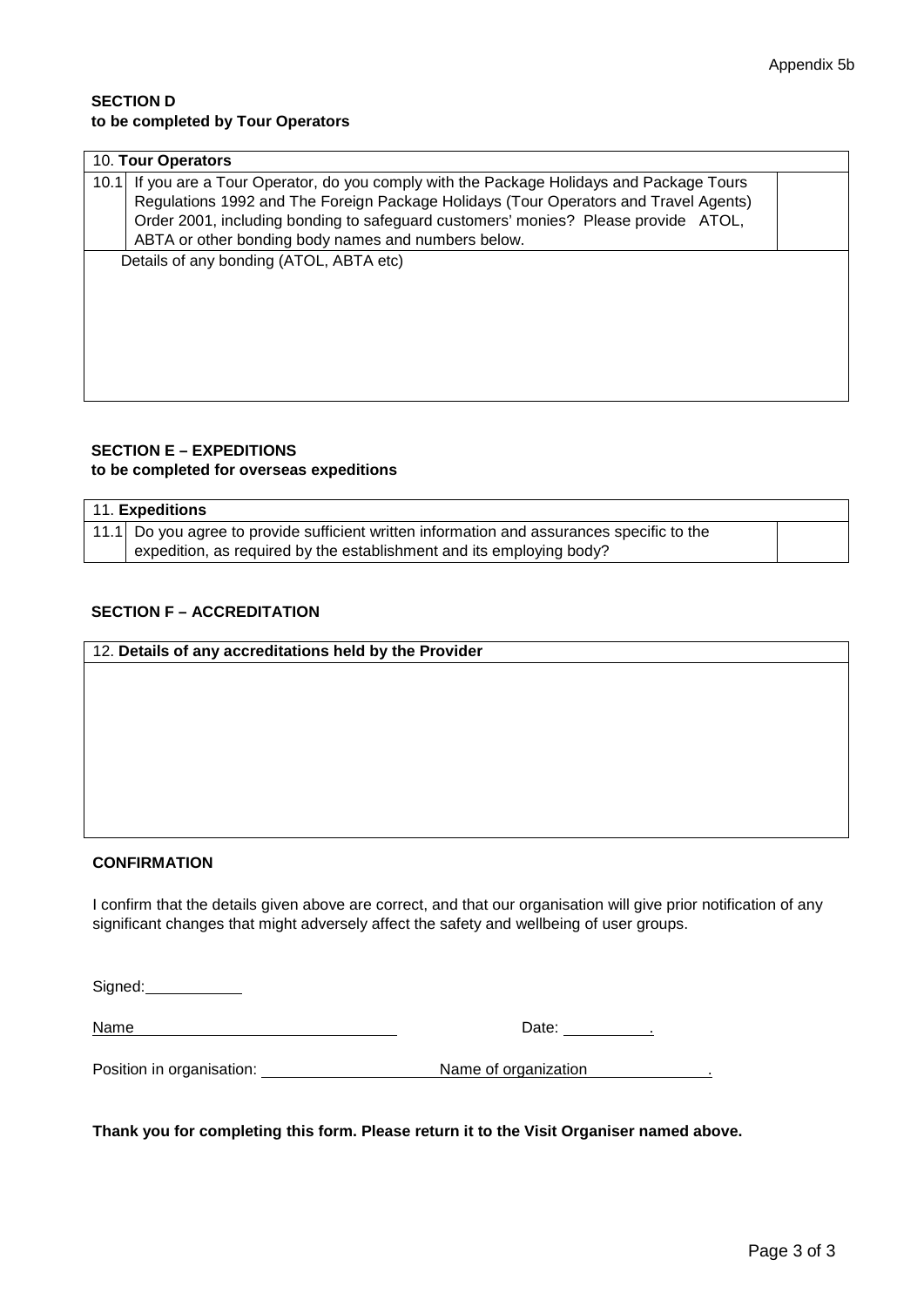

### **Risk Assessment for offsite visit EXEC Sapien Code: EV6**

| <b>Date</b> | Subject | leader | place |
|-------------|---------|--------|-------|
|             |         |        |       |

**The Risk assessment should be used as a working document on the visit.** 

**Before** the visit:

Read and add any changes and additions particular to this trip. Eg individual students' needs. Acknowledge that you have assessed the risks by Emailing the completed document to the EVC [\(rml@bsfc.ac.uk\)](mailto:rml@bsfc.ac.uk).

(1)List hazards (**something with the potential to cause harm** )

(2) List groups of people who are especially at risk from the significant hazards which you have identified.

(3) List existing controls here or note where the information may be found:

(4) List the risks which are not adequately controlled and the action you will take. Have regard for the level of risk, the cost of any action and the benefit you expect to gain.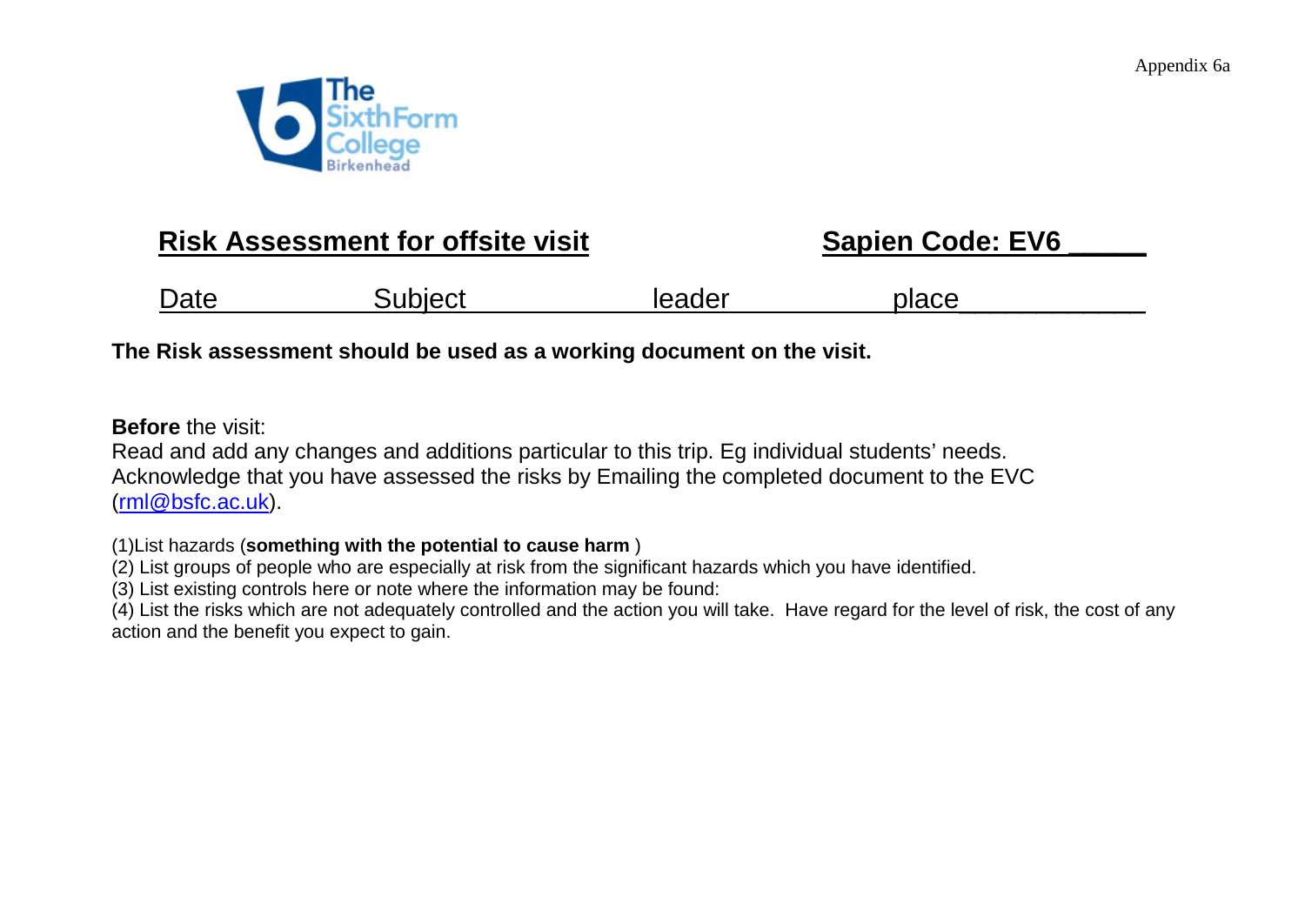### **Risk Assessment - General Supervision at venue, First Aid, Meds for specific students etc**

| 1) HAZARD                                                        | 2) Who might be<br>harmed and how?                        | 3) What controls exists to reduce risk?                                                                                                                                                                                                                                                                                                                                                                                                                                                      | 4) What action can be taken to<br>further reduce risk?                                                                                                                                                                                                                            |
|------------------------------------------------------------------|-----------------------------------------------------------|----------------------------------------------------------------------------------------------------------------------------------------------------------------------------------------------------------------------------------------------------------------------------------------------------------------------------------------------------------------------------------------------------------------------------------------------------------------------------------------------|-----------------------------------------------------------------------------------------------------------------------------------------------------------------------------------------------------------------------------------------------------------------------------------|
| Poor Supervision                                                 | Student leaves venue.<br>Student lost (in large<br>venue) | Regular counting of students<br>$\bullet$<br>Leader to establish rendezvous points and instruct<br>students on what to do if they become separated<br>from the group.<br>If group splits up at the venue students remain in<br>$\bullet$<br>groups of 3 or more<br>Students have leader's mobile phone number<br>Staff to Student ratio of about 1-20 for non-<br>hazardous trips. (Ratio of 1-10 for hazardous trips).<br>Ratio will need to be altered for students with special<br>needs. | Check with Learning support team<br>whether any students on trip need<br>accompanying or special care<br>Students have each other's mobile<br>numbers<br>Confirm students really do have<br>their mobile phone with them<br>(possibly too embarrassed to admit<br>not having one) |
| Health & Safety at Venue                                         | Students by Fire or during<br>evacuation                  | Fire escape routes pointed out at venue. Assembly point<br>agreed                                                                                                                                                                                                                                                                                                                                                                                                                            |                                                                                                                                                                                                                                                                                   |
| Antisocial behaviour by<br>students - especially in free<br>time | Members of the public<br>upset, offended, injured         | Students told they are ambassadors of the college and they<br>signed the college "Learning agreement"                                                                                                                                                                                                                                                                                                                                                                                        | Staff keep students in view                                                                                                                                                                                                                                                       |
| Minor injuries/illness                                           | Student                                                   | Leader has First Aid Kit (from EVC)<br>College accident procedures to be followed: Contact SMT<br>(phone number on Visit Proposal form)                                                                                                                                                                                                                                                                                                                                                      |                                                                                                                                                                                                                                                                                   |
| Major injury/illness                                             | Student                                                   | In the event of a serious injury/illness requiring<br>hospitalisation, a competent member of staff to accompany<br>injured/sick student to hospital - college to be contacted.<br>Leader has emergency contact of college including out- of -<br>hours number                                                                                                                                                                                                                                |                                                                                                                                                                                                                                                                                   |
| Specific medical conditions                                      | Student with specific<br>medical condition                | These will be identified on permission forms - students will<br>be asked to make sure they have their own medication with<br>them.<br>Staff at venue made aware - eg allergies, epileptics, fainting                                                                                                                                                                                                                                                                                         | Leader has contact details and<br>medical info of all students all the<br>time                                                                                                                                                                                                    |
| Inclement weather                                                | Students cold; wet; hot;<br>sore feet; sunburnt           | Advise students beforehand to be prepared as appropriate<br>eg suncream, waterproof clothing, suitable footwear                                                                                                                                                                                                                                                                                                                                                                              |                                                                                                                                                                                                                                                                                   |
| Inappropriate use of staff<br>personal phone number              | Staff harassed by<br>students                             | Use college mobile number                                                                                                                                                                                                                                                                                                                                                                                                                                                                    |                                                                                                                                                                                                                                                                                   |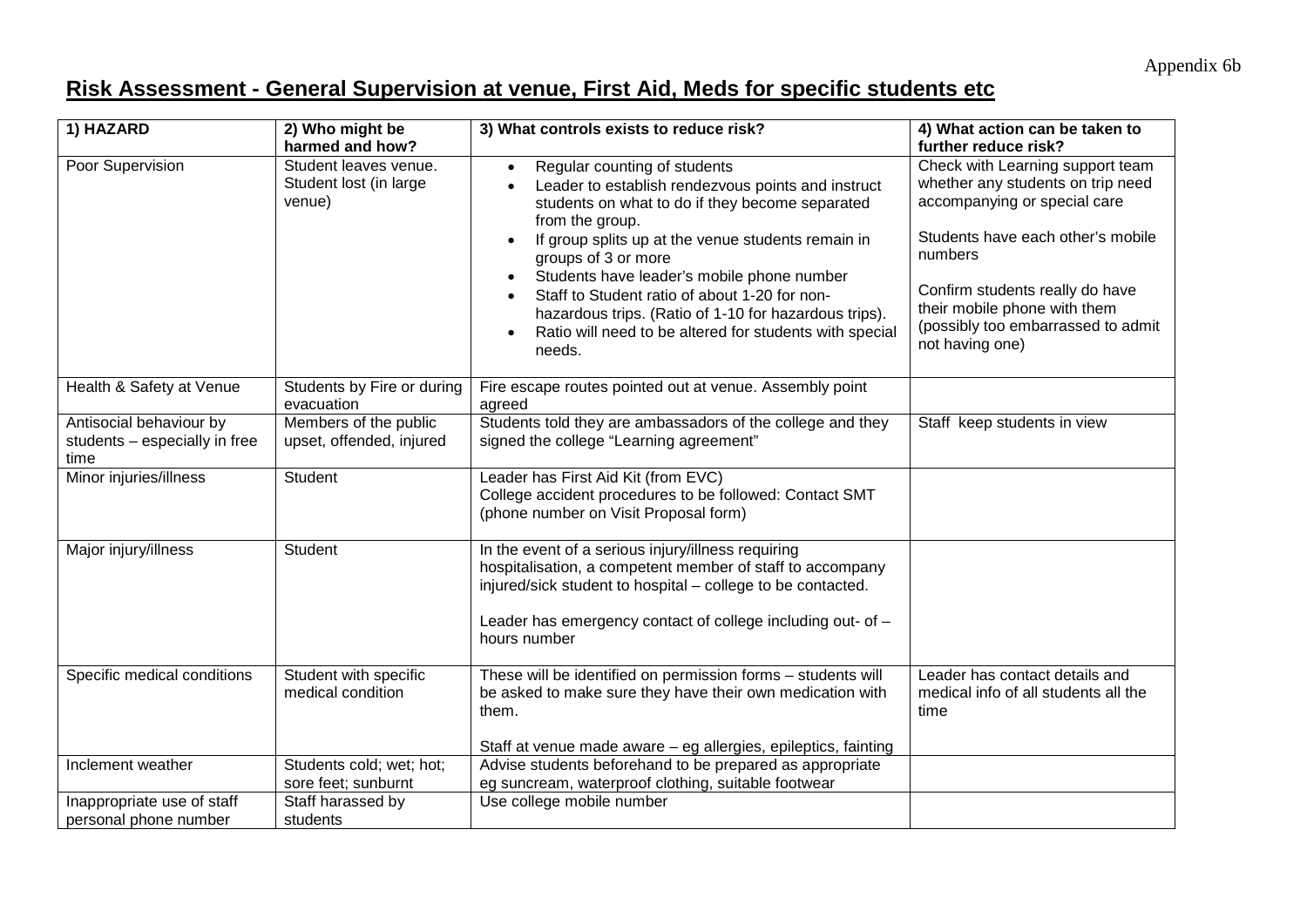### **Risk Assessment – Students make own way there and / or back**

| <b>Hazard</b>                                                             | Who might be<br>harmed and<br>how?                                                               | What controls exist to reduce risk?                                                                                                                                                                                                                                                                                                                                                                                                 | What action can be taken<br>to further reduce risk?                                                                                                                                                                                                                                                                               |
|---------------------------------------------------------------------------|--------------------------------------------------------------------------------------------------|-------------------------------------------------------------------------------------------------------------------------------------------------------------------------------------------------------------------------------------------------------------------------------------------------------------------------------------------------------------------------------------------------------------------------------------|-----------------------------------------------------------------------------------------------------------------------------------------------------------------------------------------------------------------------------------------------------------------------------------------------------------------------------------|
| Student not<br>arriving at venue                                          | Stress for the<br>student and<br>those waiting.<br>Attendance at<br>the event<br>delayed for all | Provide students with detailed directions and map.<br>Arrange to meet in a <b>precise</b> location in good time.<br>Discuss in college beforehand the route they plan to<br>take.<br>Issue all students with:<br>College mobile phone number (pre-booked with<br>EVC).<br>College main number<br>Tell students to phone if delayed/not attending.<br>All staff have mobile numbers and emergency contact<br>numbers of all students | Beforehand, Learning<br>support manager has list of<br>students attending and<br>advises EVC if any student<br>would need accompanying<br>by staff or fellow students<br>Students obtain two of<br>each other's mobile<br>numbers.<br>Second staff member (if<br>available), to wait for late<br>student while others<br>proceed. |
| Student goes to<br>place other than<br>home at the end<br>of the activity | Student unable<br>to get home.<br>Student injured.<br>Parent worried                             | Parent informed in letter that students making own way<br>home<br>Tell student be aware of time of last bus/train home.                                                                                                                                                                                                                                                                                                             | Escort students to bus/<br>train where appropriate.<br>Recommend students tell<br>parent where they are<br>going and to be sensible<br>(refer to student learning<br>agreement they signed<br>when they started at<br>college).                                                                                                   |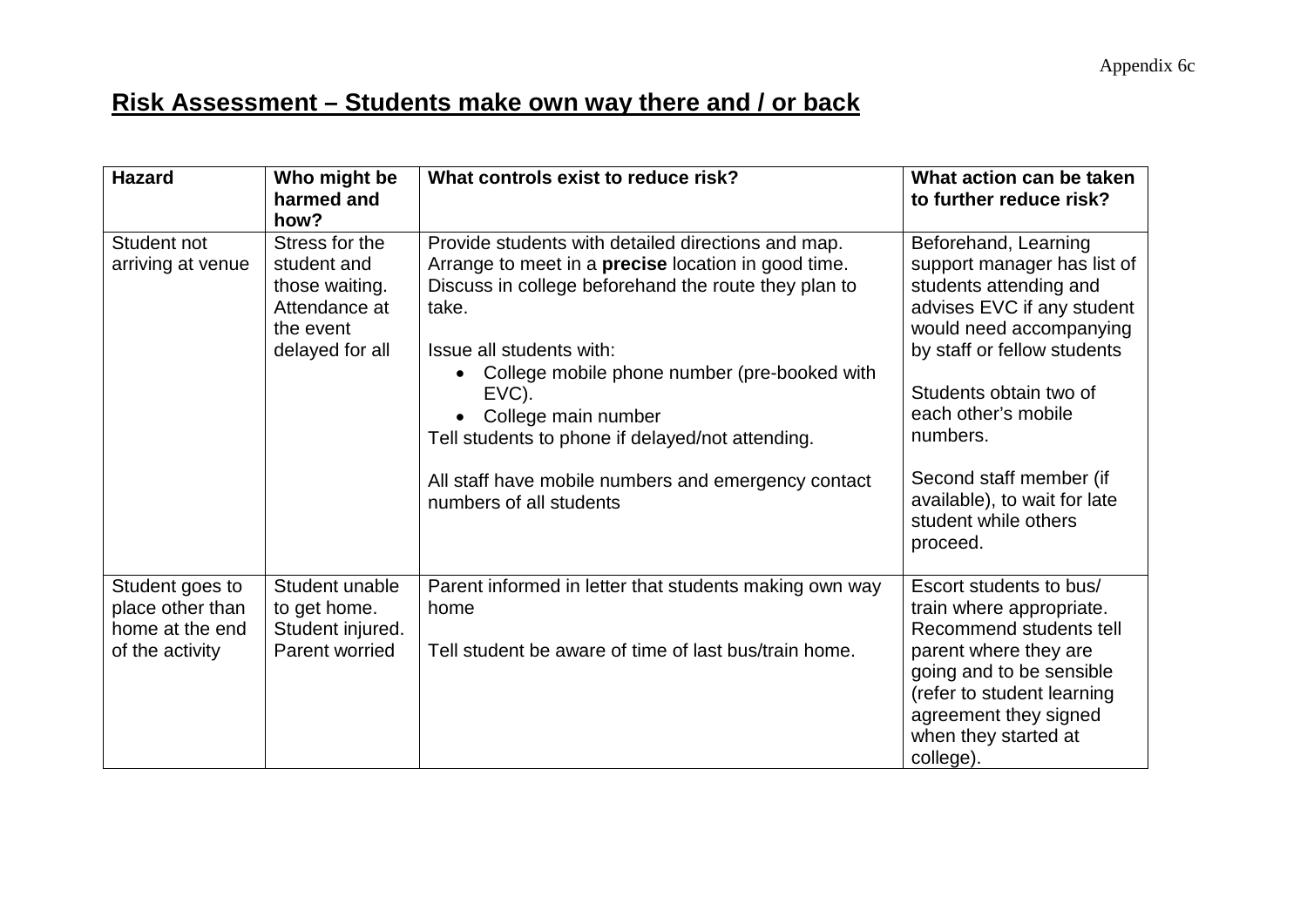### **Risk Assessment – College Minibus**

| 1) HAZARD                                                                                            |                                                                                                                          | 2) Who might be harmed and $\vert$ 3) What controls exists to reduce risk?                                                                                                                                                                                                                                                                                                                                                                                                                                                                                                                                                                                                                                                                                                                                                                                                                                                                                                                                                                                                                                                | 4) What action can be                                                                               |
|------------------------------------------------------------------------------------------------------|--------------------------------------------------------------------------------------------------------------------------|---------------------------------------------------------------------------------------------------------------------------------------------------------------------------------------------------------------------------------------------------------------------------------------------------------------------------------------------------------------------------------------------------------------------------------------------------------------------------------------------------------------------------------------------------------------------------------------------------------------------------------------------------------------------------------------------------------------------------------------------------------------------------------------------------------------------------------------------------------------------------------------------------------------------------------------------------------------------------------------------------------------------------------------------------------------------------------------------------------------------------|-----------------------------------------------------------------------------------------------------|
|                                                                                                      | how?                                                                                                                     |                                                                                                                                                                                                                                                                                                                                                                                                                                                                                                                                                                                                                                                                                                                                                                                                                                                                                                                                                                                                                                                                                                                           | taken to further reduce<br>risk?                                                                    |
| College Minibus -<br><b>Travel Security whilst</b><br>travelling.                                    | Students by injury or fatality                                                                                           | Driver insured to drive and experienced in driving minibus. (Read Minibus Safety<br>Guidelines on Moodle section 13)<br>Students to wear seatbelts and checks to make sure that they do.<br>Only one student to occupy front seat – other front passenger must be staff.                                                                                                                                                                                                                                                                                                                                                                                                                                                                                                                                                                                                                                                                                                                                                                                                                                                  | Second staff member to<br>travel on minibus if<br>journey is long or students<br>unknown to leader. |
| Students are travel<br>sick                                                                          | Students by vomiting or feeling<br>ill.                                                                                  | Students who are prone to travel sickness should sit near the front. They should not eat or<br>drink on the journey. They should bring travel sickness pills with them.<br>Take sick bags                                                                                                                                                                                                                                                                                                                                                                                                                                                                                                                                                                                                                                                                                                                                                                                                                                                                                                                                 |                                                                                                     |
| Minibus is involved in<br>an accident                                                                | Students/staff by shock/<br>injury/fatality to members of<br>party.                                                      | If no-one is physically injured:<br>• Check carefully all individuals in party. If you suspect that there may be shock ask<br>advice of authorities present. (Police, Paramedics and if necessary take persons to<br>hospital).<br>Phone college contact (usually EVC or DP if out of college hours) with exact details<br>of what happened, what your plan is and arrange regular update phone times.<br>College contacts parents or emergency contacts and informs them of details and<br>$\bullet$<br>when next information will be given.<br>If members of party are injured:<br>Ensure that a member of staff accompanies any injured students to hospital for<br>$\bullet$<br>check up for shock.<br>Ascertain at the appropriate time the extent of injuries and release times of the<br>uninjured and slightly injured.<br>Phone College contact (EVC) who will implement College incident plan.<br>EVC alerts Principal and Chair of Governors.<br>College will inform parents about the injured and extent of injury and the uninjured.<br>Note down names of parents who intend to go to hospital immediately. |                                                                                                     |
| Minibus Breakdown                                                                                    | Danger of collision from<br>passing vehicles -<br>injury/fatality to some or all of<br>the group                         | Decide on safest place for group (stay on minibus or evacuate to safer place). On<br>Motorway the only reason for not evacuating the coach would be that the area beyond the<br>breakdown/crash created a greater danger for the group.                                                                                                                                                                                                                                                                                                                                                                                                                                                                                                                                                                                                                                                                                                                                                                                                                                                                                   |                                                                                                     |
| Parents worry about<br>late arrival, or<br>receive phone call<br>from son/daughter<br>about incident | Emotional stress, false<br>rumours, unnecessary media<br>attention.                                                      | Keep College contact (EVC or DP if out of college hours) updated with developments<br>regardless of whether it is the outward or homeward journey. College contact (EVC or DP if<br>out of college hours) should keep parents informed with regular updates of progress.                                                                                                                                                                                                                                                                                                                                                                                                                                                                                                                                                                                                                                                                                                                                                                                                                                                  |                                                                                                     |
| Disembarking from<br><b>Minibus</b>                                                                  | Injury/fatality to students from<br>other vehicles on road or in car<br>park, danger of collision from<br>these vehicles | All staff and students to be aware of following procedures:<br>Never attempt to get on or off a moving vehicle<br>$\bullet$<br>All students to remain seated until told by trip leader.<br>Trip Leader to alight from vehicle first to assess where students are to wait.<br>$\bullet$                                                                                                                                                                                                                                                                                                                                                                                                                                                                                                                                                                                                                                                                                                                                                                                                                                    |                                                                                                     |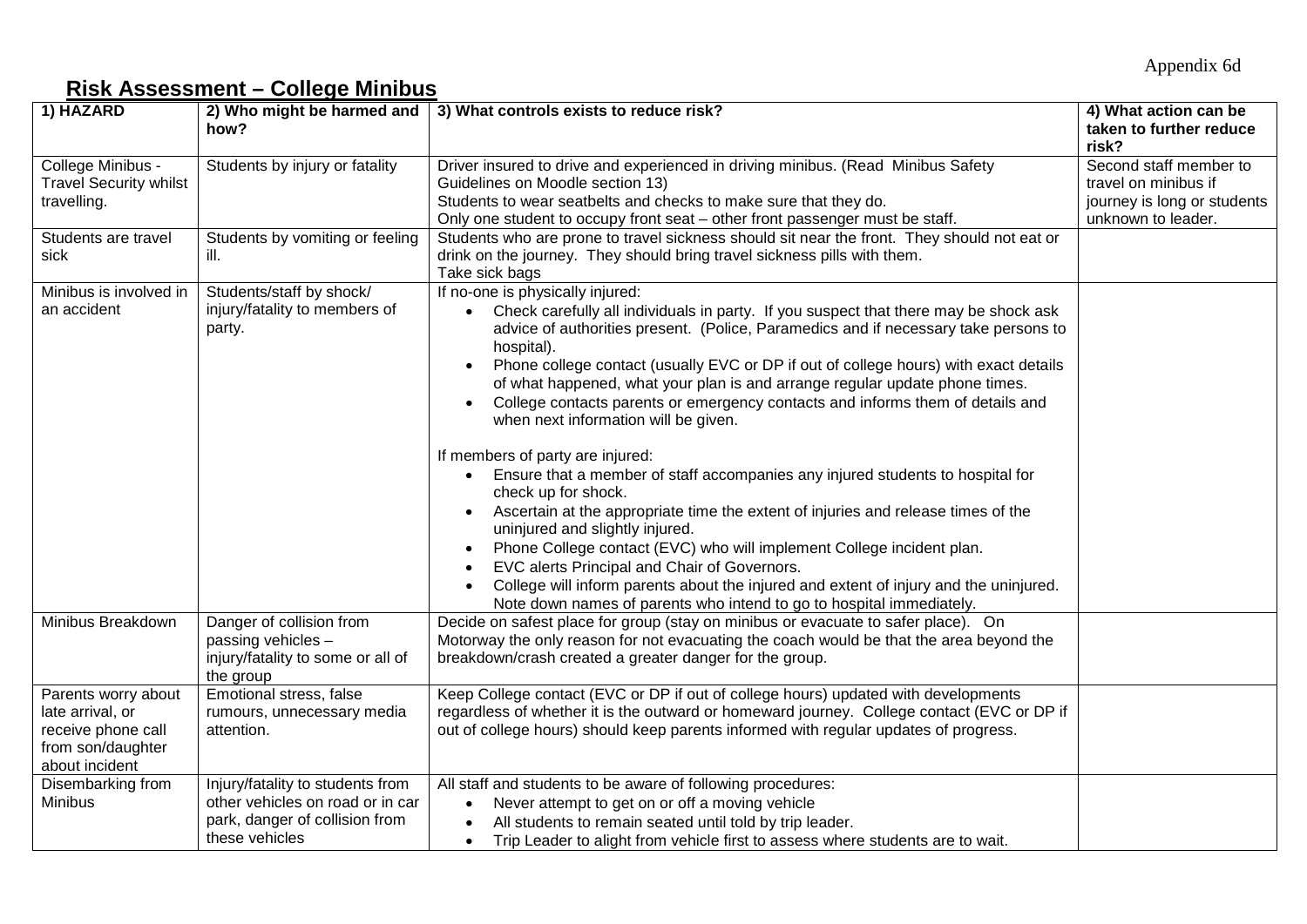### **Risk Assessment – Staff member's own car**

| 1) HAZARD                                                                                            | 2) Who might be<br>harmed and how?                                                          | 3) What controls exists to reduce risk?                                                                                                                                                                                                                                                                                                                                                                                                                                                                                                                                                                                                                                                                                                                                                                                                                                                                                                                                                                                                                                                                                                    | 4) What action can<br>be taken to further<br>reduce risk? |
|------------------------------------------------------------------------------------------------------|---------------------------------------------------------------------------------------------|--------------------------------------------------------------------------------------------------------------------------------------------------------------------------------------------------------------------------------------------------------------------------------------------------------------------------------------------------------------------------------------------------------------------------------------------------------------------------------------------------------------------------------------------------------------------------------------------------------------------------------------------------------------------------------------------------------------------------------------------------------------------------------------------------------------------------------------------------------------------------------------------------------------------------------------------------------------------------------------------------------------------------------------------------------------------------------------------------------------------------------------------|-----------------------------------------------------------|
| Security whilst<br>travelling.                                                                       | Students by injury or<br>fatality                                                           | Driver insured to drive for work purposes<br>$\bullet$<br>Students to wear seatbelts and checks to make sure that they do.<br>$\bullet$<br>Allow sufficient time for driver to take a break if becoming tired<br>$\bullet$                                                                                                                                                                                                                                                                                                                                                                                                                                                                                                                                                                                                                                                                                                                                                                                                                                                                                                                 |                                                           |
| Students are travel<br>sick                                                                          | Students by vomiting<br>or feeling ill.                                                     | They should bring travel sickness pills with them.<br>Take sick bags                                                                                                                                                                                                                                                                                                                                                                                                                                                                                                                                                                                                                                                                                                                                                                                                                                                                                                                                                                                                                                                                       |                                                           |
| Road Traffic<br>accident                                                                             | Students/staff by<br>shock/injury/fatality<br>to members of party.                          | If no-one is physically injured:<br>Check carefully all individuals in party. If you suspect that there may be shock<br>$\bullet$<br>ask advice of authorities present. (Police, Paramedics and if necessary take<br>persons to hospital).<br>Phone college contact (usually EVC or DP if out of college hours) with exact<br>$\bullet$<br>details of what happened, what your plan is and arrange regular update phone<br>times.<br>College contacts parents or emergency contacts and informs them of details<br>and when next information will be given.<br>If members of party are injured:<br>Ensure that a member of staff accompanies any injured students to hospital for<br>check up for shock.<br>Ascertain at the appropriate time the extent of injuries and release times of the<br>$\bullet$<br>uninjured and slightly injured.<br>Phone College contact (EVC) who will implement College incident plan.<br>EVC alerts Principal and Chair of Governors.<br>College will inform parents about the injured and extent of injury and the<br>uninjured. Note down names of parents who intend to go to hospital<br>immediately. |                                                           |
| Car Breakdown                                                                                        | Danger of collision<br>from passing vehicles<br>- injury/fatality to<br>member of the group | Decide on safest place for group (stay in car or evacuate to safer place). On<br>Motorway the only reason for not evacuating the car would be that the area beyond the<br>breakdown/crash created a greater danger for the group.                                                                                                                                                                                                                                                                                                                                                                                                                                                                                                                                                                                                                                                                                                                                                                                                                                                                                                          |                                                           |
| Parents worry about<br>late arrival, or<br>receive phone call<br>from son/daughter<br>about incident | Emotional stress,<br>false rumours,<br>unnecessary media<br>attention.                      | Keep College contact (EVC or DP if out of college hours) updated with developments<br>regardless of whether it is the outward or homeward journey. College contact (EVC or<br>DP if out of college hours) should keep parents informed with regular updates of<br>progress.                                                                                                                                                                                                                                                                                                                                                                                                                                                                                                                                                                                                                                                                                                                                                                                                                                                                |                                                           |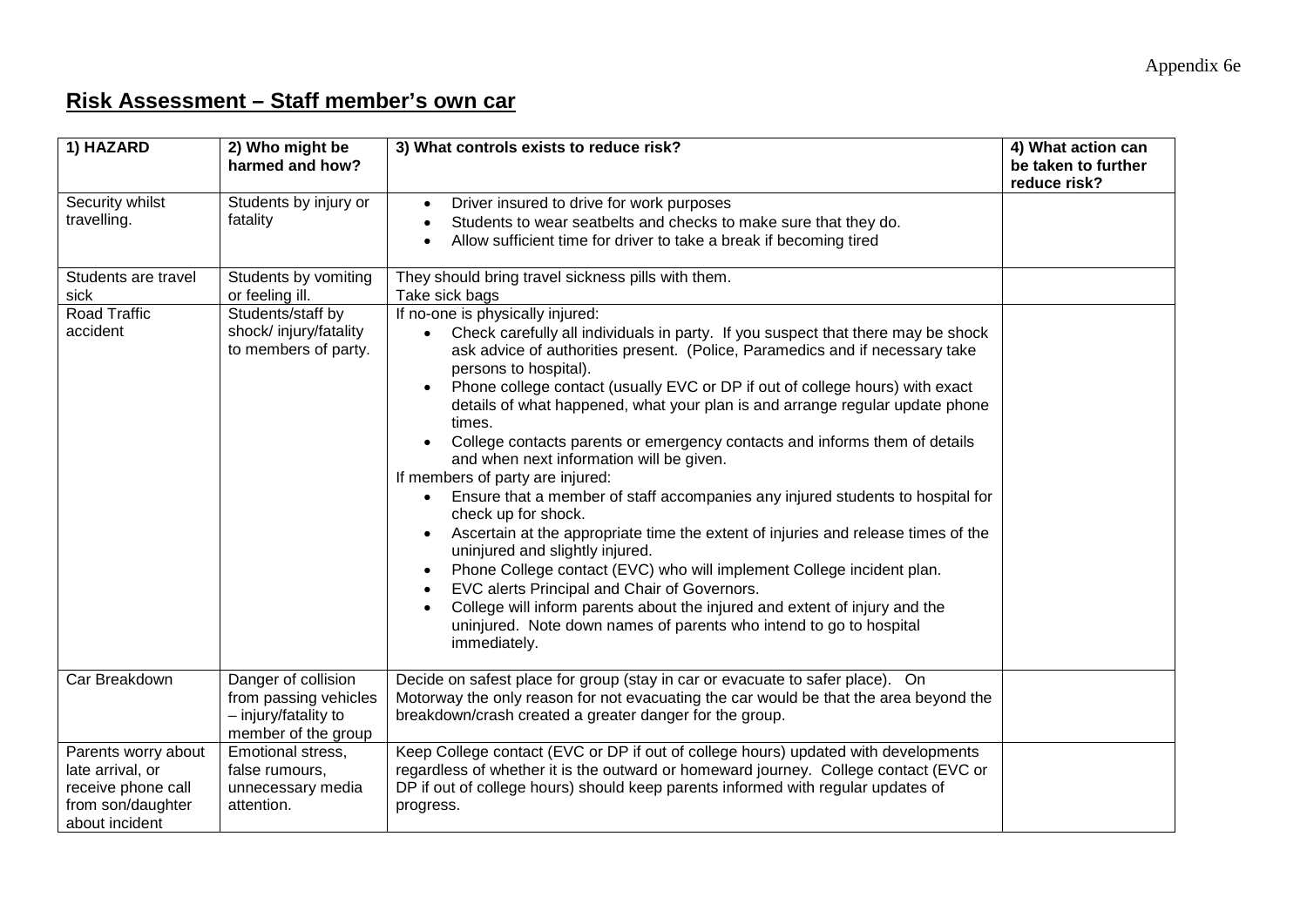### Appendix 6f

### **Risk Assessment - Coach journey**

| 1) HAZARD                     | 2) Who might be             | 3) What controls exists to reduce risk?                                                               | 4) What action can be   |
|-------------------------------|-----------------------------|-------------------------------------------------------------------------------------------------------|-------------------------|
|                               | harmed and how?             |                                                                                                       | taken to further reduce |
|                               |                             |                                                                                                       | risk?                   |
| Transport - Coach             | Students by injury or       | Students to wear seatbelts and checks to make sure that they do.                                      |                         |
| <b>Travel Security whilst</b> | fatality                    | No students to occupy front seats                                                                     |                         |
| travelling.                   |                             | Coaches to be hired from college recognised reputable companies                                       |                         |
| Students are travel           | Students by vomiting or     | Students who are prone to travel sickness should sit near the front. They should not eat or drink on  |                         |
| sick                          | feeling ill.                | the journey. They should bring travel sickness pills with them.                                       |                         |
|                               |                             | Take sick bags                                                                                        |                         |
| Coach is involved in          | Students/staff by shock/    | If no-one is physically injured:                                                                      |                         |
| an accident                   | injury/fatality to          | • Check carefully all individuals in party. If you suspect that there may be shock, ask advice of     |                         |
|                               | members of party.           | authorities present. (Police, Paramedics and if necessary take persons to hospital).                  |                         |
|                               |                             | Phone college contact (usually EVC or DP if out of college hours) with exact details of what          |                         |
|                               |                             | happened, what your plan is and arrange regular update phone times.                                   |                         |
|                               |                             | College contacts parents or emergency contacts and informs them of details and when next<br>$\bullet$ |                         |
|                               |                             | information will be given.                                                                            |                         |
|                               |                             |                                                                                                       |                         |
|                               |                             | If members of party are injured:                                                                      |                         |
|                               |                             | Ensure that a member of staff accompanies any injured students to hospital for check up for           |                         |
|                               |                             | shock.                                                                                                |                         |
|                               |                             | Ascertain at the appropriate time the extent of injuries and release times of the uninjured and       |                         |
|                               |                             | slightly injured.                                                                                     |                         |
|                               |                             | Phone College contact (EVC) who will implement College incident plan.<br>$\bullet$                    |                         |
|                               |                             | EVC alerts Principal and Chair of Governors.                                                          |                         |
|                               |                             | College will inform parents about the injured and extent of injury and the uninjured. Note            |                         |
|                               |                             | down names of parents who intend to go to hospital immediately.                                       |                         |
| Coach Breakdown               | Danger of collision from    | Liaise with coach driver on safest place for group (stay on coach or evacuate to safer place). Trip   |                         |
|                               | passing vehicles -          | Leader has over-riding decision. On Motorway the only reason for not evacuating the coach would be    |                         |
|                               | injury/fatality to some or  | that the area beyond the breakdown/crash created a greater danger for the group.                      |                         |
|                               | all of the group            |                                                                                                       |                         |
| Parents worry about           | Emotional stress, false     | Keep College contact (EVC or DP if out of college hours) updated with developments regardless of      |                         |
| late arrival, or              | rumours, unnecessary        | whether it is the outward or homeward journey. College contact (EVC or DP if out of college hours)    |                         |
| receive phone call            | media attention.            | should keep parents informed with regular updates of progress.                                        |                         |
| from son/daughter             |                             |                                                                                                       |                         |
| about incident                |                             |                                                                                                       |                         |
| Disembarking from             | Injury/fatality to students | All staff and students to be aware of following procedures:                                           |                         |
| Coach                         | from other vehicles on      | Never attempt to get on or off a moving vehicle<br>$\bullet$                                          |                         |
|                               | road or in car park,        | All students to remain seated until told by trip leader.                                              |                         |
|                               | danger of collision from    | Trip Leader to alight from vehicle first to assess where students are to wait.                        |                         |
|                               | these vehicles              | One member of staff to be last to leave coach checking no students/belongings left.                   |                         |
|                               |                             | Unless coach is to stay at the drop off point, the party is to wait until it has moved off before     |                         |
|                               |                             | moving themselves.                                                                                    |                         |
|                               |                             | Never rush towards the coach when it arrives for the journey.                                         |                         |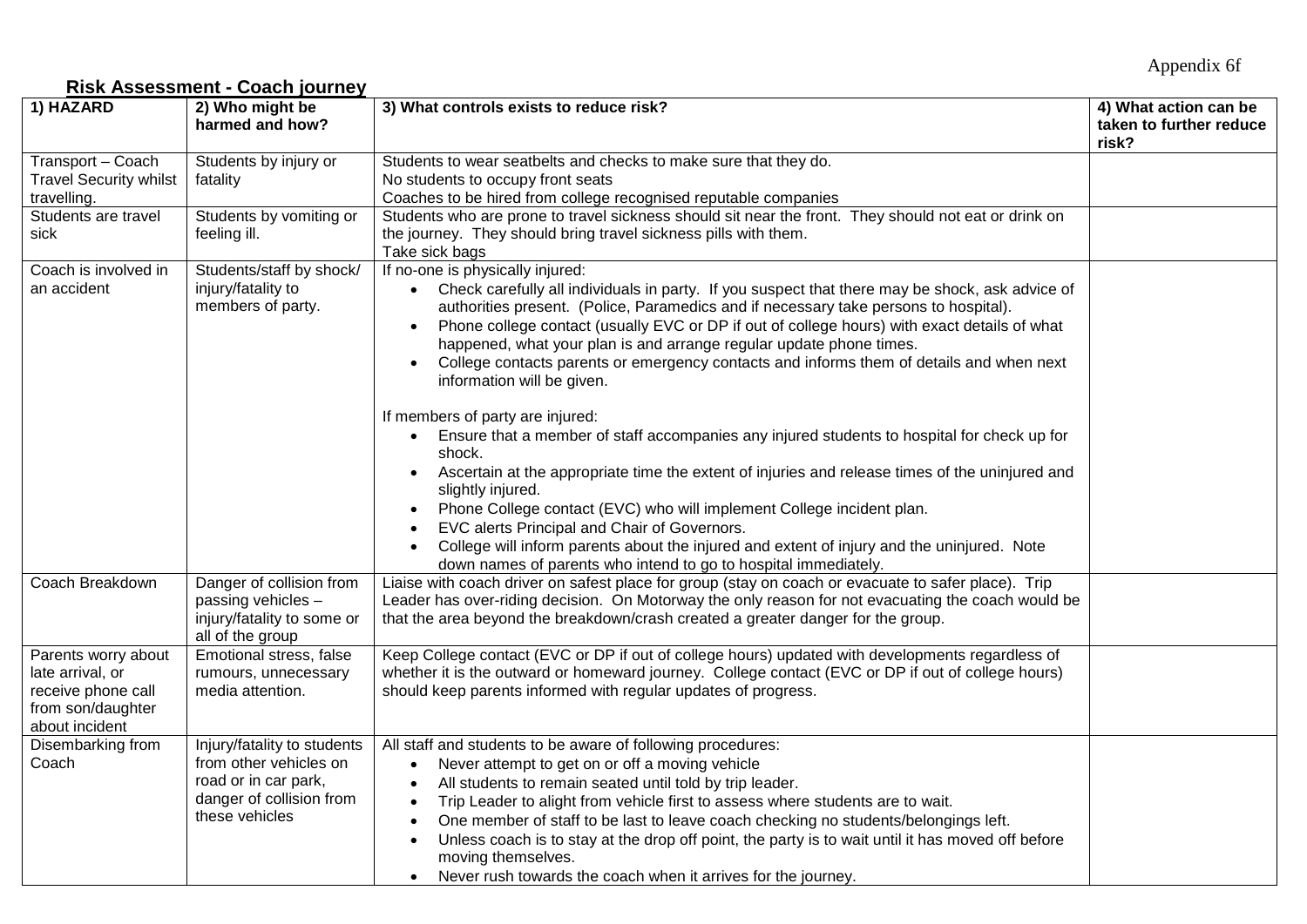Appendix 6g

### **Risk assessment – Own way to/from station, Train Journey and Underground travel**

| <b>Hazard</b>                                                             | Who might be<br>harmed and how?                                              | What controls exist to reduce risk?                                                                                                                                                                                                                                                                                                                                                                            | What action can be taken to<br>further reduce risk?                                                                                                                                                                            |
|---------------------------------------------------------------------------|------------------------------------------------------------------------------|----------------------------------------------------------------------------------------------------------------------------------------------------------------------------------------------------------------------------------------------------------------------------------------------------------------------------------------------------------------------------------------------------------------|--------------------------------------------------------------------------------------------------------------------------------------------------------------------------------------------------------------------------------|
| Student not arriving<br>at station for train                              | Student at risk of<br>not going on trip.<br>Staff worried                    | Arrange to meet in a precise location, 30 minutes before train is due.<br>Issue all students with:<br>College mobile phone number (pre-booked with EVC).<br>$\bullet$<br>College main number<br>$\bullet$<br>Students to phone if delayed/not attending<br>All staff have mobile numbers and emergency contact numbers of all<br>students                                                                      | Beforehand, Learning support<br>manager has list of students<br>attending and advises EVC if<br>any student would need<br>accompanying by staff or<br>fellow students<br>Students obtain two of each<br>other's mobile numbers |
| Train journey to and<br>from venue                                        | Staff and students<br>at risk of train<br>breaking down or<br>cancelled.     | Record details of alternative train routes and contact numbers for train<br>company eg Virgin Trains                                                                                                                                                                                                                                                                                                           |                                                                                                                                                                                                                                |
| Student goes to<br>place other than<br>home at the end of<br>the activity | Student unable to<br>get home. Student<br>injured. Parent<br>worried         | Parent informed in letter that students making own way home<br>Tell student be aware of time of last bus/train home.                                                                                                                                                                                                                                                                                           | Escort students to bus/ train<br>where appropriate.<br>Recommend students tell<br>parent where they are going<br>and to be sensible (refer to<br>student learning agreement<br>they signed when they<br>started at college).   |
| Underground                                                               | Students and staff<br>unable to all get on<br>the same<br>underground train. | Staff to position themselves at the front and the back of the party. Staff<br>to wait with students who are unable to get on the same train.<br>All members of the group informed of route including changes and<br>destination tube station and to meet outside if group becomes<br>separated. Staff to complete headcount.<br>All staff have mobile numbers and emergency contact numbers of all<br>students | Students to have college<br>mobile number and be given<br>London underground maps.                                                                                                                                             |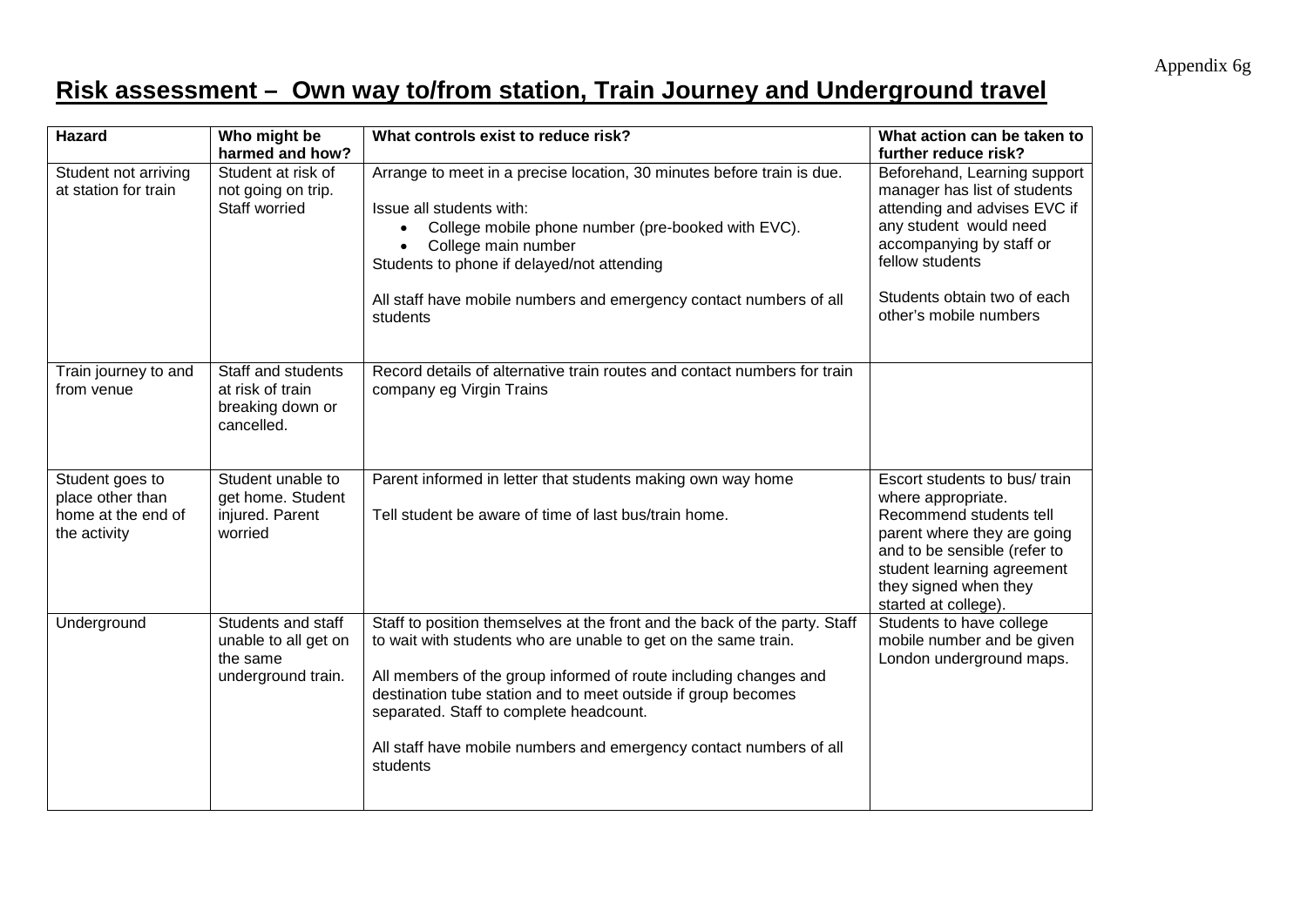### **Risk Assessment – Air Travel**

| 1) HAZARD                                               | 2) Who might be<br>harmed and how?                                           | 3) What controls exists to reduce risk?                                                                                                                                                                                                                                                                           | 4) What action can be taken to<br>further reduce risk?                                                                                                                                                                      |
|---------------------------------------------------------|------------------------------------------------------------------------------|-------------------------------------------------------------------------------------------------------------------------------------------------------------------------------------------------------------------------------------------------------------------------------------------------------------------|-----------------------------------------------------------------------------------------------------------------------------------------------------------------------------------------------------------------------------|
| Student not arriving at airport                         | Student at risk of not<br>going on trip. Staff<br>worried                    | Arrange to meet in a precise location, several hours before<br>flight<br>Issue all students with:<br>College mobile phone number (pre-booked with<br>EVC).<br>College main number<br>Students to phone if delayed/not attending<br>All staff have mobile numbers and emergency contact<br>numbers of all students | Beforehand, Learning support<br>manager has list of students<br>attending and advises EVC if any<br>student would need accompanying<br>by staff or fellow students<br>Students obtain two of each other's<br>mobile numbers |
| Student passport invalid                                | Student at risk of not<br>going on trip                                      | Photocopy of passport main page given to college staff for<br>obtaining boarding pass.                                                                                                                                                                                                                            |                                                                                                                                                                                                                             |
| Luggage too big/heavy                                   |                                                                              | Clear guidelines from the airline on bag size given to<br>students                                                                                                                                                                                                                                                |                                                                                                                                                                                                                             |
| Inappropriate items in<br>luggage                       |                                                                              | Clear guidelines from the airline on items not allowed in hand<br>luggage given to students                                                                                                                                                                                                                       |                                                                                                                                                                                                                             |
| Student not arriving at gate<br>(on outbound or return) | Student at risk of not<br>going on trip/ being left<br>behind. Staff worried | Arrange to regroup in a precise location other than the gate<br>(unless gate number is known) at regular intervals (eg 20<br>minutes) until gate number is announced.                                                                                                                                             |                                                                                                                                                                                                                             |
| Flight cancelled or delayed                             | Parent worried                                                               | Keep College contact (EVC or DP if out of college hours)<br>updated with developments regardless of whether it is the<br>outward or homeward journey. College contact (EVC or DP<br>if out of college hours) should keep parents informed with<br>regular updates of progress.                                    |                                                                                                                                                                                                                             |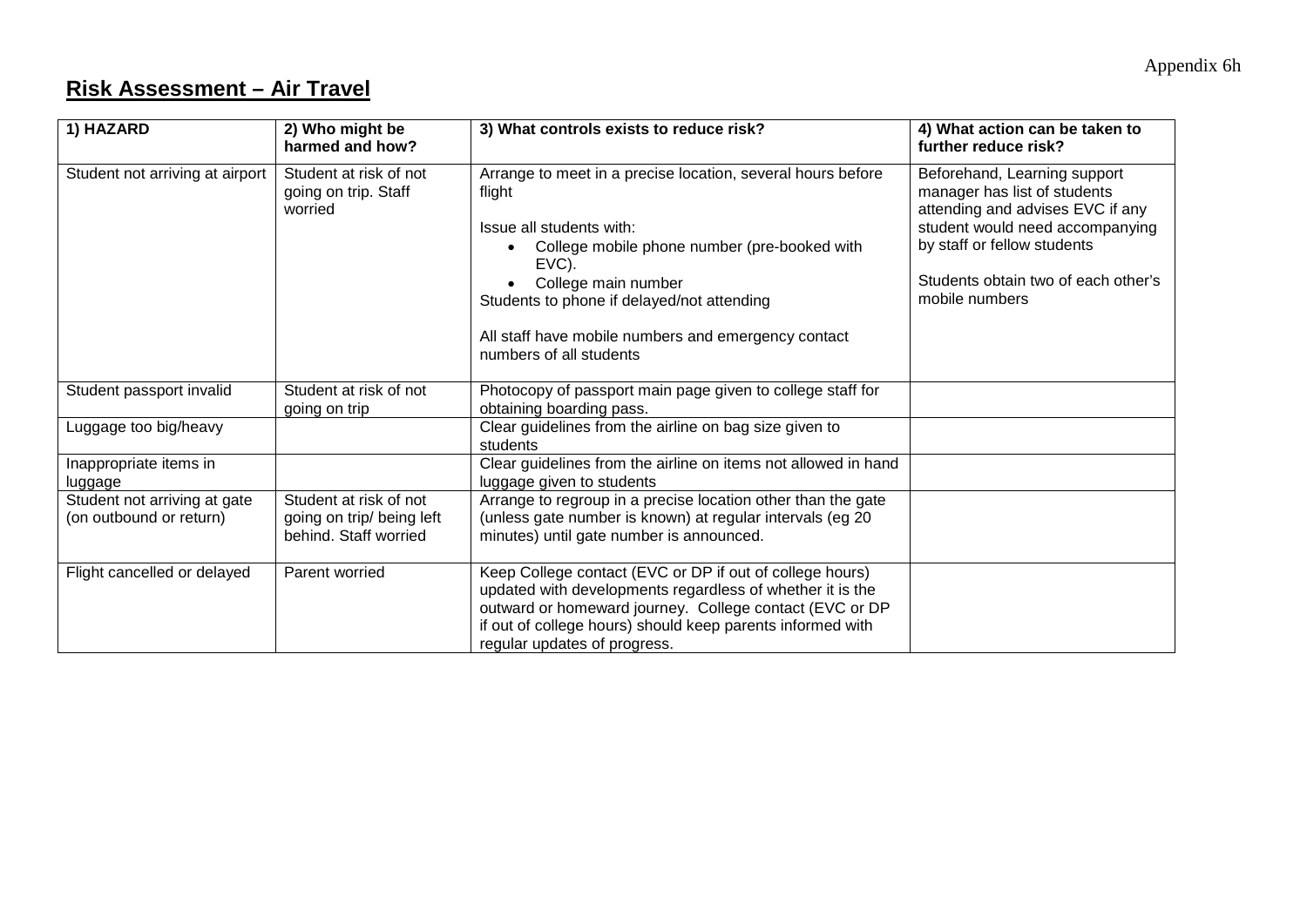### **Risk Assessment - Overnight Accommodation and moving between venues**

| <b>Hazard</b>                                              | Who might<br>be harmed<br>and how                                                | What controls exist to reduce risk                                                                                                                                                                                                                                                                                                                                                                                                                                                                                                                                                                                                                                                                                                                                                                                                                                                                                                                                                                                                                                                                                                                                                                                                                                                                                                                                                                                                                                                                                                                                            | What action can be<br>taken to further<br>reduce risk?         |
|------------------------------------------------------------|----------------------------------------------------------------------------------|-------------------------------------------------------------------------------------------------------------------------------------------------------------------------------------------------------------------------------------------------------------------------------------------------------------------------------------------------------------------------------------------------------------------------------------------------------------------------------------------------------------------------------------------------------------------------------------------------------------------------------------------------------------------------------------------------------------------------------------------------------------------------------------------------------------------------------------------------------------------------------------------------------------------------------------------------------------------------------------------------------------------------------------------------------------------------------------------------------------------------------------------------------------------------------------------------------------------------------------------------------------------------------------------------------------------------------------------------------------------------------------------------------------------------------------------------------------------------------------------------------------------------------------------------------------------------------|----------------------------------------------------------------|
| Hotel accommodation /<br>intruders                         | Students,<br>staff                                                               | Accommodation will have tourist board rating or other external validation of standards.<br>In the Hotel, students will be in groups - not on their own.<br>Bedrooms will be adjacent<br>Group accommodation will be separated by gender.<br>Staff will remain alert and challenge "strangers" found on site as their reason for being there.<br>Staff accommodation will be arranged separately, but and on same floor as students.<br>External doors and windows will be checked as secure against intrusion<br>Students will be checked into rooms at "lights out"<br>Students will be able to and know how to contact staff throughout the night.<br>Staff will conduct visual inspection of balconies, stairways, glass doors, electrical fittings, etc<br>together with specific hazards in grounds or immediate surroundings.<br>Staff will check out window security fittings to ensure students cannot climb out onto the roof<br>Bunk beds will be checked to ensure that ladders are safe and secure and that guard rails are<br>adequate.<br>Group will be briefed on arrival of any hazards and establish necessary rules including no climbing<br>on balconies or out of windows or onto fire escapes, lifts are out of bounds.<br>Group will be briefed not to use or access activity equipment or facilities in grounds unless properly<br>supervised by member of staff.<br>Group will be briefed to report any faulty items/dangerous equipment found.<br>$\bullet$<br>At least one staff member will be on duty at all times and will supervise "free time" |                                                                |
| Staff caring for students<br>in overnight<br>accommodation | Staff<br>accused by<br>student of<br>inappropriate<br>behaviour or<br>vice versa | If staff need to enter sleeping quarters of students, ensure two staff do so at the same time.                                                                                                                                                                                                                                                                                                                                                                                                                                                                                                                                                                                                                                                                                                                                                                                                                                                                                                                                                                                                                                                                                                                                                                                                                                                                                                                                                                                                                                                                                | As far as possible staff<br>of both genders go on<br>the visit |
| Lack of Hygiene                                            | Students,<br>staff                                                               | Staff will inspect and monitor washing facilities, lighting, heating, ventilation, catering, etc<br>Group will be briefed to wash hands regularly and especially before mealtimes.<br>$\bullet$                                                                                                                                                                                                                                                                                                                                                                                                                                                                                                                                                                                                                                                                                                                                                                                                                                                                                                                                                                                                                                                                                                                                                                                                                                                                                                                                                                               |                                                                |
| Theft of property                                          | Students,<br>staff                                                               | Students frequently reminded to keep shoulder bags/handbags in view at all times. Do not leave<br>unattended.<br>Students and parents have been informed that minimum pocket money is required and big amount<br>of money or valuable items should not be carried at any time.<br>Students will be reminded when leaving public transport to check their belongings.<br>$\bullet$                                                                                                                                                                                                                                                                                                                                                                                                                                                                                                                                                                                                                                                                                                                                                                                                                                                                                                                                                                                                                                                                                                                                                                                             |                                                                |
| Alcohol/ smoking policy                                    | <b>Students</b>                                                                  | Students reminded not to smoke in non-designated areas                                                                                                                                                                                                                                                                                                                                                                                                                                                                                                                                                                                                                                                                                                                                                                                                                                                                                                                                                                                                                                                                                                                                                                                                                                                                                                                                                                                                                                                                                                                        |                                                                |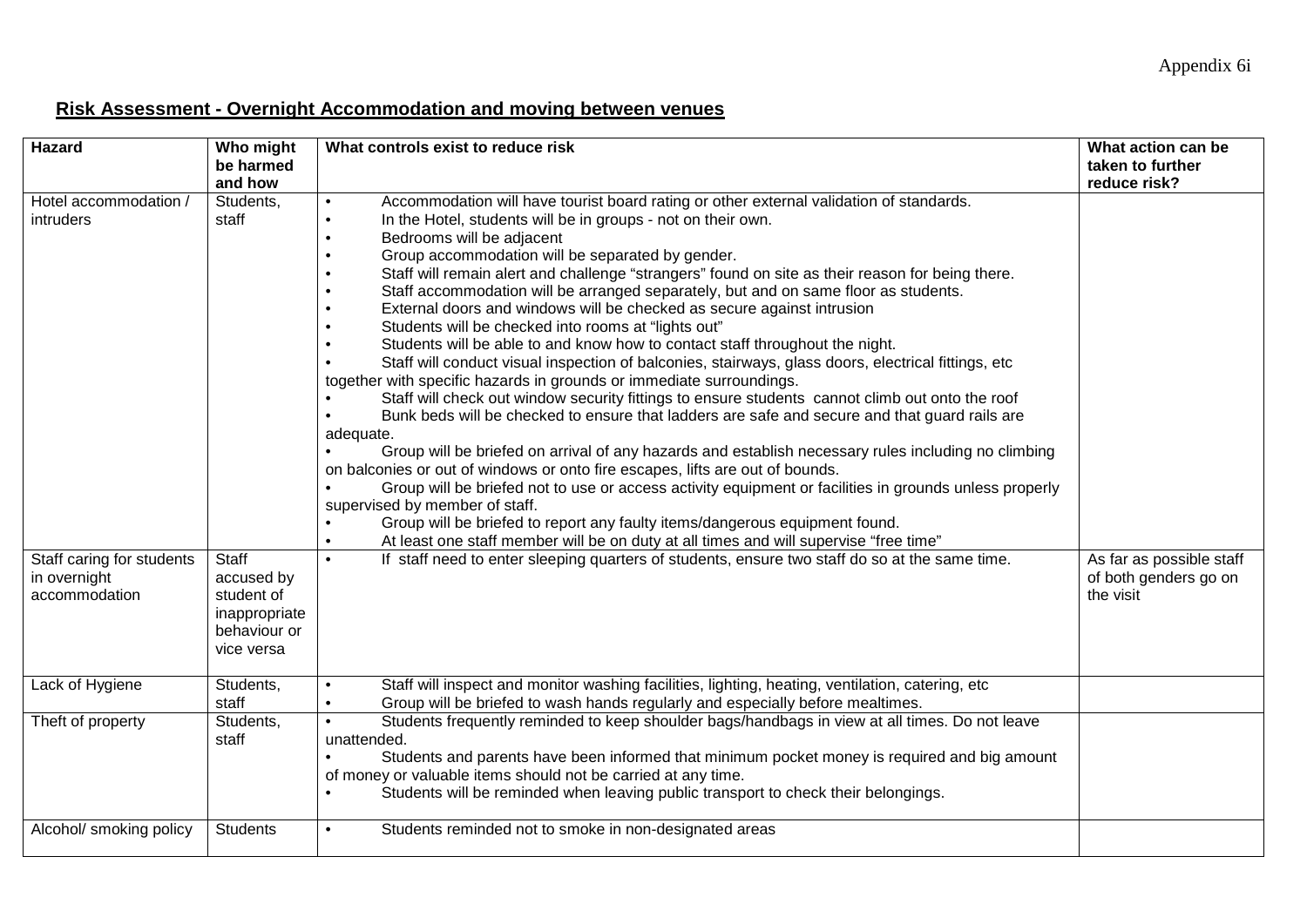|                               |                    |                                                                                                                                                                                                                                                                                                                                                                                                                                                                                                                                                                                                                                                                                                                                                                                                                                                                                                                                                                                                                                                                                             | Appendix 6i |
|-------------------------------|--------------------|---------------------------------------------------------------------------------------------------------------------------------------------------------------------------------------------------------------------------------------------------------------------------------------------------------------------------------------------------------------------------------------------------------------------------------------------------------------------------------------------------------------------------------------------------------------------------------------------------------------------------------------------------------------------------------------------------------------------------------------------------------------------------------------------------------------------------------------------------------------------------------------------------------------------------------------------------------------------------------------------------------------------------------------------------------------------------------------------|-------------|
|                               |                    | Regarding alcohol, all students strictly warned before and during the trip about dangers of alcohol<br>and zero tolerance of any alcohol consumption during the trip.                                                                                                                                                                                                                                                                                                                                                                                                                                                                                                                                                                                                                                                                                                                                                                                                                                                                                                                       |             |
| Separated from group/<br>Lost | Students,<br>staff | Students given clear written itinerary including address and postcodes of venues to be visited and<br>details of transport method. If walking - a map<br>During rest breaks on the journey students to remain in groups and to be told clearly the areas in<br>which to stay and time to return to coach/ meeting place.<br>Stay as close as each other as possible in public transport or when moving between venues.<br>Clear instructions about when to get off public transport before embarking.<br>If toilet is needed en route, students to ask permission of staff and be accompanied by another<br>student and inform staff.<br>Head counts regularly when students move between locations & allocate students to particular staff<br>members.<br>Staff to patrol areas students are in, especially if not under direct supervision<br>Staff remain with students during the journey.<br>All students to have college mobile numbers at all times with them to contact teachers if lost.<br>Students will be asked to put number into their mobile phones and issued printed cards |             |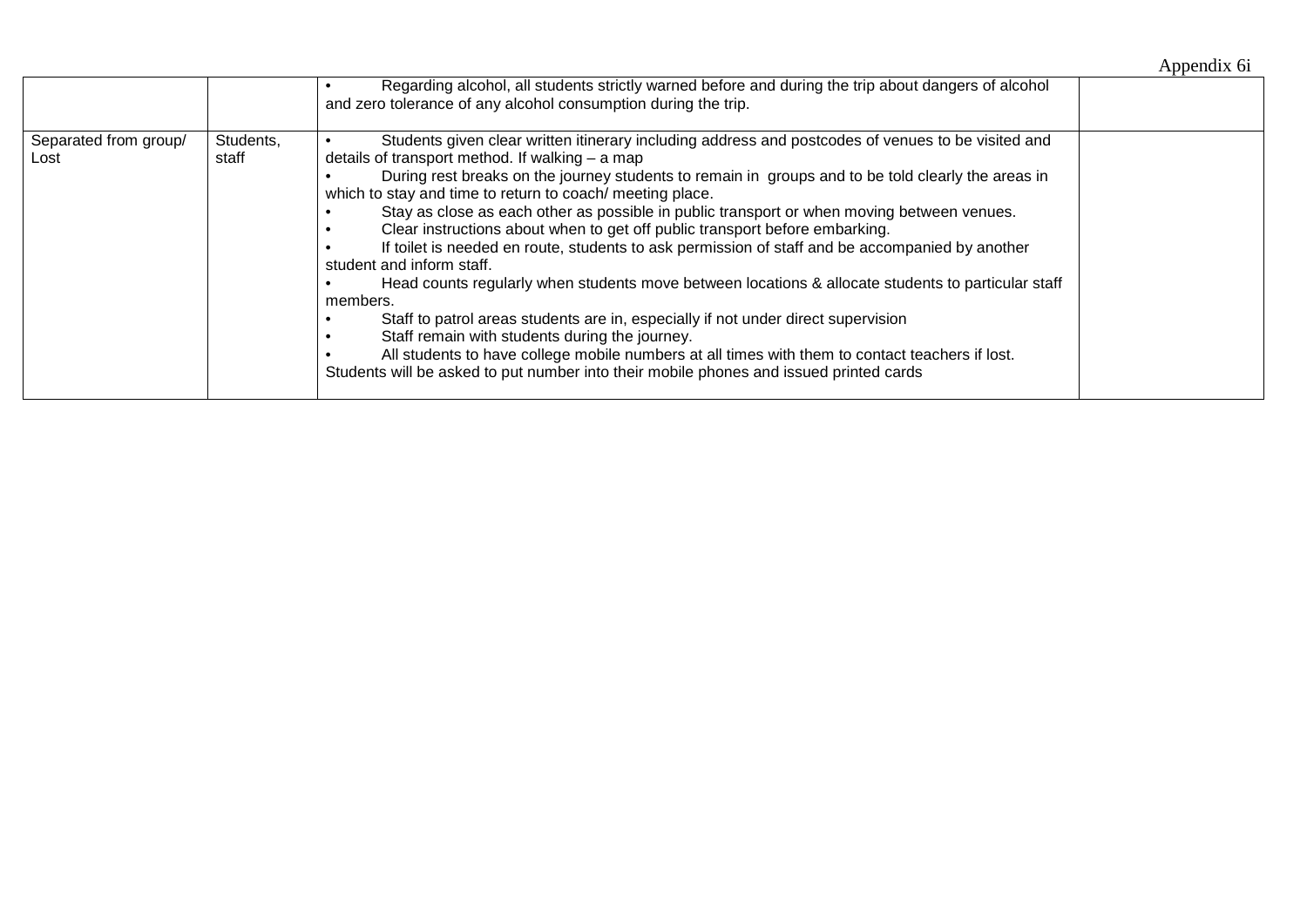# **Parental / Guardian Consent Form**



### **Student Name:**  $\qquad \qquad$  Date of Birth:

#### **Whilst your son / daughter is a student at The Sixth Form College Birkenhead, all parents are asked to give their written consent, as detailed below:**

- · I give permission for The Sixth Form College Birkenhead to process personal data or other data about my son / daughter, which the College may obtain from them or other people, whilst they are a student. I agree to the processing of such data for any purposes connected with their studies or their health and safety whilst on the premises or for any other legitimate reason directly connected with their education.
- · I give permission for my son/daughter to take part in Trips and Work Shadow / Work Experience opportunities.
- · I give permission for my son/daughter to be given, as required, first aid or urgent medical treatment during any College trip or activity.
- I give permission for my son/daughter's image to be used for marketing purposes.
- · I give permission for communications to be sent by email.
- · I understand that The Sixth Form College Birkenhead is insured in respect of its legal liabilities only and there is no personal accident cover. I understand that accidents may arise for which the College is not responsible and that I, as a parent or guardian, may wish to obtain suitable insurance to cover such eventualities.

| <b>Signed</b> | Date           |
|---------------|----------------|
|               |                |
| <b>Name</b>   | (please print) |

Thank you for providing your consent. If you would like to discuss any issue in more detail please contact Rob Myatt, Assistant Principal, (rmy@bsfc.ac.uk).

#### **Please provide the following information in relation to your son/daughter's health:**

Details of medical information concerning your son/daughter that College staff should be aware of during activities

For example: allergies:

Details of medication your son/daughter is required to take on a visit or activity: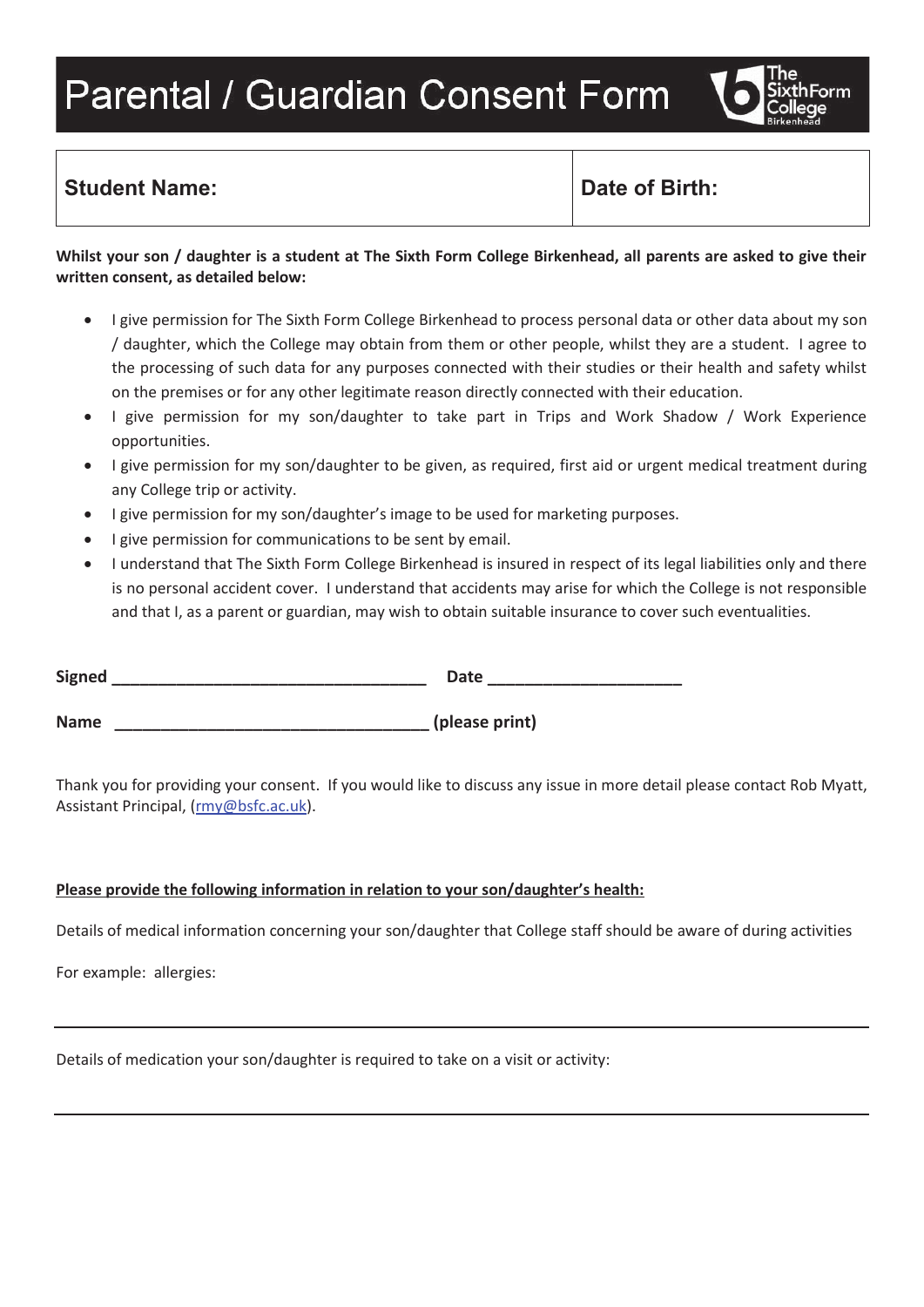# **College Core Requirements**



#### **All students at the Sixth Form College are expected to take responsibility for their own education and meet the following core requirements:**

- Attend all lessons on time and be fully prepared.
- · Be attentive and engaged in class and complete all work, including homework, as directed.
- Show respect to all staff and follow any directions given.
- · Treat fellow students with consideration and allow them to focus on their studies.
- · Turn off your mobile phone and have it out of sight when in class or in The Hub.
- In the unlikely circumstance of you being absent, you must inform the college. You also need to e mail your teachers to get work you will have missed.
- · All study deficits to be cleared as required by your teachers.
- · With the exception of water, no food or drink to be consumed in classrooms or in The Hub.
- · Wear your college ID when on campus.
- · Be ambitious and accept the challenge to fulfil your potential

#### **No Smoking Policy**

In the interests of the Health and Well-being of our students the college operates a no smoking policy and smoking and the use of E cigarettes on college premises and in the adjacent roads is strictly prohibited.

#### **Student:**

- · I agree to meet the College Core Requirements
- I agree to the College policy on the acceptable use of ICT (http://www.bsfc.ac.uk/collegeinformation/policies). This includes a zero tolerance policy in relation to unacceptable behaviour and use of all social media.

| <b>Signed</b><br>$-$ -0.100 | -- |  |
|-----------------------------|----|--|
|                             |    |  |

**Name \_\_\_\_\_\_\_\_\_\_\_\_\_\_\_\_\_\_\_\_\_\_\_\_\_\_\_\_\_\_\_\_\_\_ (please print)**

#### **Parents:**

- · I agree to support my son/daughter to meet the College Core Requirements
- · I agree to attend parent Consultation Evenings and Parent Meetings as required.
- · I agree to make the College aware of any change in circumstances or difficulties experienced outside College which may affect student performance.
- · I agree to the College policy on the acceptable use of ICT (http://www.bsfc.ac.uk/collegeinformation/policies). This includes a zero tolerance policy in relation to unacceptable behaviour and use of all social media.

| Signed      | <b>Date</b>    |
|-------------|----------------|
| <b>Name</b> | (please print) |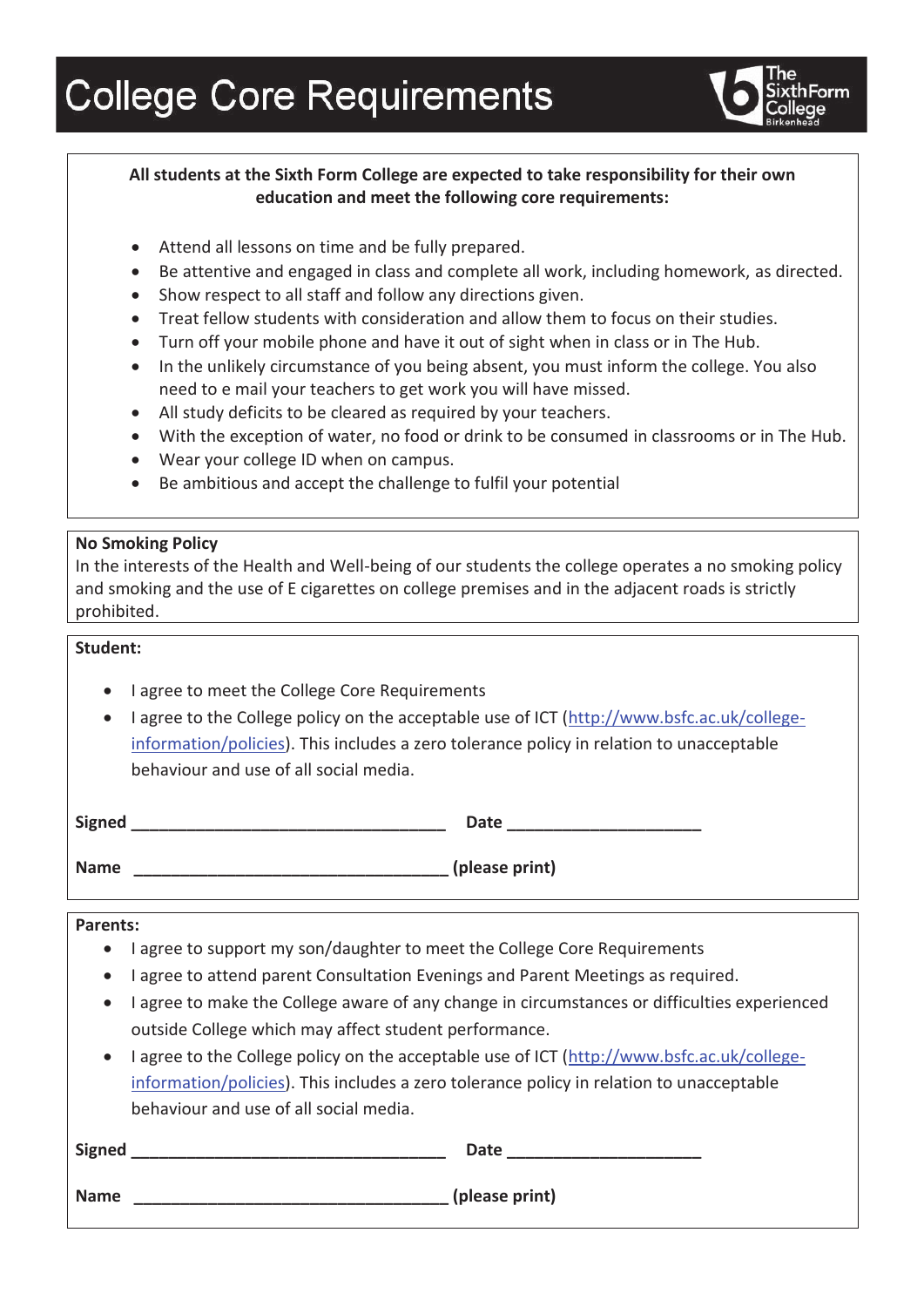Form PC

:



Appendix 8a **PARENTAL CONSENT TO STUDENTS' INVOLVEMENT IN VISITS WHICH ARE HAZARDOUS OR INVOLVE AN OVERNIGHT STAY** 

Students over 18 complete and sign this yourselfincluding emergency contacts

Visit Location, Dates and Activities involved

Staff in charge of visit:

|                                                                                                                                                                                            | Yes/No |
|--------------------------------------------------------------------------------------------------------------------------------------------------------------------------------------------|--------|
| Does the student suffer from any condition that staff acting 'in loco parentis' should know about?                                                                                         |        |
| To the best of your knowledge has the student been in contact with any contagious or infectious<br>diseases, or suffered from anything recently, that may become infectious or contagious? |        |
| Is the student allergic to any medication, insect bites, food, etc?                                                                                                                        |        |
| Does the student have any special dietary requirements?                                                                                                                                    |        |
| Is the student taking any form of medication on a regular basis?                                                                                                                           |        |

Please give details here (and overleaf if necessary) if the answer was "Yes" to any of the above.

#### **NOTE: If the student is taking medication, please ensure that he / she will have adequate supplies of medication for the duration of the visit.**

\_\_\_\_\_\_\_\_\_\_\_\_\_\_\_\_\_\_\_\_\_\_\_\_\_\_\_\_\_\_\_\_\_\_\_\_\_\_\_\_\_\_\_\_\_\_\_\_\_\_\_\_\_\_\_\_\_\_\_\_\_\_\_\_\_\_\_\_\_\_\_

**I give my permission** for my son / daughter / ward

….to take part in the above mentioned visit. I agree to his / her participation in the activities described. I acknowledge the need for full co-operation and responsible behaviour on his / her part.

I understand that the College is insured in respect of its legal liabilities only and there is no Personal Accident Insurance cover. Accidents may therefore arise for which the college is not responsible. \*

I understand that the teacher in charge of the party will be acting in 'loco parentis' and in the event of an accident I agree to my son / daughter / ward receiving medical treatment which might include the use of anaesthetic and blood transfusions, as considered necessary by the medical authorities present.

**Parent (or Guardian) Signature** \_\_\_\_\_\_\_\_\_\_\_\_\_\_\_\_\_\_\_\_\_\_\_\_\_\_\_\_ **Date**\_\_\_\_\_\_

**Print Parent Name \_\_\_\_\_\_\_\_\_\_\_\_\_\_\_\_\_\_\_\_\_**

**Please complete the following information for use in an emergency.**

| Student Mobile<br>Phone (if available) | Emergency contact(s): Phone, name(s) and<br>relationship to student | Home address (if changed since<br>enrolling in September) |
|----------------------------------------|---------------------------------------------------------------------|-----------------------------------------------------------|
|                                        |                                                                     |                                                           |
|                                        |                                                                     |                                                           |
|                                        |                                                                     |                                                           |

\*. Parents / Guardians may wish to obtain suitable insurance to cover such eventualities.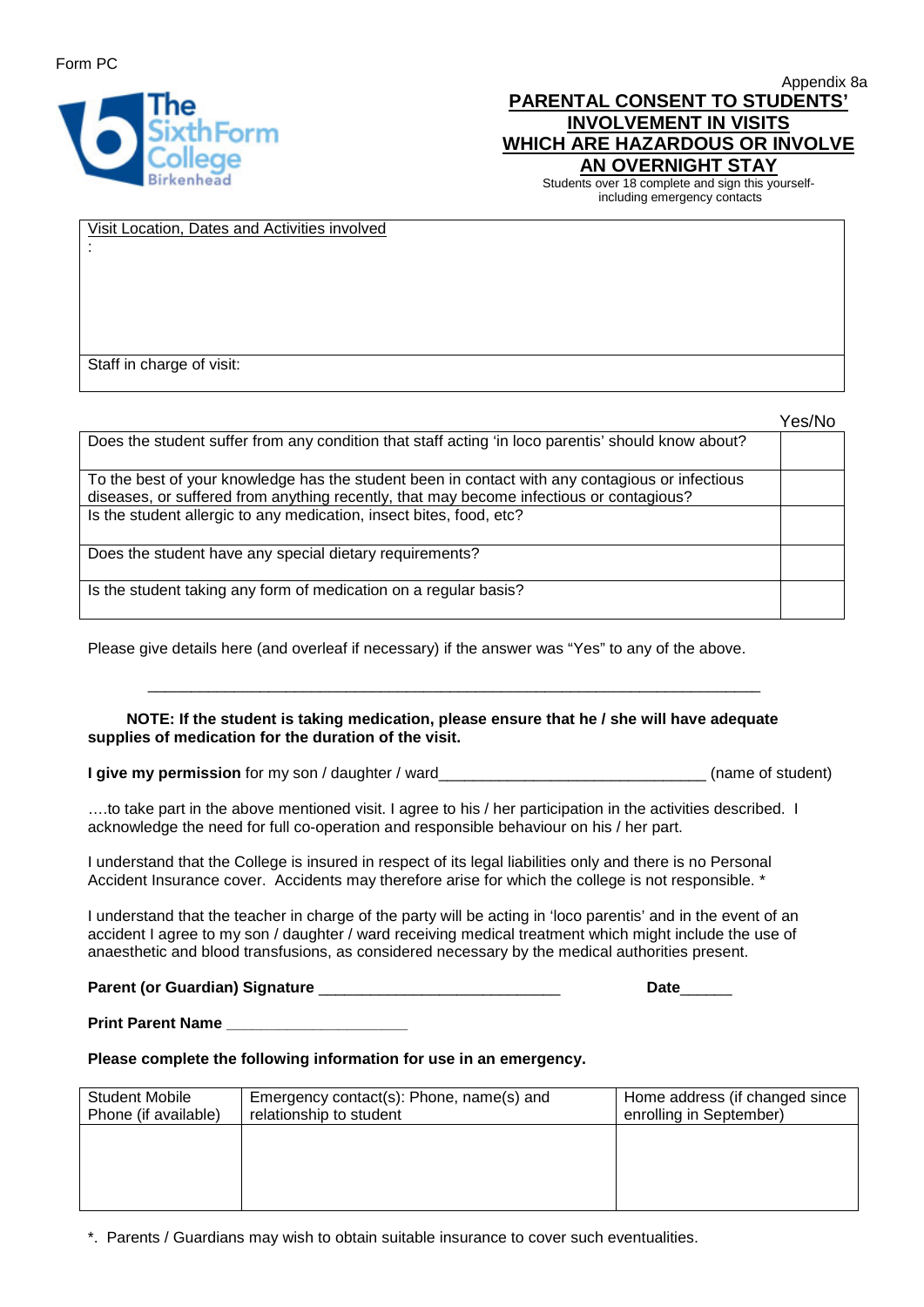:



| Appendix 8b                           |
|---------------------------------------|
| <b>PARENTAL CONSENT TO STUDENTS'</b>  |
| <b>INVOLVEMENT IN VISITS</b>          |
| <b>WHICH ARE HAZARDOUS OR INVOLVE</b> |
| AN OVERNIGHT STAY                     |
|                                       |

Students over 18 complete and sign this yourselfincluding emergency contacts

#### Visit Location, Dates and Activities involved

Staff in charge of visit:

|                                                                                                                                                                                            | Yes/No |
|--------------------------------------------------------------------------------------------------------------------------------------------------------------------------------------------|--------|
| Does the student suffer from any condition that staff acting 'in loco parentis' should know about?                                                                                         |        |
| To the best of your knowledge has the student been in contact with any contagious or infectious<br>diseases, or suffered from anything recently, that may become infectious or contagious? |        |
| Is the student allergic to any medication, insect bites, food, etc?                                                                                                                        |        |
| Does the student have any special dietary requirements?                                                                                                                                    |        |
| Is the student taking any form of medication on a regular basis?                                                                                                                           |        |

Please give details here (and overleaf if necessary) if the answer was "Yes" to any of the above.

 **NOTE: If the student is taking medication, please ensure that he / she will have adequate supplies of medication for the duration of the visit.** 

\_\_\_\_\_\_\_\_\_\_\_\_\_\_\_\_\_\_\_\_\_\_\_\_\_\_\_\_\_\_\_\_\_\_\_\_\_\_\_\_\_\_\_\_\_\_\_\_\_\_\_\_\_\_\_\_\_\_\_\_\_\_\_\_\_\_\_\_\_\_\_

**I give my permission** for my son / daughter / ward\_\_\_\_\_\_\_\_\_\_\_\_\_\_\_\_\_\_\_\_\_\_\_\_\_\_\_\_\_\_\_

|                                   | (Name of student AS WRITTEN ON PASSPORT) |
|-----------------------------------|------------------------------------------|
|                                   |                                          |
| <b>Student's Passport number:</b> | <b>EHIC**</b> number                     |

….to take part in the above mentioned visit. I agree to his / her participation in the activities described. I acknowledge the need for full co-operation and responsible behaviour on his / her part.

I understand that the College is insured in respect of its legal liabilities only and there is no Personal Accident Insurance cover. Accidents may therefore arise for which the college is not responsible. \*

I understand that the teacher in charge of the party will be acting in 'loco parentis' and in the event of an accident I agree to my son / daughter / ward receiving medical treatment which might include the use of anaesthetic and blood transfusions, as considered necessary by the medical authorities present.

**Parent (or Guardian) Signature** \_\_\_\_\_\_\_\_\_\_\_\_\_\_\_\_\_\_\_\_\_\_\_\_\_\_\_\_ **Date**\_\_\_\_\_\_

**Print Parent Name \_\_\_\_\_\_\_\_\_\_\_\_\_\_\_\_\_\_\_\_\_**

**Please complete the following information for use in an emergency.**

| <b>Student Mobile</b> | Emergency contact(s): Phone, name(s) and | Home address (if changed since enrolling |
|-----------------------|------------------------------------------|------------------------------------------|
| Phone (if available)  | relationship to student                  | in September)                            |
|                       |                                          |                                          |
|                       |                                          |                                          |
|                       |                                          |                                          |
|                       |                                          |                                          |

\*. Parents / Guardians may wish to obtain suitable insurance to cover such eventualities.

\*\* European Health Insurance Card This is the free official NHS website [www.ehic.org.uk](http://www.ehic.org.uk/)